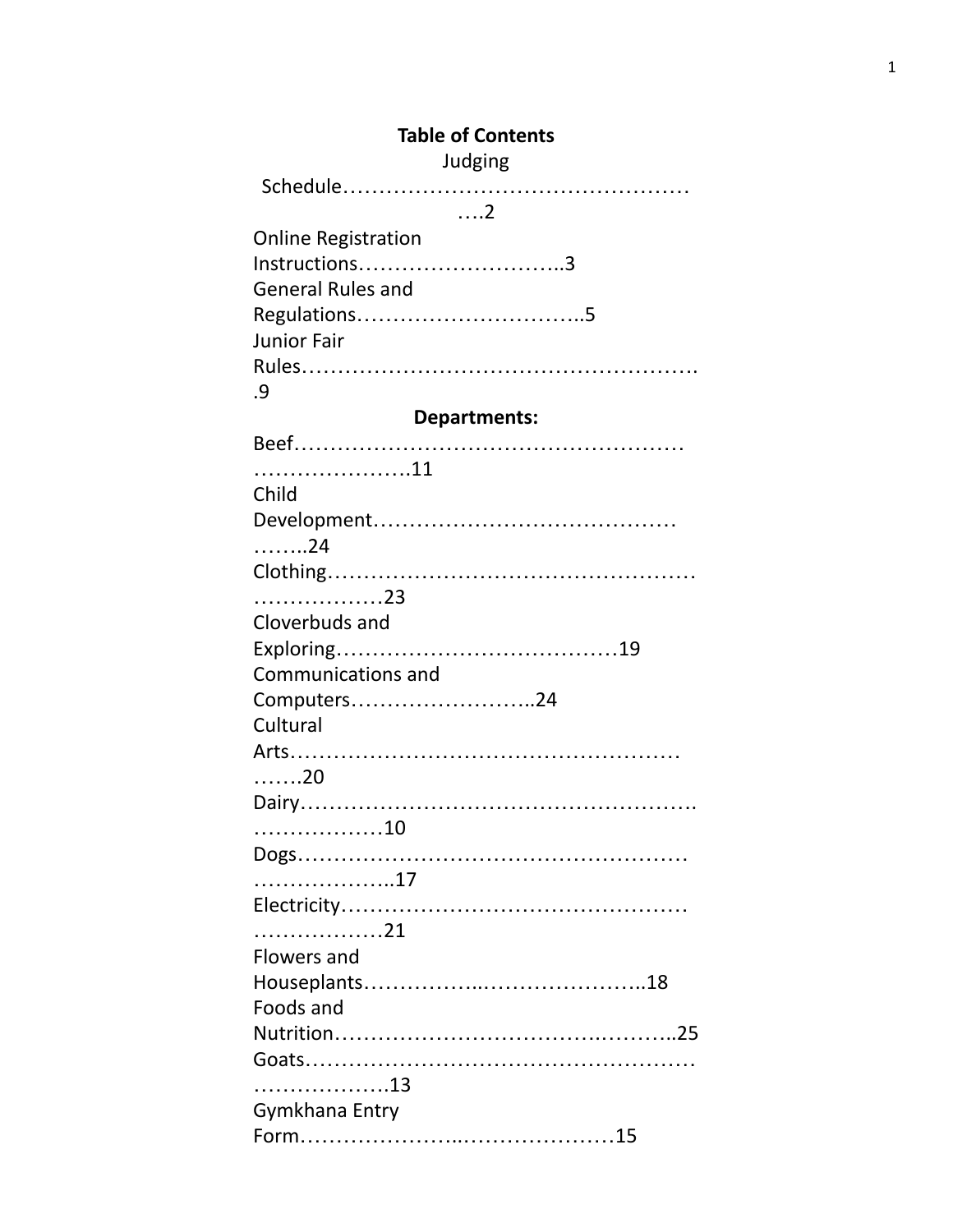| Health, Social, and Political |
|-------------------------------|
| Sciences25                    |
|                               |
| Home                          |
|                               |
| $\ldots$ .24                  |
| Horses and                    |
|                               |
| 3                             |
| Knitting and                  |
|                               |
| Mechanical, Geospatial, and   |
| Robotics22                    |
| <b>Natural</b>                |
|                               |
| $\dots$ 19                    |
|                               |
| . 21                          |
|                               |
| <b>Plant and Soil</b>         |
|                               |
|                               |
| . 16                          |
|                               |
|                               |
| School                        |
|                               |
| $\dots 25$                    |
|                               |
|                               |
|                               |
| 12                            |
| Vet Science and Small         |
| Animals16                     |
|                               |
| . 21                          |
| Youth                         |
|                               |
|                               |
| . 25                          |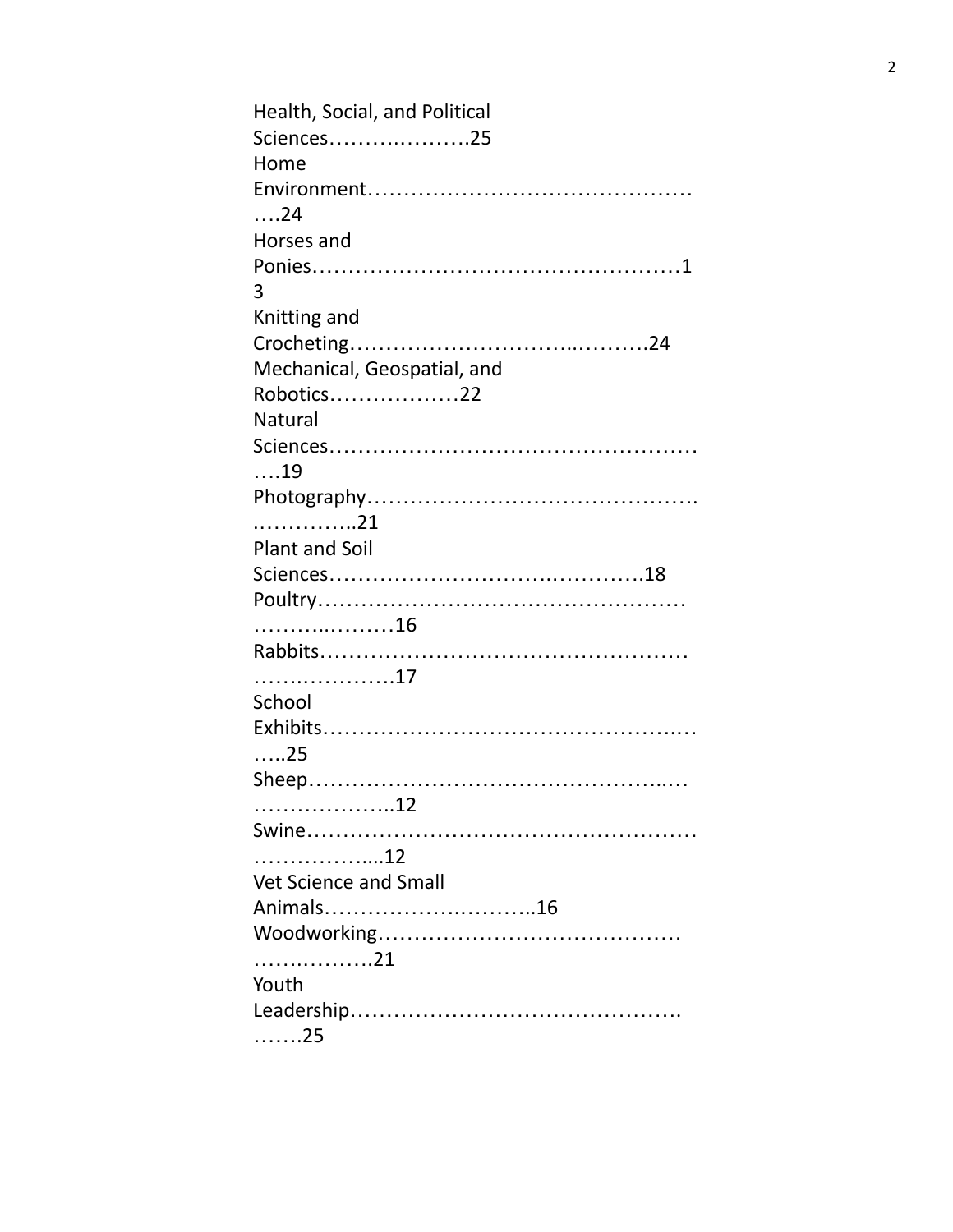# **2022 DOOR COUNTY FAIR JUDGING SCHEDULE**

| <b>WEDNESDAY, AUGUST 10 --- ENTRY DAY!</b><br>arrive before Noon on Wednesday!). | ~ All Jr. Fair and Open Class items need to be checked in and on display before 7 pm (except animals -<br>any animals needing to be weighed in must be checked in by 7 p.m. on Wednesday. No animals may                                                                                           | <b>JUDGING SITE</b>      |
|----------------------------------------------------------------------------------|----------------------------------------------------------------------------------------------------------------------------------------------------------------------------------------------------------------------------------------------------------------------------------------------------|--------------------------|
|                                                                                  | 12:00 p.m. - 7:00 p.m. Open Class Check-In: all departments                                                                                                                                                                                                                                        | Jr. Fair/Home Arts Bldg  |
|                                                                                  |                                                                                                                                                                                                                                                                                                    | Horticulture Bldg.       |
| 12:00 p.m. - 7:00 p.m.                                                           | Jr. Fair Face-to-Face: Cultural Arts (18); School Exhibits (35)                                                                                                                                                                                                                                    | Jr. Fair/Home Arts Bldg  |
| 12:00 p.m. - 6:00 p.m.                                                           | Jr. Fair Face-to-Face: Food & Food Preservation (25); Clothing<br>& Clothing Revue (26); Knitting & Crocheting (27); Home<br>Environment (28); Child Development (29)                                                                                                                              | Jr. Fair/Home Arts Bldg. |
| 12:00 p.m $-$ 6:00 p.m.                                                          | Jr. Fair Face-to-Face: Equine Projects/ Crafts/ Attire (6K); Vet<br>Sciences (10A); Natural Sciences (16); Exploring (17B);<br>Woodworking (22); Electricity (23); Mechanical Projects (24);<br>Communications/ Computers (31); Youth Leadership (33);<br>Health, Social & Political Sciences (34) | Jr. Fair/Home Arts Bldg. |
| 1:00 p.m.-6:00 p.m.                                                              | Jr. Fair Face-to-Face: Photography (20)                                                                                                                                                                                                                                                            | Jr. Fair/Home Arts Bldg  |
| 3:00 p.m.- 6:00 p.m.                                                             | Jr. Fair Face-to-Face: Cloverbuds (17A)                                                                                                                                                                                                                                                            | Jr. Fair/Home Arts Bldg. |
| 3:00 p.m.-6:00 p.m.                                                              | Jr. Fair Check In: Vegetables, Crops & Fruit (14)                                                                                                                                                                                                                                                  | Horticulture Bldg.       |
|                                                                                  |                                                                                                                                                                                                                                                                                                    |                          |
| <b>THURSDAY, AUGUST 11</b>                                                       |                                                                                                                                                                                                                                                                                                    | <b>JUDGING SITE</b>      |
| 9:00 a.m.                                                                        | Jr. Fair & Open Horse Pleasure Show (6, 106)                                                                                                                                                                                                                                                       | Horse Arena              |
| 9:00 a.m.                                                                        | Jr. Fair Flowers & House Plants (15)<br>Open Class Flowers & House Plants (115)                                                                                                                                                                                                                    | Horticulture Bldg.       |
| 9:00 a.m.                                                                        | Open Class Photography (120)                                                                                                                                                                                                                                                                       | Horticulture Bldg.       |
| 9:00 a.m.                                                                        | Open Class Cultural Arts (118); Open Class Clothing (126);                                                                                                                                                                                                                                         | Jr. Fair/Home Arts Bldg. |
|                                                                                  | Knitting & Crocheting (127); Home Furn. (128)                                                                                                                                                                                                                                                      |                          |
| 9:00 a.m.                                                                        | Open Class Foods & Food Preservation (125)                                                                                                                                                                                                                                                         | Jr. Fair/Home Arts Bldg. |
| 6:30 p.m.                                                                        | Jr. Fair & Open Class Beef (2, 102)                                                                                                                                                                                                                                                                | Cattle/Multi-Purpose     |
|                                                                                  |                                                                                                                                                                                                                                                                                                    |                          |
| <b>FRIDAY, AUGUST 12</b>                                                         |                                                                                                                                                                                                                                                                                                    | <b>JUDGING SITE</b>      |
| 8:00 a.m.                                                                        | Jr. Fair & Open Class Goats (5 & 105)                                                                                                                                                                                                                                                              | Cattle/Multi-Purpose     |
| 8:30 a.m. (approx.)                                                              | Jr. Fair & Open Class Dairy Cattle (1, 101)                                                                                                                                                                                                                                                        | Cattle/Multi-Purpose     |
| 9:00 a.m.                                                                        | Jr. Fair & Open Class Rabbits (8, 108)                                                                                                                                                                                                                                                             | Small Animal Bldg.       |
| 6:30 p.m.                                                                        | Jr. Fair & Open Class Sheep (4, 104)                                                                                                                                                                                                                                                               | Horse/Sheep/Swine Bldg.  |
|                                                                                  |                                                                                                                                                                                                                                                                                                    |                          |
| <b>SATURDAY, AUGUST 13</b>                                                       |                                                                                                                                                                                                                                                                                                    | <b>JUDGING SITE</b>      |
| 8:30 a.m.                                                                        | Jr. Fair & Open Class Swine (3, 103)                                                                                                                                                                                                                                                               | Horse/Sheep/Swine Bldg.  |
| 9:00 a.m.                                                                        | Jr. Fair & Open Class Poultry (7, 107)                                                                                                                                                                                                                                                             | Small Animal Bldg.       |
|                                                                                  |                                                                                                                                                                                                                                                                                                    |                          |
| <b>SUNDAY, AUGUST 14</b>                                                         |                                                                                                                                                                                                                                                                                                    | <b>JUDGING SITE</b>      |
| 9:00 a.m.                                                                        | Jr. Fair & Open Class Horse Gymkhana                                                                                                                                                                                                                                                               | Horse Arena              |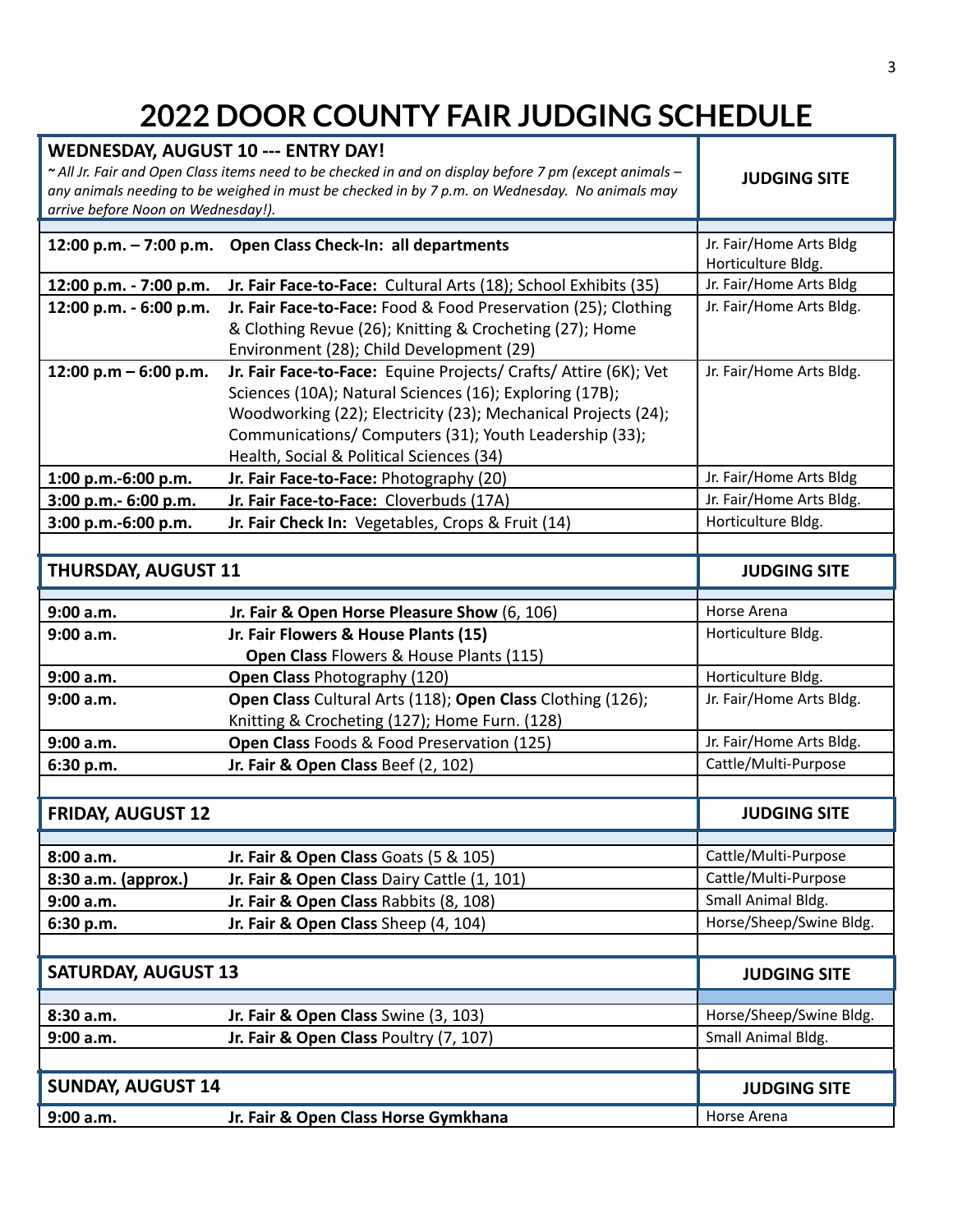|                          |                                                                                                 | How to Register Online:                                                                                 |  |
|--------------------------|-------------------------------------------------------------------------------------------------|---------------------------------------------------------------------------------------------------------|--|
|                          | Tips before you begin:                                                                          |                                                                                                         |  |
|                          | Recommended browsers: Google Chrome or Moxilla Firefox                                          |                                                                                                         |  |
|                          | Register all entries for each exhibitor in your family before proceeding to the payment section |                                                                                                         |  |
|                          |                                                                                                 | Be sure to click 'Submit' when you have completed entries - they are not final without being submitted! |  |
|                          | Check your email for a confirmation with a list of your entries and fees                        |                                                                                                         |  |
|                          | Watch for your confirmation email from the fair staff for entry approvals                       |                                                                                                         |  |
|                          | ALL ENTRY REGISTRATION IS DUE BY JULY 15th!!!                                                   |                                                                                                         |  |
| 1.                       | Find the Door County Fair at                                                                    |                                                                                                         |  |
|                          | www.fairentry.com                                                                               |                                                                                                         |  |
|                          | 2. If you have a 4HOnline family account,                                                       |                                                                                                         |  |
|                          | select "Sign in with 4HOnline" and enter                                                        |                                                                                                         |  |
|                          | your login information.                                                                         | <b>Exhibitor and Staff sign-in</b>                                                                      |  |
|                          | NOTE: If you forgot your password for                                                           |                                                                                                         |  |
|                          | your 4HOnline account, you will need to                                                         |                                                                                                         |  |
|                          | go to 4HOnline to set a new password.                                                           |                                                                                                         |  |
|                          | Then use the new password (not the                                                              | Sign in with 4HOnline                                                                                   |  |
|                          | temporary password) to log in to                                                                |                                                                                                         |  |
|                          | FairEntry.                                                                                      | If you don't have a 4HOnline account, sign-in with<br>your FairEntry account:                           |  |
| $\overline{\phantom{0}}$ | If you do not have a 4HOnline account,                                                          | Email<br>$\overline{\phantom{0}}$                                                                       |  |
|                          | but have registered for a Fair with                                                             |                                                                                                         |  |
|                          | FairEntry before, enter your login                                                              | Password                                                                                                |  |
|                          | information.                                                                                    | Sign in                                                                                                 |  |
|                          | If you do not have a 4HOnline account                                                           | Forgot your password?                                                                                   |  |
|                          |                                                                                                 | Not in 4-H and need to create a FairEntry account?                                                      |  |
|                          | and have not registered with FairEntry                                                          |                                                                                                         |  |
|                          | before, select to Create a New Account.                                                         |                                                                                                         |  |
|                          | Follow the instructions to create your                                                          |                                                                                                         |  |
|                          | account.                                                                                        |                                                                                                         |  |
|                          | 3. Click 'Begin Registration'                                                                   |                                                                                                         |  |
|                          | 4. Enter the exhibitor information into the                                                     |                                                                                                         |  |
|                          | required fields.                                                                                |                                                                                                         |  |
| 5.                       | Review the exhibitor information. If any                                                        | Helpsheet, Becky<br>$\left( 6\right)$<br>8/05/2000                                                      |  |
|                          | information is incorrect, click the green                                                       | #2145<br><b>Personal Details</b><br><b>Contact Info</b><br><b>Address</b>                               |  |
|                          | Edit button in the appropriate group to                                                         | <b>O</b> Delete this Exhibitor<br>Please review the exhibitor registration.<br>Continue to Entries O    |  |
|                          | change it. When all information is                                                              | Contact Info<br><b>Personal Details</b>                                                                 |  |
|                          | correct, click Continue to Entries                                                              | First Name Becky<br>Email                                                                               |  |
|                          |                                                                                                 | Home Phone 555-123-4444<br>Last Name Helpshee<br>Date of Birth 8/05/2000<br><b>Cell Phone</b>           |  |
|                          |                                                                                                 | Gender Female<br><b>Cell Phone Carrier</b>                                                              |  |
| <b>Creating Entries</b>  |                                                                                                 |                                                                                                         |  |
|                          |                                                                                                 | Each exhibitor can have multiple entries. One entry must be made for each item, animal, class, etc. For |  |
|                          |                                                                                                 | example, if an exhibitor is bringing 2 photographs, two entries into the photography class must be      |  |
|                          |                                                                                                 | created. If an exhibitor is showing one horse in 5 events, five class entries must be created. Once all |  |

entries have been created for the first exhibitor, you have the choice of creating another exhibitor in this exhibitor group (and entries) or proceeding to check-out (submitting the entries, whether or not fees are charged).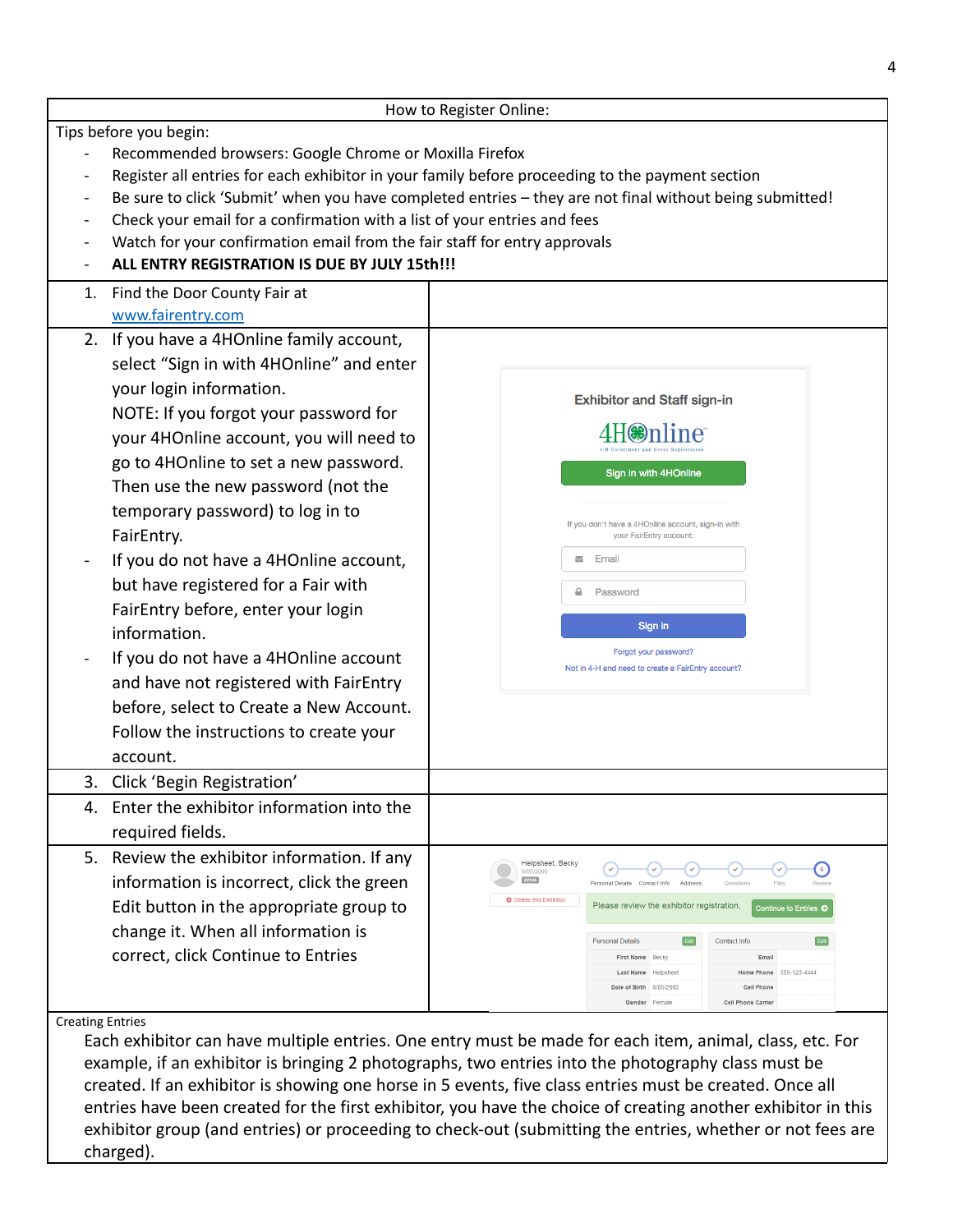|              | 1. Click Add an Entry beside the correct<br>exhibitor.                                                                                                                                                                                                                                                                 | \$0.00<br><b>Exhibitors</b><br><b>Entries</b><br>Payment<br>There are 0 entries belonging to 1 exhibitor in this invoice.                                                                                                                                                                                                                                                                                                                                                                                                                                                                                                                                                                                                                                                           |
|--------------|------------------------------------------------------------------------------------------------------------------------------------------------------------------------------------------------------------------------------------------------------------------------------------------------------------------------|-------------------------------------------------------------------------------------------------------------------------------------------------------------------------------------------------------------------------------------------------------------------------------------------------------------------------------------------------------------------------------------------------------------------------------------------------------------------------------------------------------------------------------------------------------------------------------------------------------------------------------------------------------------------------------------------------------------------------------------------------------------------------------------|
|              |                                                                                                                                                                                                                                                                                                                        | Add an Entry<br>Helpsheet, Becky<br>0 Entries                                                                                                                                                                                                                                                                                                                                                                                                                                                                                                                                                                                                                                                                                                                                       |
|              | 2. Click Select beside the first department<br>you wish to enter. After you select a<br>department, you will see a list of<br>divisions to select from, and then a list<br>of available classes. After you have<br>selected the class, click the green<br>Choose button.                                               | <b>Choose Department and Division</b><br><b>Department</b><br>Horse<br>Change<br>312: Horse Showmanship<br><b>Division</b><br>Change<br>Cancel<br>Choose                                                                                                                                                                                                                                                                                                                                                                                                                                                                                                                                                                                                                            |
| 3.<br>enter. | (Animal Entries) If this is an Animal<br>Entry, click Add Animal and enter the<br>Animal's details.<br>4. Select which animals will be part of this<br>entry (NOTE: these animals will be<br>available for this exhibitor to use in<br>other entries, if needed).<br>Check the box next to each class this animal will | Make your Club, Animal, and Class selections to continue.<br>Continue O<br>Club<br><b>Class or Classes</b><br>31201: Pony Showmanship - all grades<br>Demo FFA Chapter 17A<br><sup>O</sup> When entering into an Open Class, your club selection will be<br>31211: Horse Showmanship - Exhibitor grades 5-6<br>eated as No Club (Open)<br>31212: Horse Showmanship - Exhibitor grades 7-9<br>31213: Horse Showmanship - Exhibitor grades 10-12<br>Add Animal<br><b>Animal(s)</b><br>31220: Miniature Horse Showmanship - All grades<br><sup>4</sup> Allowed Animal Types<br>· Horses<br>31250: Miniature Horse Driving - All grades<br>· Horse<br><b>O</b> Enter a single animal<br>Enter a pen of animals<br>I will specify animal(s) late<br>Benimble, Jack<br><b>O</b> Hurricane |
|              | 5. If this is not an animal entry or if<br>animals will be added at check-in, simply<br>select the classes and number of entries<br>in each class that you would like to<br>create for this exhibitor. Click Continue                                                                                                  | Make your Club and Class selections to continue<br>Continue O<br>Club<br>Change<br><b>Class or Classes</b><br>40102: Beans, snap<br>Quantity: 3<br>Demo FFA Chapter<br>40103: Beans, yellow wax<br>When entering into an Open Class, your club selection will be<br>treated as No Club (Open)<br>40110: Beets, cylindrical<br>40111: Beets, globe<br>Quantity: 3<br>Animal(s)<br>40115: Carrots<br>This Division does not allow animals<br>40120: Cabbage, round head                                                                                                                                                                                                                                                                                                               |
|              | 6. Review the entries. If you need to make<br>any changes, click Cancel. If everything<br>is correct, click Create Entries.                                                                                                                                                                                            |                                                                                                                                                                                                                                                                                                                                                                                                                                                                                                                                                                                                                                                                                                                                                                                     |
|              | 7. If you need to add another exhibitor,<br>click on the Exhibitors button at the top<br>left and repeat the steps to create a new<br>exhibitor.                                                                                                                                                                       |                                                                                                                                                                                                                                                                                                                                                                                                                                                                                                                                                                                                                                                                                                                                                                                     |
|              | 8. If you need to add more entries for an<br>existing exhibitor, click Add an Entry.                                                                                                                                                                                                                                   |                                                                                                                                                                                                                                                                                                                                                                                                                                                                                                                                                                                                                                                                                                                                                                                     |
|              | 9. If all entries are complete, click Continue<br>to Payment.                                                                                                                                                                                                                                                          | *** Do not proceed to the Payment section unless ALL<br>exhibitors in your family are entered!***                                                                                                                                                                                                                                                                                                                                                                                                                                                                                                                                                                                                                                                                                   |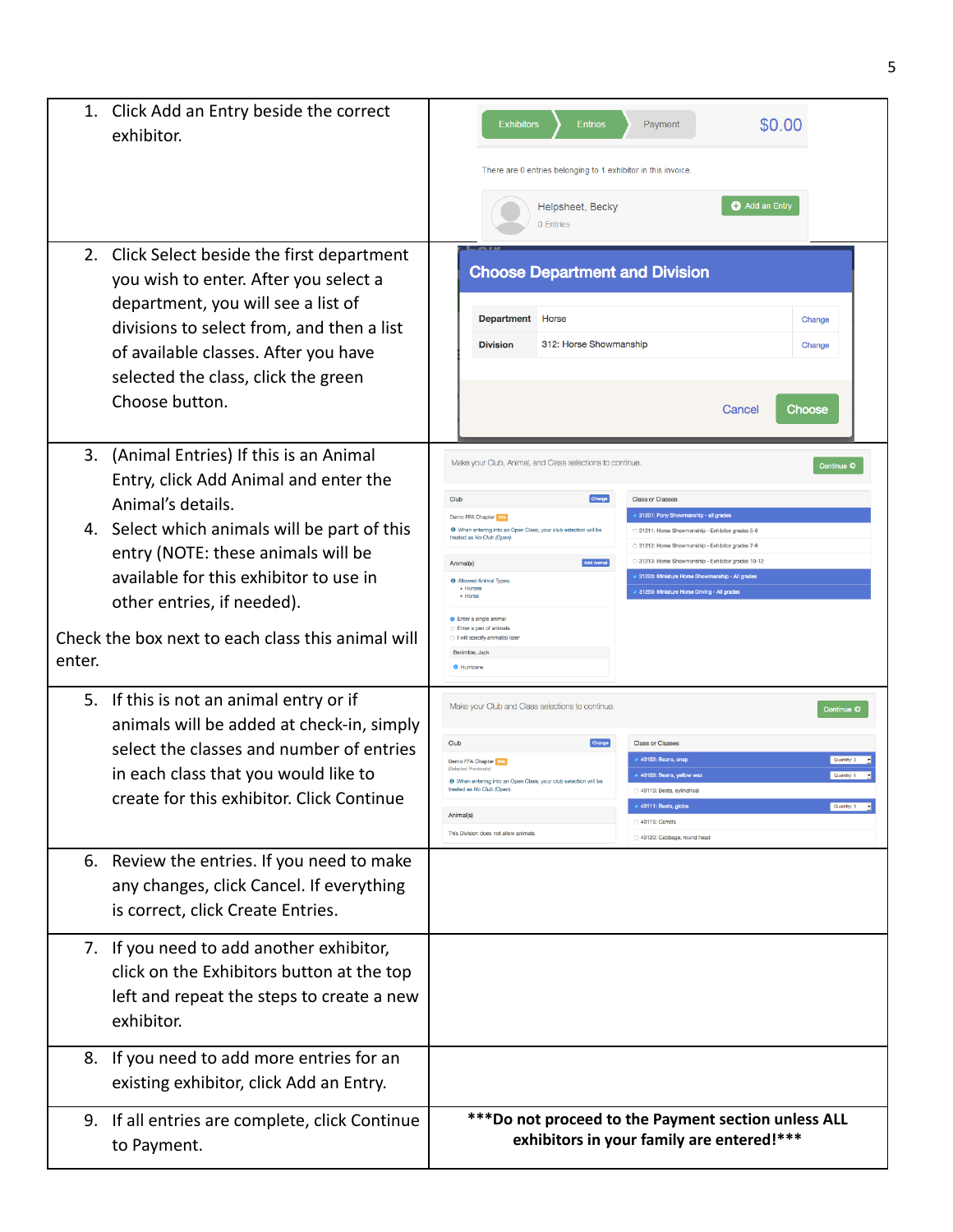# **2022 Door County Fair Board**

**President:** Tom Ash

**Vice President:** Aaron Ash

**Treasurer:** Steve Jennerjohn

**Secretary:** Sara Mueller

#### **Members-At-Large:**

Laura Vlies John White

**Educational Liaison:** Dawn VandeVoort

**Development Coordinators:**

Thad Ash

Jeremy Schopf

# **Rules and Regulations**

# **GENERAL REQUIREMENTS AND DEFINITIONS ATCP 160.01 DEFINITIONS**

As used in this chapter:

(1) "Class" means a grouping in which exhibits may be entered,<br>including an animal breed or age group for animal exhibits; a type of<br>produce, crop or food; or a specific age, age group or educational<br>grade level of the exh Consumer Protection.

(3) "Division" means one of three exhibitor group classifications for a fair and is limited to junior division, open division and senior citizens

division.<br>(4) "Lot Number" or "Lot" means the numerical designation<br>assigned by a local fair for a specific category of exhibits within a class.<br>(5) "Premium" means a monetary prize that a county or district fair<br>awards to

# **ATCP 160.02 PREMIUM REQUIREMENTS**

(1) GENERAL.<br>(a) The state aid authorized by s.93.23(1), Stats., may be paid only<br>on net premiums, which consist of total premiums paid less total entry<br>fees received. The department may withhold state premium aid from any fair which does not enforce the animal health provisions required under ch. ATCP 10 for all classes of livestock exhibited at the fair. State<br>aid will be paid only on premiums actually paid by bank check or draft.<br>(b) No deductions may be made from premium money won by an<br>exhibitor. Prem established by the fair association were violated. A written statement of violation shall be submitted to the department to justify action

taken by a local fair.<br>(c) Premiums offered shall be definite in amount. No decrease or<br>increase in published premiums may be made because of the financial<br>condition of the organization or for any other reason.<br>(d) State a

exhibitor under one premium or lot number in open division individual

livestock classes, except poultry and rabbits, and no more than one<br>premium in all other classes, including poultry and rabbits.<br>(e) No county or district fair may receive state aid for a premium<br>awarded to any exhibitor i performance class.<br>(f) No state a

No state aid will be paid on the cost of ribbons, cups, trophy prizes or entertainment contests.

#### **(2) PREMIUM LISTS.**

(a) Premiums for which state aid is requested by county and district fairs shall conform with the uniform premium list and other requirements set forth in these rules. Fairs requesting state aid for net premiums shall submit to the department a printed copy of the<br>premium list used at the fair, as required under s. ATCP 160.92 (3) (c).<br>(b) The officers of each fair shall mail a copy of the premium list to

other associations, societies, or boards conducting a fair in Wisconsin upon request.

(c) Sections ATCP 160.01 through 160.07 and 160.91 shall be published in premium books used by a fair for which state aid is requested.

#### **(3) ENTRY FEES.**

(a) A county or district fair may charge an exhibitor an entry fee. The entry fee may not exceed 10% of the sum of all premiums offered to exhibitors in the same class for which the entry fee is charged. In lieu of an entry fee, a county or district fair may charge stall rents for horses,<br>cattle, sheep, goats, swine, poultry, rabbits or pets. Stall rents shall not<br>exceed \$1.50 per single stall or animal or \$3.00 per box stall for hor

#### **(4) SPLIT FAIR DATES.**

(a) For purposes of this subsection, "split fair dates" occur when a fair organization judges exhibits or contests and pays premiums at more than one time or at more than one location during the calendar year.

(b) Except as provided under par. (c), the department may not pay<br>state aid for a fair having split dates unless the department gives<br>advance written approval for a split fair. The department may approve<br>split fair dates o

regular fair dates unless the department grants a hardship exemption.<br>An exhibitor may use audio-visual media, still photography or an<br>educational display to repeat a demonstration or exhibit.<br>(c) The department may pay st

#### **ATCP 160.03 EXHIBITION REQUIREMENTS**

#### *A county or district fair shall meet all of the exhibition requirements of this section to be eligible for state premium aid.*

(1) No fair society or other organization sponsoring a county or district fair shall require an exhibitor to become a member of the organization in order to enter an exhibit at the fair, nor shall the sponsoring organizati other way to make a donation to the society.

(2) State aid may not be approved for out-of-state exhibits or for<br>separate classes of local and non-local exhibitors. Aid may not be<br>approved for payment of premiums to an exhibitor having an<br>out-of-state address but clai residence is geographically located within the state.

(3) State aid may be paid only on articles or animals actually on<br>display in an exhibit building or actually shown in the show ring on<br>regular fair dates unless approval for split fair dates is obtained under s.<br>ATCP 160.0 Association records, transportation aid, production contests or other special educational exhibits unless prior approval is obtained under s.

ATCP 160.04 (8).<br>
(4) State aid may not be paid on exhibits removed from the<br>
fairgrounds before 4 p.m. of the last day of the fair, or such other later<br>
time as may be specified by the fair, without prior approval of the<br> requested before the beginning of the fair. In other hardship cases, approval may be granted by the local fair. Exhibits in dog obedience and small animal pet classes may be judged during the regular fair but<br>are not requi keep their animals on the grounds. **All horses must remain on the** grounds if they are a part of the Junior fair and are using a stall for the<br>entire duration of the fair – from Thursday at 6:00 pm until Sunday at<br>4:00 pm. Failure to do so, will result in loss of premiums. Requests for<br>ea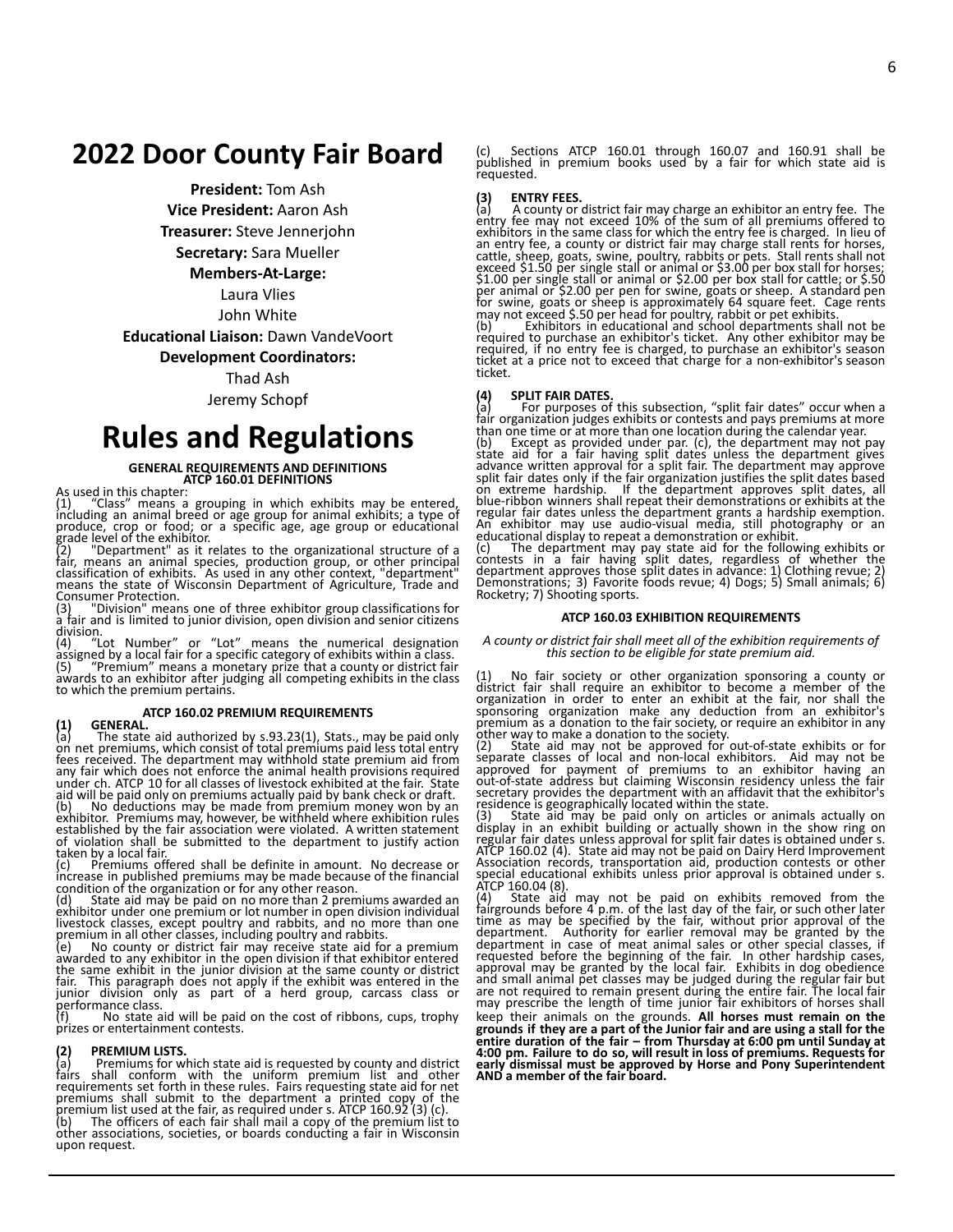#### **ATCP 160.04 JUNIOR FAIR DIVISION - GENERAL REQUIREMENTS**

(1) Eligibility. In the junior fair division, the department may pay state aid on prizes offered to exhibitors who are under 20 years of age<br>on January 1 of the current fair year. A county or district fair board may<br>establish subgroups within a fair entry class based on the exhibitor's<br>grad

regularly enrolled.<br>
(4) State aid may be used for the payment of no more than one<br>
premium awarded to an exhibitor under any one premium or lot<br>
number in the junior fair division, except when awarded as part of a<br>
group

to the exhibitor who made the exhibit and not to the school or<br>teacher, except for group premiums offered to inter-school<br>competitive classes. No aid may be paid on education department<br>premiums unless a complete list of e judges' sheets for the education department, similar to those required<br>in other departments, is filed with the department. All educational<br>exhibits shall be displayed at the fair regardless of whether they are<br>judged prior

If 16 or more animals, items or articles are entered in any junior fair class, the class may be divided into 2 or more approximately equal groups according to weight, age or other identifying characteristic and

each group judged as a class.<br>(7) Special educational exhibits may be established if the proposal is<br>presented to the Wisconsin Association of Fairs before October 1 of<br>the year preceding its proposed establishment and approved by the department.

(8) Within any junior fair department under subch. IV, a county or district fair may establish special classes where none are specified under subch. IV. Special classes may include classes for grade and crossbred females i equal to premiums for comparable classes established in the same department under subch. IV.

**ATCP 160.05 OPEN DIVISION -<br>GENERAL REQUIREMENTS**<br>The total maximum premiums set forth for all places in any open division livestock class, excluding poultry and rabbits may be divided into premiums for a greater number of places, but the maximum premium offered for any additional place shall not be higher than the

maximum for last place in the class. (2) State aid for premiums awarded for horses in open division classes shall be limited to horses which are owned by the exhibitor. (3) All animals in any open division class shall be owned by the

exhibitor, except as provided in s. ATCP 160.09.

**ATCP 160.07 CLASSES -**<br> **GENERAL REQUIREMENTS**<br> **GENERAL REQUIREMENTS**<br>
Single classes is insufficient. If any classes are combined, state aid shall<br>
be limited to the maximum total premiums listed for a single class of

animals, items or articles in that department.<br>(2) (a) Except as provided under par. (b), no county or district fair<br>may receive state aid or premiums awarded for sexually intact male<br>dairy cattle, beef cattle, sheep, goat

(4) Boars may not be entered as an exhibit in the swine department unless their tusks have been removed.

### **ATCP 160.08 CLASS DEFINITIONS - INDIVIDUAL CLASSES**

As listed under each department.

**ATCP 160.09 CLASS DEFINITIONS - GROUP CLASSES** As listed under each department.

#### **COUNTY AND DISTRICT FAIRS ANIMAL HEALTH REQUIREMENTS**

Exhibitors at County and District Fairs are required to comply with all of the statutory and regulatory provisions of the State of Wisconsin relating to animal health. **All exhibitors must comply with the provisions set forth below.**

#### **General Requirements for Show Organizers**

All fairs or exhibitions of any length must obtain, review, and keep for five years all required records and test results:

- Exhibitor's name and address<br>• Animal identification (number
- Animal identification (number, type, description)
- 
- Compliance with disease testing and other health requirements<br>● Livestock premises number, if any, where animals originated<br>● If requested by the fair or show organizer, the documentation

showing legal importation (if applicable) and movement to the event Fairs or exhibitions lasting more than 24 hours must appoint a licensed veterinarian to inspect all livestock daily and review the above-required records.

#### **Diseases**

Animals that show evidence of having contagious or infectious diseases<br>may not be commingled (or housed/kept) with other animals at a fair,<br>show or other exhibition in such a way as to allow disease to spread.<br>Such animals after arriving, or be subject to other action as would be necessary to control disease.

**JUNIOR FAIR EXHIBITS:** Junior Fair Exhibits are subject to the same requirements as livestock at any other fair.

### **Cattle and Bison**

**Bovine animals with ringworm, mange, warts or scab** will be removed frother fair or exhibition premises, unless the veterinarian in charge finds war<br>or ringworm lesions are incapable of transmitting disease.

# **Cattle originating from within Wisconsin have no requirements for tests or health documents.**

#### **Cattle must have a form of identification - this will match what is entered in the Fair Entry program.**

#### **Cattle from outside Wisconsin** must:

∙ Be accompanied by certificate of veterinary inspection (CVI or health certificate) documenting official animal ID and all required tests and certifications; have at least one form of official individual ID *(including steers) m*eet all of Wisconsin's normal requirements for import (see *[https://datcp.wi.gov/Pages/Programs\\_Services/CattleBison.aspx](https://datcp.wi.gov/Pages/Programs_Services/CattleBison.aspx)* )

#### **Acceptable animal IDs for all cattle from outside Wisconsin**

• USDA metal ear tag number that is part of the National Uniform<br>Eartagging System (NUES) (starts with state 2-digit code, also known<br>as "brite" tag); this includes the orange brucellosis vaccination tag;<br>15-digit "840" ta

**Brucellosis requirements for cattle from outside Wisconsin** No cattle from outside Wisconsin are currently required to be brucellosis-tested or vaccinated to come to fairs and shows in Wisconsin.

### **Tuberculosis requirements for cattle from outside Wisconsin**

For requirements by state: *[https://datcp.wi.gov/Pages/Programs\\_Services/CattleBison.aspx](https://datcp.wi.gov/Pages/Programs_Services/CattleBison.aspx)*

Cattle from Michigan's Modified Accredited Zone (for cattle from<br>Michigan's TB Free Zone, see requirements by state above) also need:<br>● Import permit; to originate from a herd that has a negative whole-<br>herd TB test withi all animals 1 year and older; negative individual TB tests within 60 days before entering Wisconsin; to return directly to the state of origin afte the show, and there must be a statement on the CVI that they will be doing so.

For information on obtaining an import permit: Online<br>https//datcp.wi.gov/Pages/Programs\_Services/AnimalMovementPerm<br>Its.aspx, Email <u>DATCPAnimalImports@wi.gov</u>, Call 608-224-4872

**Cattle from Canada** must meet current federal requirements to enter<br>the United States. Requirements are subject to change as conditions<br>warrant. For current information, check h[ttps://datcp.wi.gov/Pages/Programs\\_ Services/CattleBison.aspx](https://datcp.wi.gov/Pages/Programs_%20Services/CattleBison.aspx)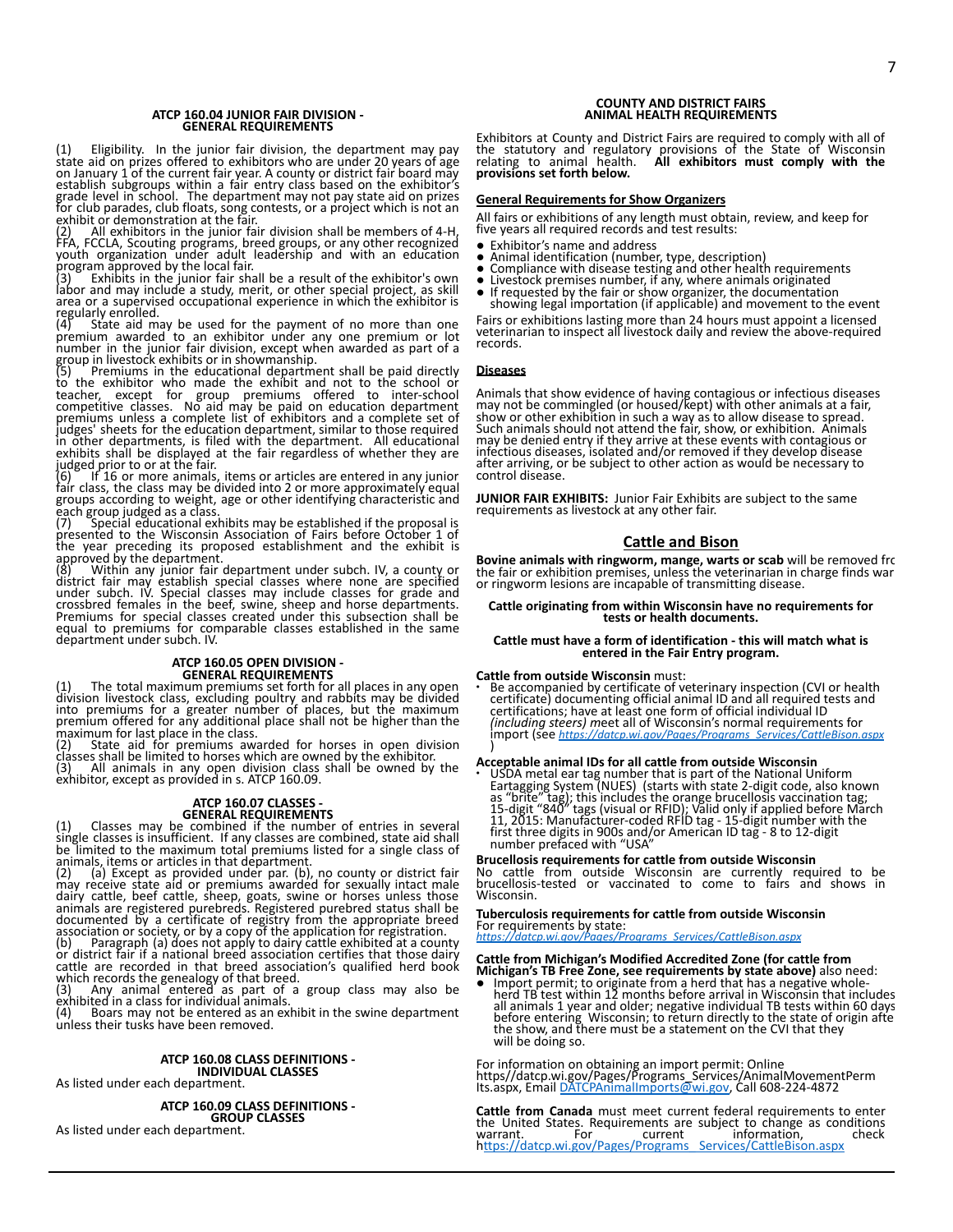# **Swine**

**Swine from within Wisconsin:** Need a Wisconsin intrastate certificate of veterinary inspection (CVI or health certificate):

■ Stating that the entire herd of origin was inspected on the farm within 30 days before the show and showed no signs of disease.

*Note: Door County Fair is a Terminal Fair for ALL Swine.*

#### *ALL CVI/HEALTH FORMS MUST BE COMPLETELY FILLED OUT AND INSPECTED BEFORE ANY SWINE CAN BE OFF-LOADED.*

#### **Swine from outside Wisconsin:**

- Need a certificate of veterinary inspection that includes the following: the negative results of the PRRS test from the swine's herd of origin conducted within 90 days prior to movement into herd of ŏrigin conducted within 90 days prior to movement into<br>Wisconsin including test date, type, and results; the negative<br>results of the PEDv test from the swine's herd of origin conducted<br>within 90 days prior to movem date, type, and results; a statement that the veterinarian has inspected the entire herd of origin within the past 30 days and that<br>no clinical signs of PRRS and PEDv or any other apparent disease<br>was present at the time of inspection; official individual<br>identification (ID); if the h
- Acceptable methods of ID for swine are: USDA silver ear tag, USDA 840 ear tag, either visual or RFID, breed association tattoo if the pig is a purebred and the tattoo is registered, an ear tag with the premises identification number and a unique identifier; ear notch if the pig is a purebred and the notch is registered.

Requirements are subject to change as conditions warrant. For current information and for PRRS and PEDv testing options, check [https://datcp.wi.gov/Pages/Programs\\_Services/SwineMovement.aspx](https://datcp.wi.gov/Pages/Programs_Services/SwineMovement.aspx)

### **Sheep and Goats**

#### **From within Wisconsin**:

• If sexually intact, need official individual identification (ID) at any age; if not sexually intact, need official individual ID if they are 12 months or older; official ID includes scrapie ear tags or tattoos, USDA 840 if accompanied by breed registration papers in the owner's name, or breed association tattoo if accompanied by registration papers in the owner's name; cannot be under restriction for movement to fairs and shows.

#### **Sheep and Goats from outside Wisconsin need:**

Certificate of veterinary inspection (CVI or health certificate) and official individual ID: scrapie ear tags or tattoos, USDA 840 ear tag,<br>approved microchips if a reader is available and if accompanied<br>by breed registration papers in the owner's name, or breed<br>association tattoo if accomp owner's name

# **\*\*\* ALL SHEEP AND GOATS REQUIRE A SCRAPIE EAR TAG REGARDLESS OF SEX, AGE, OR BREED.\*\*\***

**Goats from Michigan's TB Modified Accredited Zone** also need: ∙ Import permit; to originate from a herd that has a negative whole-herd TB test within 12 months before arrival in Wisconsin that includes all animals 1 year and older; negative individual TB tests within 60 days before entering Wisconsin; to return directly to the state of origin after the show, and there must be a statement on<br>the CVI that they will be doing so.

For information on obtaining an import permit: Online:<br>http://datcp.wi.gov/Pages/Programs Services/AnimalMoven

*[http://datcp.wi.gov/Pages/Programs\\_Services/](http://datcp.wi.gov/Pages/Programs_Services/%20AnimalMovementPermits.aspx) AnimalMovementPermits.aspx* Email *[DATCPAnimalImports@wi.gov;](mailto:DATCPAnimalImports@wi.gov)* Call 608-224-4872. Requirements are subject to change as conditions warrant. For current information, check *[ttp://datcp.wi.gov/Pages/Programs\\_Services/SheepGoatMovement.aspx](http://datcp.wi.gov/Pages/Programs%20_Services/SheepGoatMovement.aspx)*

## **Equine**

**Equine animals from within Wisconsin:**<br>
• Need documentation of a negative EIA test done within the previous<br>
12 months, which clearly identifies the animal by complete<br>
description, digital photographs, or an approved mi negative dams. Documentation may be:<br>Official test report VS 10-11, or USDA-approved electronic test<br>form, or global Vet Link EIA electronic form, or certificate of<br>veterinary inspection with the test results listed.

#### **Equine animals from outside Wisconsin:**

Need certificate of veterinary inspection (CVI) which clearly identifies the animal by complete description, digital photographs,<br>or an approved microchip (if a reader is available), negative EIA test<br>done within the previous 12 months that is reported on the CVI. No<br>EIA test is need

**Equines from Minnesota** are exempt from the CVI requirement if ownership does not change while the animal is in Wisconsin; the animal remains in Wisconsin no longer than 7 days; proof of an EIA test in the<br>previous 12 months accompanies the animal.<br>Requirements are subject to change as conditions warrant. For current

information, check *[http://datcp.wi.gov/Pages/](http://datcp.wi.gov/Pages/%20Programs_Services/HorseOtherEquineMvmt.aspx) [Programs\\_Services/HorseOtherEquineMvmt.aspx](http://datcp.wi.gov/Pages/%20Programs_Services/HorseOtherEquineMvmt.aspx)*

#### **Poultry and Waterfowl (Pigeons are not considered poultry for fairs and shows)**

- **Poultry and waterfowl from within Wisconsin** need:<br>• A NPIP certificate stating that the birds originate from a US<br>pullorum-typhoid clean or NPIP affiliate flock, and turkeys must test<br>negative for *Mycoplasma galliseptic* stating they are from a Wisconsin Tested or Associate Flock and turkeys must test negative for *Mycoplasma gallisepticum Or*
- Individually test sexually mature birds within 90 days before arrival at the show. These birds also need a wing or leg band ID. All birds<br>must test negative for pullorum-typhoid, and turkeys must test negative for *Mycoplasma gallisepticum*.

#### **Poultry and waterfowl from outside Wisconsin:**

● Need a certificate of veterinary inspection or equivalent (such as form VS 9-3) that states: They originate from a flock classified pullorum-typhoid clean under NPIP or an equivalent state program, and turkeys must test negative for *Mycoplasma gallisepticum, or* if they are sexually mature, that they have tested negative for<br>pullorum-typhoid (and *Mycoplasma gallisepticum* for turkeys) within<br>90 days before arrival at the show. These birds also need wing or leg band ID.

**Not required:** Import permit number

Requirements are subject to change as conditions warrant. For current information, check

*[http://datcp.wi.gov/Pages/Programs\\_Services/PoultryMovement.aspx](http://datcp.wi.gov/Pages/Programs_Services/PoultryMovement.aspx)*

**Pullorum Testing and banding will take place at the Door County Fairgrounds on Monday, June 20th in the poultry building from 6:00 pm - 7:00 pm. ALL POULTRY ENTRIES MUST GET TESTED! Contact Poultry Superintendent Joe Dart with any questions at candismobrien@gmail.com or Sara Mueller at dcfairinfo@gmail.com.**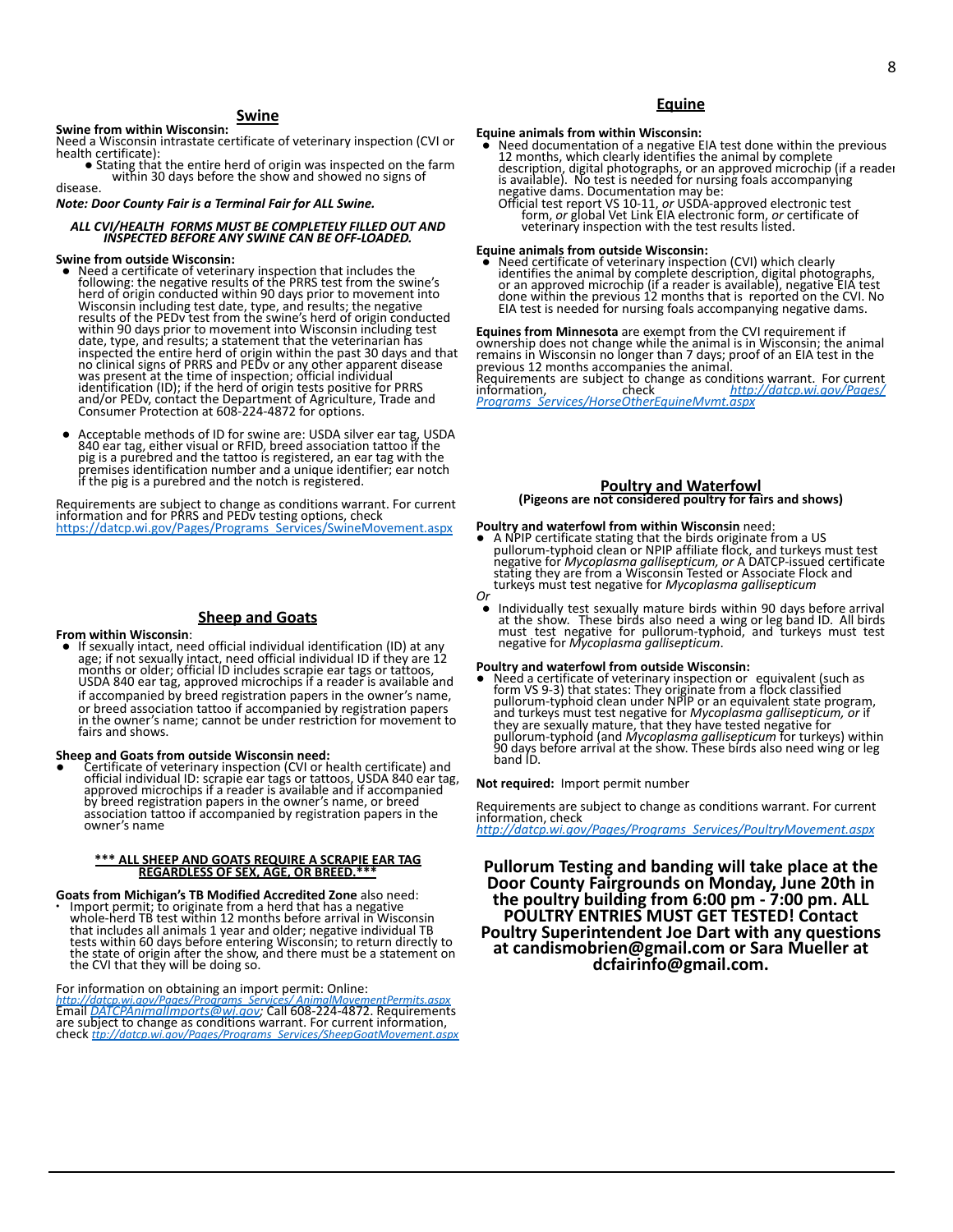### **Small Animals: Dogs, domestic cats and other household pets**

(ferrets, pet birds, rabbits, gerbils, guinea pigs, hamsters, domestic mice and rats)

**Dogs from within Wisconsin** that are 5 months or older need proof of current rabies vaccination.

#### **Cats and other household pets from within Wisconsin** have no requirements.

**Dogs and cats from outside Wisconsin** that are 5 months or older need to be vaccinated for rabies by a licensed veterinarian, and regardless of age, need certificates of veterinary inspection (CVIs or health certificates stating the age of the animal and for animals 5 months and older the date of last rabies vaccination and revaccination due date.

**Other household pets from outside Wisconsin** need certificates of veterinary inspection (CVIs or health certificates), but have no testing or vaccination requirements.

**Small animals from other nations need to meet requirements of the U.S. Department of Agriculture (608-662-0600) and Centers for**

**Disease Control (1-800-232-4636).** Requirements are subject to change as conditions warrant. For current information, check

*[http://datcp.wi.gov/Pages/Programs\\_Services/PetMovement.aspx](http://datcp.wi.gov/Pages/Programs_Services/PetMovement.aspx)*

### **Guidelines for Housing and Managing Animals**

**The State Veterinarian recommends that exhibitors:**

- Vaccinate breeding cattle against bovine viral diarrhea (BVD) at least 30 days before the event ● Test cattle for BVD-PI by immunoperoxidase test, and bring them to
- shows only if they test negative
- Test cattle for Johne's disease test results by ELISA test, and bring them to shows only if they test negative
- Clean and disinfect vehicles used to transport animals to and from the show, and vehicles used at the show, before and after the show<br>• Isolate exhibited animals returning to their farms or animals purchased at the show
- stock

#### **The State Veterinarian recommends that show organizers:**

- House cattle separately from South American camelids and other exotic ruminants
- House cattle separately from small ruminants, especially sheep
- House ostriches, emus, rheas and cassowaries separately from domestic poultry
- $\bullet$  House swine separately from any other mammals<br> $\bullet$  Include a space for the premises registration code
- Include a space for the premises registration code on livestock entry forms
- Provide hand-washing stations near all livestock facilities
- Provide individual watering and feeding troughs rather than common ones

### **GENERAL RULES AND REGULATIONS**

- 1. The fair will be open for receiving entries Wednesday morning at<br>12 pm. Junior Fair non-animal entries MUST BE ON DISPLAY by<br>7:00 p.m. Wednesday. Animal entries must be on display by 6:00<br>p.m. Thursday. **All animals tha**
- **the grounds to be weighed-in by Wednesday at 7:00pm.** 2. The secretary of the Association will lease grounds sufficiently
- large for refreshment stands, shows, etc., with payment of the<br>rental price, to be paid upon demands of the Secretary.<br>3. No trucks or supply wagons hauling merchandise will be allowed<br>on the grounds unless paying for the
- There will be no complimentary tickets issued for the Door
- County Fair. 5. All Immoral shows and Gambling Schemes will be excluded from the grounds.
- 6. The president and secretary will have immediate control and management of the grounds and privileges, subject to the control of the board. The Secretary will have full supervision of the entries.
- 7. The superintendents of departments will assist with the exhibits in their department and provide guidance for their assistants and attendants therein.
- 8. EXHIBITS MAY NOT BE REMOVED BEFORE 4:00 P.M. on the last day of the Fair, without prior permission from the Superintendent in

charge. **EXHIBITS TO BE REMOVED FROM 4:00 TO 6:00 P.M. ON SUNDAY.**

- 9. Premium list and information concerning the Fair can be obtained upon application to: Door County Extension Office, County Government Center, 421 Nebraska Street, Sturgeon Bay, by phone
- at 920-746-7126, or by email dcfairinfo@gmail.com<br>10. All Jr. Fair entries are open to DOOR COUNTY RESIDENTS ONLY. JR<br>Fair is open to students in grades 3-12 as of January 1<sup>st</sup> of the fair year.
- 
- 10.a. Open Class exhibitors must purchase an "Exhibitor Pass". 11. Junior Fair non-animal entries MUST BE ON DISPLAY by 7:00 p.m. Wednesday. Animal entries must be on display by  $6:00$  p.m. Thursday.
- 12. Articles entered in one class cannot be entered to compete in any other class except for sweepstakes or herd premiums this includes transfers from Junior Fair to Open Class. It is not allowed.
- 13. Entries must specify owner's name and post office address and in case of animals, the sex, age, breed, ID and description.
- 14. No animal or article can be entered in the name of someone other than the bonafide owner or owners and the violation of this rule will forfeit any premium that may be awarded to such exhibitors.
- 15. The competition ages for livestock shall be found under Rules Governing Exhibits at the beginning of each Livestock Department.
- 16. All purebred stock must be registered in American Registry if such has been established, and certificate of registry or evidence of pure breeding will in all cases be required before entering the same.
- 17. Persons entering purebred animals will be required to furnish the name, registered number, and pedigree of the animal to the
- Superintendent in charge when the animal is exhibited.<br>18. **No article or animal shall be removed before the close of the Fair<br>without permission of the Superintendent for that department.**<br>Any exhibitor removing exhibits have been awarded him or her.
- 19. Exhibitors are requested to pay particular attention to their<br>articles or animals on exhibition and at the close of the fair take<br>charge of the same. The Directors will take every precaution for<br>their safekeeping, but or accident that may occur. Exhibitors will be held responsible for
- any damage or accident which may be caused by their entries.<br>20. Any exhibitor or his agent who shall show any disrespect or use any<br>disrespectful language to any judge while in the performance of his<br>duty shall forfeit an
- 21. Should any premiums be found to have been obtained under false evidence or misrepresentation or violation of any rule, such money will be withheld.
- 22. There shall be no selling of fair exhibits or the placing of "For Sale" signs, except for those sales authorized by the Fair Board.
- 23. No dogs allowed on the grounds unless being exhibited or service dogs with appropriate documentation.

#### **LIVESTOCK**

Exhibitors of Livestock must be available to the Superintendent in charge at 8:00 a.m. each day for orders. They must also inform themselves when their stock will be judged. Stock must be in the show ring promptly after being called. Any person failing to comply with this order will be ruled out from competing.

Entries must specify owner's name and post office address and name, age, sex and breed or description. No animal shall be entered in the name of any other than the bonafide owner or owners, and should any prove to be otherwise any premium awarded them shall be forfeited to the Association.

All stallions two years old and over must be licensed as purebred by the State Department of Agriculture and the license certificate shown.

No premiums shall be awarded to barren females in the breeding<br>classes. All animal exhibits must be alive. No premiums will be paid<br>unless awarded by the judges. Bring your own feed, hay and bedding.

#### **BILLS & CLAIMS**

Persons having bills or claims against the Door County Fair must present them to the Secretary WITHIN THIRTY (30) DAYS after the last day of the Fair.

#### **EXTENSION OF THE FAIR**

The Association reserves the right to extend the Fair to Monday if deemed advisable on account of rain or other causes.

#### **PAYMENT OF PREMIUMS**

Premiums will be paid by the Secretary and Treasurer as soon as possible after the Fair. Premiums will not be paid on any article not appearing in the premium book. Superintendents will be strictly instructed to adhere to this rule.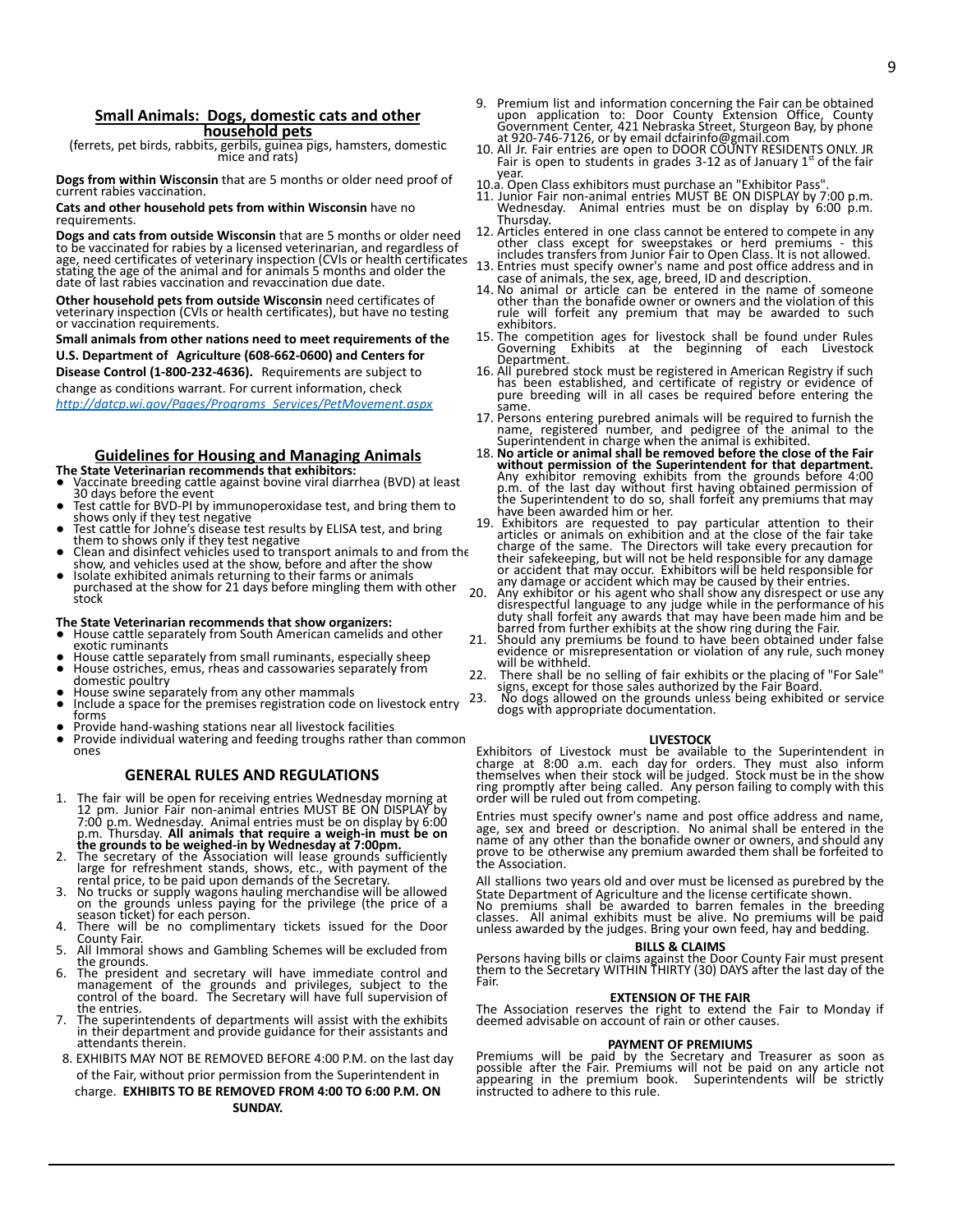# **Junior Fair**

# **Entries Due: July 15, 2022**

Junior Fair Rules and Regulations

All exhibitors in the Junior Fair division shall be members of 4-H, FFA, FCCLA, Scouting programs, breed groups, or any other recognized youth organization under adult leadership and with an education program approved by the local fair.

Exhibits must have been made during the current project/school year.

All livestock must be cared for and a record kept for at least four months prior to the fair. In the case of dairy, 4 months for junior calves and at least 6 months for senior calves.

The age of the exhibitor on Jan. 1 of the exhibit year shall be considered his legal age.

Junior Fair is open to students in grades 3 through 12. Eligibility is determined by the grade level that the child was in on January 1st of the fair year. Students in grades K through 2 may enter as Cloverbuds for any club exhibits. *Any animal exhibits must be entered in Open Class if they are not in third grade as of January 1st.*

Entry Fee: None for Junior Fair exhibitors.

Only one entry per exhibitor in any item number. NO competing against self.

Face-to-Face, Danish, Closed judging or regular judging. *Face-to-face judging will return for Junior Fair exhibits this year.*

If the exact amount of items as stated in the premium list are not entered, the exhibitor may be disqualified.

ALL MALE ANIMALS MUST BE REGISTERED OR ELIGIBLE FOR REGISTRY AS A PUREBRED.

There will be no Champion or Grand Champion ribbons awarded if there is no competition.

All animals that require a weigh-in must be on the grounds to be weighed-in by Wednesday (August 10th) at 7:00 *pm.*

All non-animal entries will be judged face-to-face in the Jr. Fair Building on Entry Day (Wednesday, August 10th). To receive full premium and not be penalized a placing, exhibitors must be present and have entry tags attached to *have the item judged at the appropriate judging time.*

NOTE: Exhibitors must be able to show/handle their own animals in order to be eligible to receive premiums and be eligible for the livestock sale, if applicable. Only exhibitors, clerks and helpers are permitted in the judging ring **during judging.**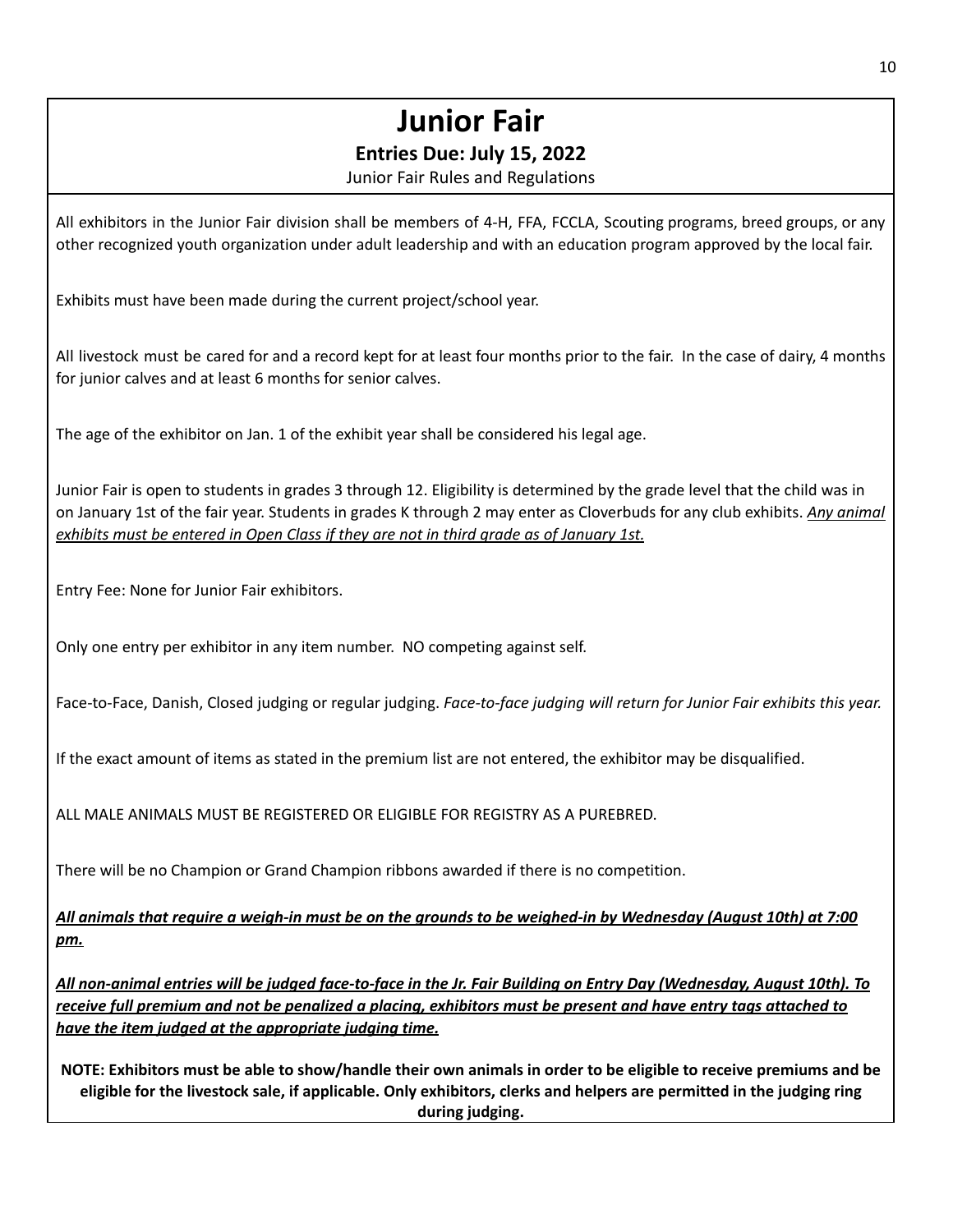## **DEPARTMENT 1 - DAIRY CATTLE**

### *Jim Wautier, Superintendent*

#### **Rules and Regulations**

- 1. Exhibitors showing in the yearling or older classes must have<br>carried these animals as a project in a previous year. Exhibitors<br>who are 14 years or older at fair time may show yearling or older<br>provided they can show ow
- 
- 3. All cattle in the Junior Fair MUST meet the same health requirements as Open Class animals.
- 4. Junior Fair exhibitors carrying more than one animal as a project in the same class and item number, may exhibit those not shown in Junior Fair in the open class by purchasing a booster button (exhibitor's pass).
- 5. No animals shown in Junior Fair can be shown in the open class, except in making up Group Classes such as Produce of Dam or Get of Sire.
- 6. Exhibitors are required to keep their stall clean at all times during the fair, and are responsible for tying their animals securely. Failure to do so may prompt the fair board to take disciplinary action.

#### **NOTE: DAIRY JUDGING WILL BEGIN WITH CLASS H - SHOWMANSHIP**

#### **Explanation of Individual Classes**

- A spring calf is one born on or after March 1, 2022. The calf shall be at least 4 months old at the time of exhibit.
- A winter calf is one born during the period Dec. 1, 2021 to Feb. 28, 2022.
- A fall calf is one born during the period Sept. 1 to Nov. 30, 2021 A summer yearling is one born during the period June 1 to Aug. 31, 2021.
- A spring yearling is one born during the period March 1 to May 31, 2021.
- A winter yearling is one born during the period Dec. 1, 2020 to Feb. 28, 2021. If a winter yearling has calved, it shall be shown in the 2-year old class.
- A fall yearling is one born during the period of Sept. 1 and Nov.<br>30, 2020. If a fall yearling has calved, it shall be shown in the<br>2-year-old class.
- A 2-year-old is one born during the period of Sept. 1, 2019 and Aug. 31, 2020. A 2-year-old includes a yearling that has Aug. 31,<br>freshened
- A 3-year-old is one born during the period Sept. 1, 2018 to Aug. 31, 2019.
- A 4-year-old is one born during the period Sept. 1, 2017 to Aug.<br>
 A 5-year-old is one born before Sept. 1, 2017.
- 
- Dry 2-year-olds are those animals dry after  $1<sup>st</sup>$  lactation and also not yet fresh.
- A dry cow is one not less than 3 years old which is not currently lactating, but has milked 280 days or more since the last fair season.

## NOTE: Exhibitors must be able to show/handle their own animals in order to be eligible to receive premiums and be eligible for the livestock sale, if applicable. Only exhibitors, clerks and helpers are permitted in the **judging ring during judging.**

- **CLASS A - HOLSTEIN-FRIESIAN CLASS B - GUERNSEY**
- **CLASS C - JERSEY**
- **CLASS D - MILKING SHORTHORN**
- **CLASS E - BROWN SWISS**

### **CLASS F - ANY OTHER RECOGNIZED BREED**

| 1.<br>2.<br>3.    | Reg. Spring Bull Calf<br>Reg. Winter Bull Calf<br>Reg. Fall Bull Calf<br>Champion Bull (1 <sup>st</sup> place ribbon bulls compete) | $9.50$ 8.25 7.00<br>-4.00<br>$9.50$ $8.25$ $7.00$ $4.00$<br>8.25 7.00 4.00<br>9.50<br><b>RIBBON</b> |
|-------------------|-------------------------------------------------------------------------------------------------------------------------------------|-----------------------------------------------------------------------------------------------------|
| 4.<br>5.          | Reg. Spring Heifer Calf                                                                                                             | 9.50<br>8.25 7.00 4.00                                                                              |
| 6.                | Grade Spring Heifer Calf                                                                                                            | 8.25<br>7.00 5.50<br>4.00                                                                           |
| 7.                | Reg. Winter Heifer Calf                                                                                                             | 8.25<br>7.00<br>9.50<br>4.00                                                                        |
| 8.                | Grade Winter Heifer Calf                                                                                                            | 8.25<br>7.00 5.50<br>4.00                                                                           |
| 9.                | Reg. Fall Heifer Calf                                                                                                               | 8.25<br>9.50<br>7.00<br>4.00                                                                        |
| 10.               | Grade Fall Heifer Calf                                                                                                              | 8.25 7.00 5.50<br>4.00                                                                              |
| $\frac{11}{12}$ . | Reg. Summer Yearling                                                                                                                | 12.25 9.50 7.00<br>4.00                                                                             |
|                   | Grade Summer Yearling                                                                                                               | 8.25 7.00 5.50 4.00<br>12.25 9.50 7.00 4.00<br>8.25 7.00 5.50 4.00                                  |
| 13.               | Reg. Spring Yearling Heifer                                                                                                         |                                                                                                     |
| 14.               | Grade Spring Yearling Heifer<br>Reg. Winter Yearling                                                                                | 12.25 9.50 7.00 4.00                                                                                |
| 15.               |                                                                                                                                     | 8.25 7.00 5.50 4.00                                                                                 |
| 16.<br>17.        | Grade Winter Yearling<br>Reg. Fall Yearling Heifer                                                                                  | 12.25 9.50 7.00 4.00                                                                                |
| 18.               | Grade Fall Yearling Heifer                                                                                                          | 8.25 7.00 5.50 4.00                                                                                 |
| 19.               | Champion Reg. Jr. Female                                                                                                            | <b>RIBBON</b>                                                                                       |
|                   | (1 <sup>st</sup> place Juniors compete)                                                                                             |                                                                                                     |
| 20.               | Champion Grade Jr. Female                                                                                                           | <b>RIBBON</b>                                                                                       |
|                   | (1 <sup>st</sup> place Juniors compete)                                                                                             |                                                                                                     |
| 21.               | Reg. cow, 2 years                                                                                                                   | 13.50<br>11.00 8.25 5.50                                                                            |
| 22.               | Grade cow, 2 years                                                                                                                  | $9.50$ $8.25$ $7.00$ $5.50$                                                                         |
| 23.               | Reg. cow, 3 years                                                                                                                   | 13.50<br>3.50 11.00 8.25 5.50<br>9.50 8.25 7.00 5.50                                                |
| 24.               | Grade cow, 3 years                                                                                                                  |                                                                                                     |
| 25.               | Reg. cow, 4 years                                                                                                                   | 11.00 8.25 5.50<br>13.50                                                                            |
| 26.               | Grade cow, over 4 years                                                                                                             | 7.00 5.50<br>9.50 8.25                                                                              |
| 27.<br>28.        | Reg. cow, 5 years old & over.                                                                                                       | 11.00 8.25 5.50<br>13.50<br>9.50 8.25<br>7.00 5.50                                                  |
| 29.               | Grade dry 2-year-old<br>Reg. dry 2-year-old                                                                                         | 13.50 11.00 8.25 5.50                                                                               |
| 30.               | Grade dry 3-year-old & over                                                                                                         | 9.50 8.25<br>7.00 5.50                                                                              |
| 31.               | Reg. dry 3 years old & over                                                                                                         | 13.50<br>8.25 5.50<br>11.00                                                                         |
| 32.               | Champion Grade Sr. Female                                                                                                           | <b>RIBBON</b>                                                                                       |
|                   | $(1st$ place Seniors compete)                                                                                                       |                                                                                                     |
| 33.               | Champion Registered Sr. Female<br>(1 <sup>st</sup> place Seniors compete)                                                           | <b>RIBBON</b>                                                                                       |
| 34.               | Grand Champion Grade Female                                                                                                         | RIBBON                                                                                              |
| 35.               | Grand Champion Registered Female                                                                                                    | <b>RIBBON</b>                                                                                       |

### **CLASS G - CLUB HERDS (Not Danish)**

- **Rules Governing Exhibit:** 1. Consists of five animals of which not more than one may be registered males.
- 
- 2. Females may be registered or grade. 3. Animals must have been shown in individual classes.
- 4. One exhibitor may show not more than two animals.<br>5. Prize money will be awarded to the winning club
	- Prize money will be awarded to the winning club.

#### **Premiums: \$15.00 \$10.00 \$5.00** 1. Club Herds

#### **CLASS H - SHOWMANSHIP CONTEST**

**(Danish Judging)** This contest is open to anyone taking the Dairy Project. Age of member determined as of January 1 of exhibit year.

#### **Premiums: \$3.00 \$2.50 \$2.00 \$1.50**

- 1. Senior, 15 years and over<br>2. Intermediate, 12-14 years
- 
- 2. Intermediate, 12-14 years 3. Junior, 8-11 years, who have previously shown dairy 4. Beginner, 8-11 years, showing for the first time
- 

\*\*\*\*\*\*\*\*\*\*\*\*\*\*\*\*\*\*\*\*\*\*\*\*\*\*\*\*\*\*\*\*\*\*\*\*\*\*\*\*\*\*\*\*\*\*\*\*\*\*\*\*\*\*\*\*\*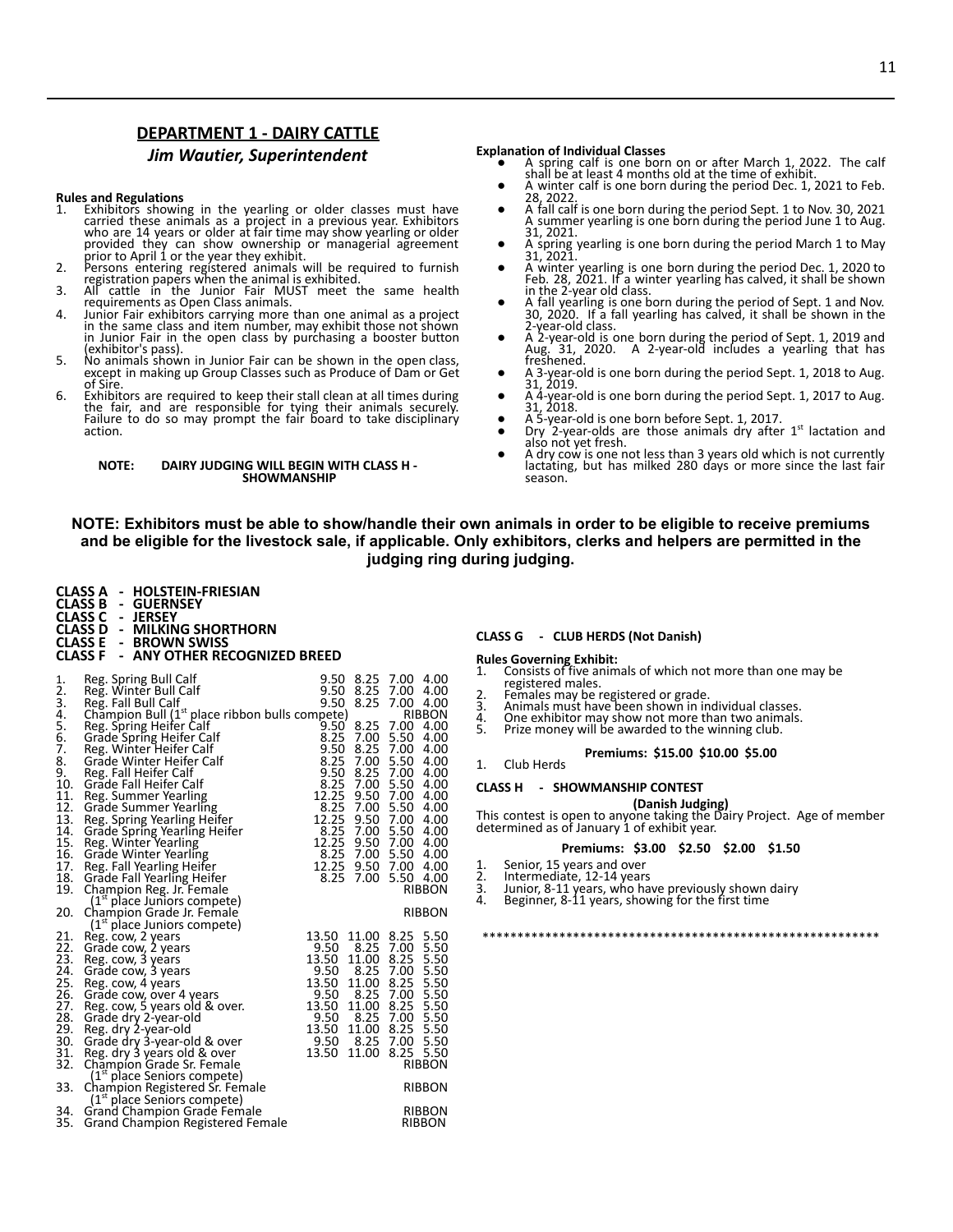## **DEPARTMENT 2 – BEEF**

## *Krissy Phillips and Tracy Uecker, Superintendents*

#### **Explanation of Individual Classes**

- A junior calf is one born on or after Jan. 1 of exhibit year. The calf must be at least 4 months old at the time of exhibit.
- A senior calf is one born during the period of Sept. 1 to Dec. 31 of
- vear preceding exhibit year. <br>
 A summer yearling is one born during the period May 1 to Aug. 31<br>
of year preceding exhibit year.<br>
 A senior yearling is one born during the period Jan. 1 to April 30 of<br>
year preceding e
- 
- of second year preceding exhibit year.
- A 2-year-old and older is one born before Sept. 1 of second year preceding exhibit year.

- 
- 
- 
- 
- CLASS A FREEFORD (Registered or Grade)<br>CLASS B FANGUS (Registered or Grade)<br>CLASS C FANGUS (Registered or Grade)<br>CLASS D FRANCUAIS (Registered or Grade)<br>CLASS E FRANCUSIN (Registered or Grade)<br>CLASS F FRANCUSIN (Registered
- **CLASS H - COMMERCIAL** *(GRADE ONLY)*

**Premiums: \$9.50 \$8.25 \$7.00 \$4.00**

- 1. Bull calf, junior
- 2. Bull calf, senior 3. Heifer calf, junior
- 

**Premiums: \$12.25 \$9.50 \$7.00 \$4.00**<br>4. Heifer calf, senior

- 
- 5. Heifer, summer yearling<br>6. Heifer, junior yearling<br>7. Heifer, senior yearling
- 6. Heifer, junior yearling<br>7. Heifer, senior yearling
	-

### **Premiums: \$8.25 \$7.00 \$5.50 \$4.00**

- 8. Two year old cow  $\&$  over<br>9. Pair of calves
- 
- 9. Pair of calves 10. Pair of heifers (Ribbon)
- 
- 11. Cow/Calf (Ribbon) 12. Champion male, any age (Ribbon) 13. Champion female, any age (Ribbon)
- 

### **CLASS I - MARKET CLASS (STEERS OR HEIFERS)**

#### **Premiums: \$8.00 \$7.00 \$6.00 \$5.00**

Weight class divisions of light weight, medium weight and heavy weight to be made by the Superintendent on Entry Day. The Fair has established that there will be no minimum or maximum weight to be able to show in market class. **Check Quality Market Animal Sale Rules regarding eligibility for sale.** A plaque for Champion and Reserve Champion will be awarded by the Quality Market Animal Sale Committee.

#### **Enter animal as #1, #5, or #9**

### **Beef Breeds: both parents are beef breeds**

- *1. Market animal*
	- 2. Light weight market animal<br>3. Medium weight market ani
	- 3. Medium weight market animal<br>4. Heavy weight market animal
	- 4. Heavy weight market animal

### **Dairy-Beef Crossbred: one parent is a dairy animal**

- *5. Market animal*
	- 6. Light weight market animal 7. Medium weight market animal
	- 8. Heavy weight market animal

### **Dairy Breed: both parents are dairy breeds**

- *9. Market animal*
	-
	- 10. Light weight market animal 11. Medium weight market animal 12. Heavy weight market animal
	-

## **CLASS J - SHOWMANSHIP CONTEST**

### **(Danish Judging)**

Open to anyone taking the Beef Project. Age of member determined as of January 1 of exhibit year.

### **Premiums: \$3.00 \$2.50 \$2.00 \$1.50**

- 
- 1. Senior, 15 years and over 2. Intermediate, 12-14 years
- 3. Junior, 8-11 years, who have previously shown beef 4. Beginner, 8-11 years, showing for the first time
- 

#### **CLASS K - CARCASS CONTEST**

#### **The carcass contest is under the direction of the Quality Market**

**Animal Sale Committee.** Entries must be exhibited at the Door County Fair and in the Door County Quality Market Animal Program (see QMAS Rules). Premiums will be awarded based on ultrasound judging results issued during weigh in on opening day of the fair. Additional prizes may be awarded by the Quality Market Animal Sale Committee to the Champion and Reserve Champion carcasses.

1. All entries (2 per exhibitor)

**NOTE: Exhibitors must be able to show/handle their own animals in order to be eligible to receive premiums and be eligible for the livestock sale, if applicable. Only exhibitors, clerks and helpers are permitted in the judging ring during judging.**

#### **\*\*\*\*\*\*\*\*\*\*\*\*\*\*\*\*\*\*\*\*\*\*\*\*\*\*\*\*\*\*\*\*\*\*\*\*\*\*\*\*\*\*\***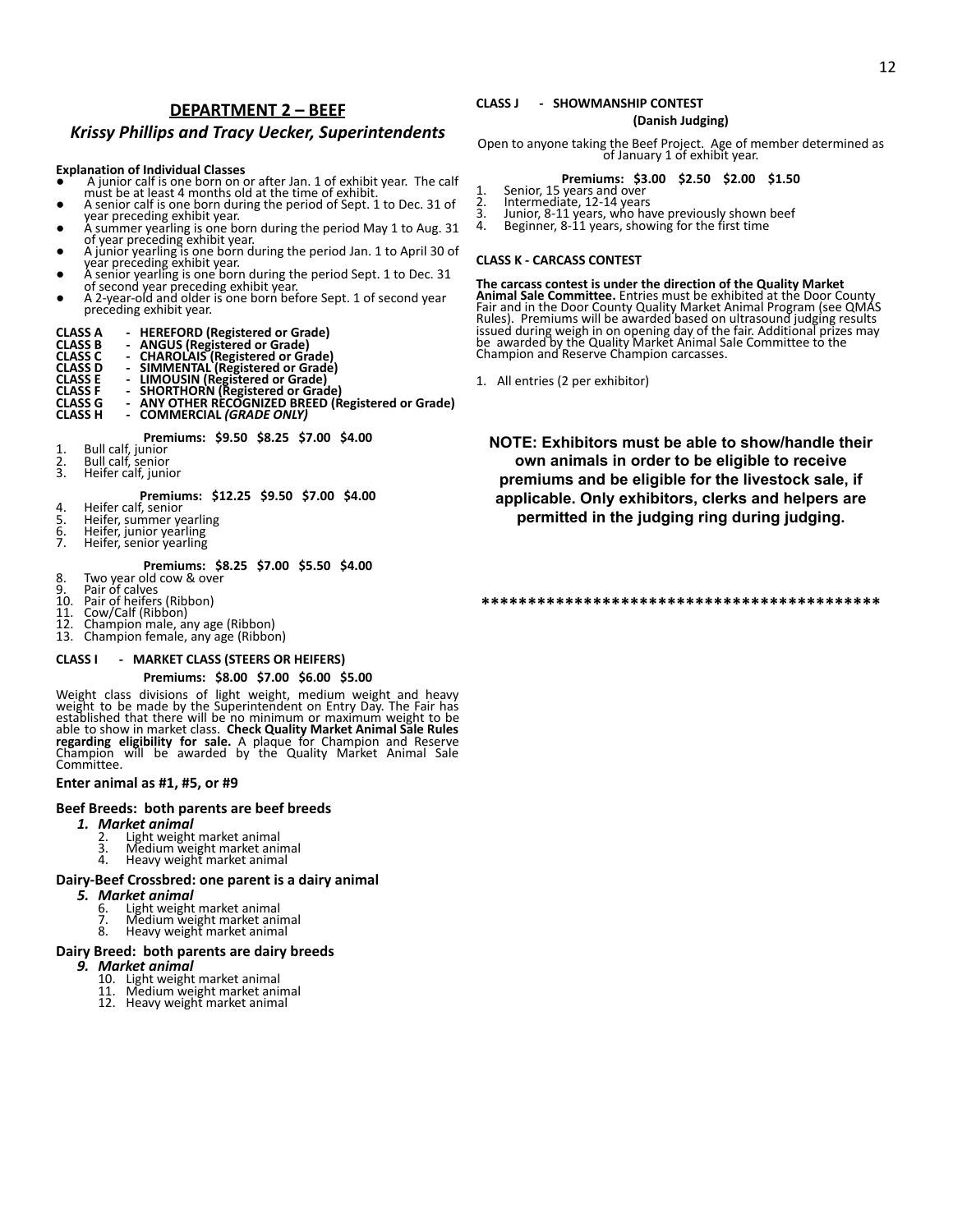# **DEPARTMENT 3 – SWINE** *Andy Larson, Superintendent*

Weight divisions as follows:

- Light Weight 240 pounds and under<br>● Medium Weight 241-260 pounds<br>● Heavy Weight 261 pounds and over
- 
- 

The Fair has established that there will be no minimum or maximum<br>weight to be able to show in market class. Check Quality Market<br>Animal Sale rules regarding eligibility for sale. A plaque for Champion<br>and Reserve Champion Sale Committee.

#### **MAXIMUM OF 2 PIGS PER EXHIBITOR TO BE ENTERED IN JR. FAIR! ALL PIGS ARE TERMINAL**

#### **CLASS A - MARKET (ANY BREED OR CROSS BREEDS)**

**Premiums: \$6.00 \$5.00 \$4.00 \$3.00**

#### *Enter animal as #1 only.*

#### *1. Market animal*

- 
- 2. Light weight market animal 3. Medium weight market animal 4. Heavy weight market animal
- 

### **CLASS B - SWINE SHOWMANSHIP (Danish Judging) Premiums: \$3.00 \$2.50 \$2.00 \$1.50**

Age of member determined as of January 1 of exhibit year.

- 1. Senior, 15 years and over
- 2. Intermediate, 12-14 years<br>3. Junior, 8-11 years, who ha
- Junior, 8-11 years, who have previously shown swine
- 4. Beginners, 8-11 years, showing for the first time

### **CLASS C - CARCASS CONTEST**

**The carcass contest is under the direction of the Quality Market Animal Sale Committee.** Entries must be exhibited at the Door County Fair and in the Door County Quality Market Animal Program (see QMAS Rules). Premiums will be awarded based on ultrasound judging results issued during weigh in on opening day of the fair. Additional prizes may be awarded by the Quality Market Animal Sale Committee to the Champion and Reserve Champion carcasses.

1. All entries (2 per exhibitor)

**NOTE: Exhibitors must be able to show/handle their own animals in order to be eligible to receive premiums and be eligible for the livestock sale, if applicable. Only exhibitors, clerks and helpers are permitted in the judging ring during judging.**

**\*\*\*\*\*\*\*\*\*\*\*\*\*\*\*\*\*\*\*\*\*\*\*\*\*\*\*\*\*\*\*\*\*\*\*\*\*\*\*\*\*\*\*\*\*\*\*\*\*\*\*\*\*\*\*\*\***

## **DEPARTMENT 4 – SHEEP** *Krissy Phillips, Superintendent*

#### **Explanation of Individual Classes**

- A spring lamb is one born on or after February 16 of the exhibit year.
- A winter lamb is one born between January 1 and February 15
- 
- A fall lamb is one born between September 1 and December<br>31 of the year preceding the exhibit year.<br>4 yearling ram or ewe is one born outside the date of birth<br>4 mitations in 1-3 above. The age of yearlings may be subje shall be final.
- A mature ewe is one born before January 1 of the year<br>preceding the exhibit year.<br>● A market lamb is one born after January 1 of the exhibit year.
- 

# **Rules Governing Exhibit**

- All sheep shall have been completely shorn within 2 weeks of<br>show date. (NO shearing of sheep at the Fair.)<br>● ALL SHEEP MUST HAVE A SCRAPIES EAR TAG.
- 

| CLASS A | <b>SHROPSHIRE</b> |
|---------|-------------------|
|         |                   |

| <b>CLASS B</b> | -                        | <b>SOUTH DOWNS</b> |
|----------------|--------------------------|--------------------|
| <b>CLASS C</b> | -                        | <b>SUFFOLKS</b>    |
| <b>CLASS D</b> | $\overline{\phantom{0}}$ | <b>HAMPSHIRES</b>  |

- **CLASS COLAGE**<br>**CLASS CRAMPSHIP**
- **CLASS D - HAMPSHIRES**
- **CLASS E - OXFORDS**
- **CLASS F - CHEVIOTS CLASS G - CORRIEDALE**
- **CLASS H - ANY OTHER RECOGNIZED BREED**
	-
- 1. Spring ram lamb<br>2. Winter ram lamb<br>3. Fall ram lamb
- 
- 
- 
- 10.

### **CLASS I - NATURAL COLORED SHEEP (2 or more Inches of wool) Premiums: \$5.00 \$4.00 \$3.00 \$2.00**

- 1. Spring ewe lamb<br>2. Fall ewe lamb
- 2. Fall ewe lamb<br>3. Yearling ewe Yearling ewe

#### **CLASS J - MARKET (Any beed ewe or wether)**

Weight class divisions of light weight, medium weight, and heavy weight to be made by the Superintendent on Entry Day. The Fair has established that there will be no minimum or maximum weight to be able to show in market class. **Check Quality Market Animal Sale Rules regarding eligibility for sale.**

#### **Premiums: \$5.00 \$4.00 \$3.00 \$2.00**

# *Enter animal as #1 only.*

# *1. Market animal*

- 
- 2. Light weight market animal 3. Medium weight market animal 4. Heavy weight market animal
- 

# **CLASS K - SHEEP SHOWMANSHIP (Danish Judging) Premiums: \$3.00 \$2.50 \$2.00 \$1.50**

Age of member determined as of January 1 of exhibit year.

- 
- 
- 1. Senior, 15 years and over 2. Intermediate, 12-14 years 3. Junior, 8-11 years, who have previously shown sheep 4. Beginners, 8-11 years, showing for the first time
	-

### **CLASS L - CARCASS CONTEST**

The carcass contest is under the direction of the Quality Market<br>Animal Sale Committee. Entries must be exhibited at the Door County<br>Fair and in the Door County Quality Market Animal Program (see QMAS<br>Rules). Premiums will

\*\*\*\*\*\*\*\*\*\*\*\*\*\*\*\*\*\*\*\*\*\*\*\*\*\*\*\*\*\*\*\*\*\*\*\*\*\*\*\*\*\*\*\*\*\*\*\*\*\*\*\*\*\*\*\*\*

1. All entries (2 per exhibitor)

### **Premiums: \$5.00 \$4.00 \$3.00 \$2.00**

- 6.
	-
	- -

Winter ewe lamb Fall ewe lamb

| Yearling ewe          |
|-----------------------|
| Champion Ram - Ribbon |



- 
- 
- 2. Winter ram lamb 3. Fall ram lamb
- 4. Yearling ram 5. Spring ewe lamb
	-
- 7.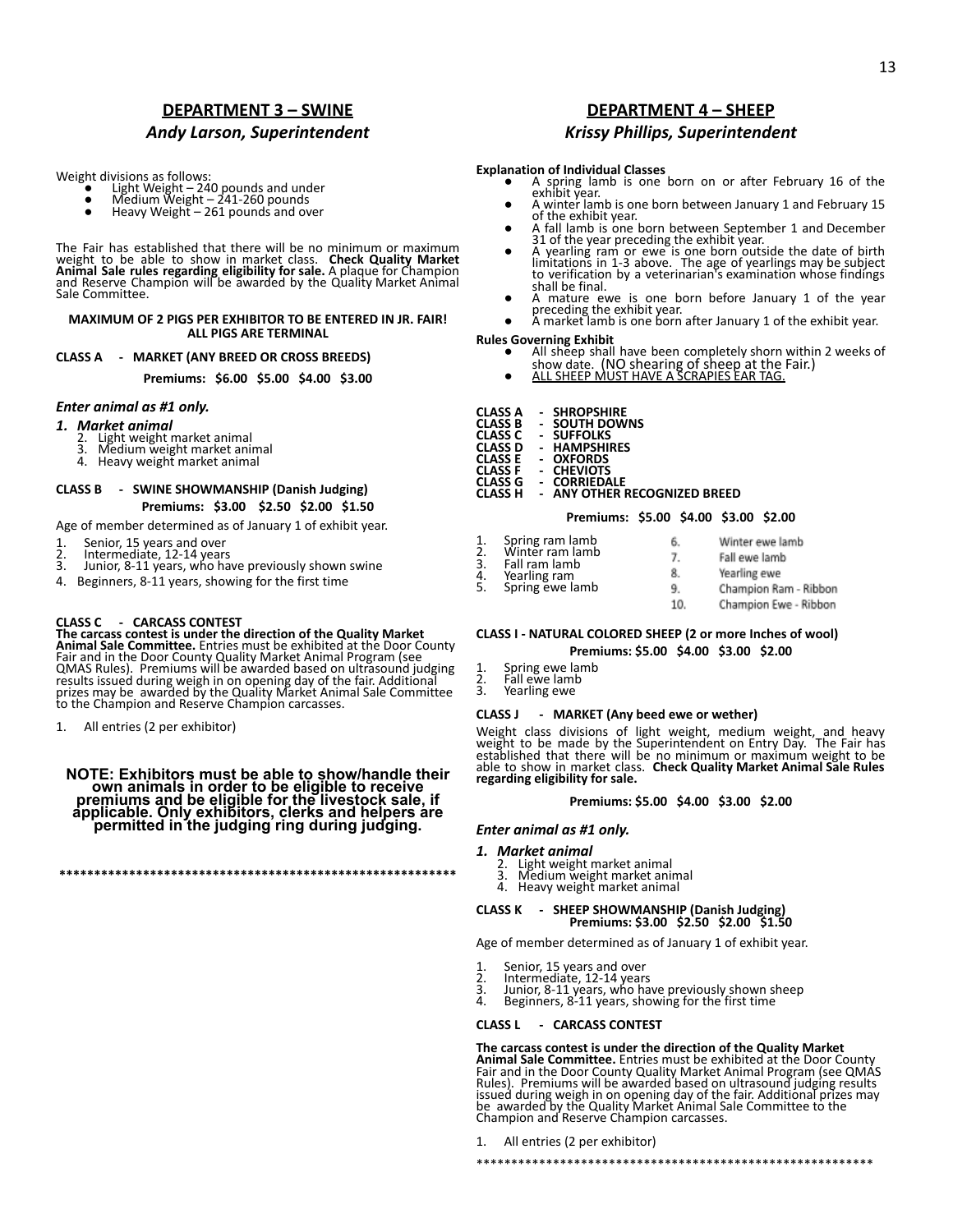## **DEPARTMENT 5 – GOATS** *Jim Wautier, Superintendent*

#### **Explanation of Individual Classes (Does only)**

#### **\*\*\*ALL SHEEP AND GOATS REQUIRE A SCRAPIE EAR TAG REGARDLESS OF SEX, AGE, OR BREED.\***

| <b>CLASS A</b> | - ALPINE                                        |
|----------------|-------------------------------------------------|
| <b>CLASS B</b> | - NUBIAN                                        |
| CLASS C        | - LAMANCHA                                      |
| <b>CLASS D</b> | - TOGGENBERG (eligible for registry)            |
| <b>CLASS E</b> | - RECORDED GRADES (eligible for registry)       |
| <b>CLASS F</b> | - UNRECORDED GRADES (not eligible for registry) |

#### **Premiums: \$5.00 \$4.00 \$3.00 \$2.00**

| Junior milker<br>Mature mil<br>Aged milker |
|--------------------------------------------|
|                                            |

#### **CLASS G – MARKET GOAT**

Weight class divisions of light weight, medium weight, and heavy weight to be made by the Superintendent on Entry Day. The Fair has established that there will be no minimum or maximum weight to be able to show in market class. **Check Quality Market Animal Sale Rules regarding eligibility for sale.**

**Premiums: \$5.00 \$4.00 \$3.00 \$2.00**

#### 1. Market animal

#### **CLASS H - GOAT SHOWMANSHIP (Danish Judging)**

#### **Premiums: \$3.00 \$2.50 \$2.00 \$1.50**

Age of member determined as of January 1 of exhibit year.<br>1. Senior, 15 years and over

- 1. Senior, 15 years and over 2. Intermediate, 12-14 years
- 
- 3. Junior, 8-11 years, who have previously shown goats<br>4 Beginners, 8-11 years, showing for the first time
- Beginners, 8-11 years, showing for the first time

### **CLASS I - CARCASS CONTEST**

**The carcass contest is under the direction of the Quality Market Animal Sale Committee.** Entries must be exhibited at the Door County<br>Fair and in the Door County Quality Market Animal Program (see<br>QMAS Rules). Premiums will be awarded based on ultrasound judging<br>results issued during w to the Champion and Reserve Champion carcasses.

1. All entries (2 per exhibitor)

\*\*\*\*\*\*\*\*\*\*\*\*\*\*\*\*\*\*\*\*\*\*\*\*\*\*\*\*\*\*\*\*\*\*\*\*\*\*\*\*\*\*\*

# **DEPARTMENT 6 – HORSES and PONIES**

## *Kristin Tassoul, Superintendent*

# **JR. FAIR HORSE SHOW STARTS ON THURSDAY AT 8:30 A.M. -- JR. FAIR CLASSES WILL BE RUN ALTERNATELY WITH OPEN CLASS**

#### **\*\* CHECK SHOW ORDER ON DAY OF SHOW \*\***

- 1. 4-H members using the same project animal can enter that animal
- only in one entry number per class. 2. Maximum of two animals (horse or pony) per member, not including Gymkhana animal.
- 3. These animals need not be owned or raised by exhibitor, but must be the animal they have worked with in their project. An ID sheet,<br>as to which animal they will use for the project, must be turned<br>into the Extension Office by July 15. A veterinarian certificate must<br>be provided if a dif
- 
- 5. All equine are required to have proof of a negative Coggins test<br>conducted within the calendar year of exhibition. A copy of the<br>certificate must be given and kept on file with the Fair, either at<br>registration or on ent
- 
- owner will be asked to remove it from the grounds.<br>
6. Junior Fair animals will be housed first in the horse barn during the<br>
Fair. If space is limited, other arrangements must be made with<br>
the Superintendent for alternat
- 8. You may request a 3-minute tack change between classes. Please<br>request your tack change on your entry form and at the<br>announcers' booth the day of the show. Emergency tack changes<br>must be made one class prior to change
- 
- 
- 
- 10. Grade of member as of January 1 of exhibit year.<br>
11. **Proper attire (including saddle) and boots with appropriate heels**<br>
must be worn. **SEI approved helmets/caps (with chin strap**<br> **securely fastened) REQUIRED TO BE**
- 13. Exhibitors entering horseless walk-trot classes may not enter canter classes; and vice versa. 14. There will be no combining of classes (unless requested by the
- Judge).
- 15. All rules covered in the Handbook will be enforced.

### **Fair ribbons for 1st -4th placing, NO trophies.**

**No cross entering between regular classes, walk-trot and horseless.**

### **"Exhibitors at the Fair may receive assistance only from 4-H members, 4-H leaders, immediate family members, or the horse's owner."**

**\*\* CHECK SHOW ORDER ON DAY OF SHOW \*\***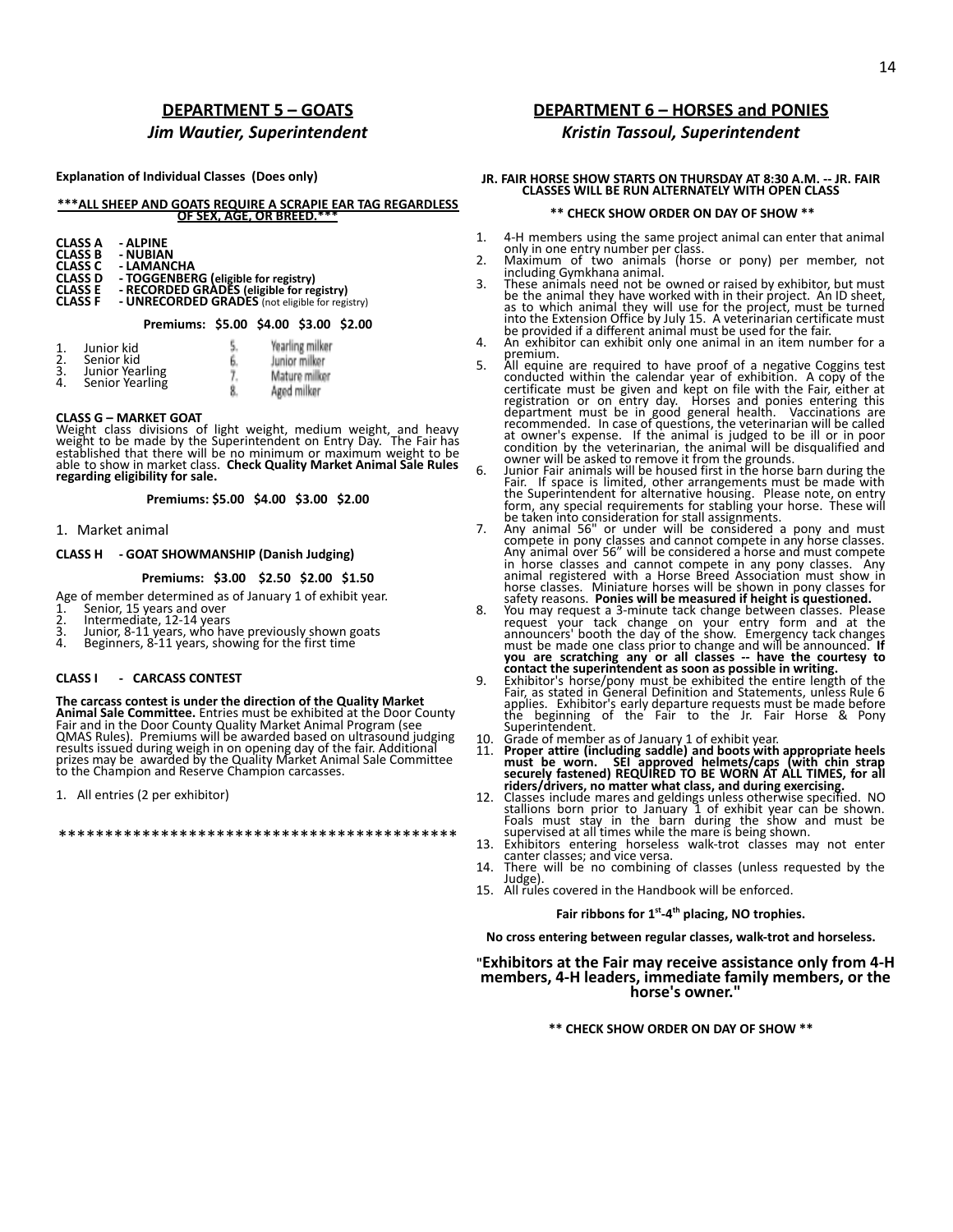#### **CLASS A - HALTER (Conformation of the horse or pony is judged)**

#### **REGULAR JUDGING -- RIBBONS ONLY**

- 
- 1. Horse, English, mare or gelding<br>2. Horse, Western, mare or gelding<br>3. Horseless, English or Western, mare or gelding
- 4. Pony, English or Western, mare or gelding
- 

#### **CLASS B - SHOWMANSHIP**

**(Judged on exhibitor's ability to show the animal at halter)**

#### **DANISH JUDGING Premiums: \$8.00 \$7.00 \$6.00 \$5.00**

- 
- 1. Pony, English or Western, members,  $10^{\text{th}}$ -13<sup>th</sup> grade<br>
2. Pony, English or Western, members, 6th-9th grade<br>
3. Pony, English or Western, members, 3<sup>rd</sup>-9th grade<br>
4. Horse, English, members,  $10^{\text{th}}$ -13<sup>th</sup> grad
- 
- 
- 
- 
- 
- 
- 
- 

#### **CLASS C - ENGLISH PLEASURE**

**(Animal is judged on its performance and pleasurability to ride)**

# **REGULAR JUDGING Premiums: \$8.00 \$7.00 \$6.00 \$5.00**

- 
- 
- 
- 
- 
- 
- 
- 1. Pony, Huntseat, members,  $10^{\text{th}}-13^{\text{th}}$  grade<br>
2. Pony, Huntseat, members,  $6\text{th} 9^{\text{th}}$  grade<br>
3. Pony, Huntseat, members,  $3\text{rd}$   $6\text{th}$  grade<br>
4. Horse, Huntseat, members,  $10^{\text{th}}-13^{\text{th}}$  grade<br>
5.
- 
- 
- 
- 
- 
- 
- 

#### **CLASS D - ENGLISH EQUITATION (SHOWMANSHIP)**

**(Animal under saddle - exhibitor's ability to ride is judged)**

#### **DANISH JUDGING -- RIBBONS ONLY**

- 
- 
- 
- 
- 
- 
- 
- 1. Pony, Huntseat, members,  $10^{\text{th}}-13^{\text{th}}$  grade<br>
2. Pony, Huntseat, members,  $6\text{th} 9^{\text{th}}$  grade<br>
3. Pony, Huntseat, members,  $3\text{rd}$   $6\text{th}$  grade<br>
4. Horse, Huntseat, members,  $10^{\text{th}}-13^{\text{th}}$  grade<br>
5.
- 
- 
- 
- 
- 
- 
- 

Posters/charts must be 14"x22" or less. Exhibits should be only as large as necessary to adequately display the entry.

### **CLASS E - WESTERN PLEASURE**

### **(Animal is judged on its performance and pleasurability to ride) REGULAR JUDGING**

**Premiums: \$8.00 \$7.00 \$6.00 \$5.00**

15

- 
- 
- 
- 
- 
- 
- 1. Pony, members,  $10^{\text{th}}-13^{\text{th}}$  grade<br>
2. Pony, members,  $5\text{rd} 5^{\text{th}}$  grade<br>
3. Pony, members,  $3\text{rd} 5\text{th}$  grade<br>
4. Horse, members,  $10^{\text{th}}-13^{\text{th}}$  grade<br>
5. Horse, members,  $5^{\text{th}}-9^{\text{th}}$  grade<br>
6
- 
- 

# **CLASS F - WESTERN HORSEMANSHIP (Stockseat Equitation) (Animal under saddle - exhibitor's ability to ride is judged)**

#### **DANISH JUDGING -- RIBBONS ONLY**

- 
- 
- 
- 
- 
- 
- 
- 1. Pony, members,  $10^{\text{th}}-13^{\text{th}}$  grade<br>
2. Pony, members,  $5\text{rd} 5^{\text{th}}$  grade<br>
3. Pony, members,  $3\text{rd} 5\text{th}$  grade<br>
4. Horse, members,  $10^{\text{th}}-13^{\text{th}}$  grade<br>
5. Horse, members,  $5^{\text{th}}-9^{\text{th}}$  grade<br>
6
- 

#### **CLASS G - TRAIL CLASS (Blue Ribbon winners eligible for State) REGULAR JUDGING -- RIBBONS ONLY**

- 
- 
- 
- 1. Horse & Pony, English or Western, member, 10<sup>th</sup>-13<sup>th</sup> grade<br>2. Horse & Pony, English or Western, member, 6<sup>th</sup>-9<sup>th</sup> grade<br>3. Horse & Pony, English or Western, member, 3<sup>rd</sup>-5<sup>th</sup> grade<br>4. Horseless, Walk-Trot, Horse grade

#### **CLASS H - WESTERN RIDING (Blue Ribbon winners eligible for State) REGULAR JUDGING -- RIBBONS ONLY**

- 
- 1. Horse & Pony, member 10<sup>th</sup>-13<sup>th</sup> grade<br>2. Horse & Pony, member 6<sup>th</sup>-9<sup>th</sup> grade<br>3. Horse & Pony, member 3<sup>rd</sup>-5<sup>th</sup> grade
- 
- 

#### **CLASS I - DRIVING**

**CLASS J - 4-H GYMKHANA**

#### **REGULAR JUDGING -- RIBBONS ONLY**

- 
- 
- 
- 

1. Safety poster 2. Poster on drawings of markings on horses 3. Poster on diseases and parasites of horses 4. Exhibit on good grooming for horses 5. Exhibit on horse nutrition

- 1. Horse/Pony Pleasure Driving, members,  $3^{rd}$  5<sup>th</sup> grade<br>
2. Horse/Pony Pleasure Driving, members, 6th 9th grade<br>
1. Horse/Pony Pleasure Driving, members, 10<sup>th</sup>-13<sup>th</sup> grade<br>
4. Horseless Pleasure Driving, 3 13 g
- 
- 

**(see the next page for Entry Form, Rules, and Show Order) REGULAR JUDGING -- RIBBONS ONLY CLASS K - EQUINE PROJECTS NOT INVOLVING A HORSE OR PONY** (Open to all members enrolled in the Horse and Pony Project. Articles to be made by the member.)

**Premiums: \$1.50 \$1.25 \$1.00 \$.75**

**\*\*\*\*\*\*\*\*\*\*\*\*\*\*\*\*\*\*\*\*\*\*\*\*\*\*\*\*\*\*\*\*\*\*\*\*\*\*\*\*\*\*\*\*\*\*\*\*\*\*\*\*\*\*\*\***

6. Scrapbook with your experiences in the horseless project 7. Horse & Pony Project Record Book (current year) 8. Horse Tack (example: blanket, saddle pad, leg wraps, reins) 8. Horse Tack (éxample: blanket, saddle pad, lég wraps, reins)<br>9. Miscellaneous Horse Accessories (example: tack box, name plate, grooming mitt) 10. Personal Riding Apparel and Accessories (example: shirt, blouse, hat band, jacket, scarf)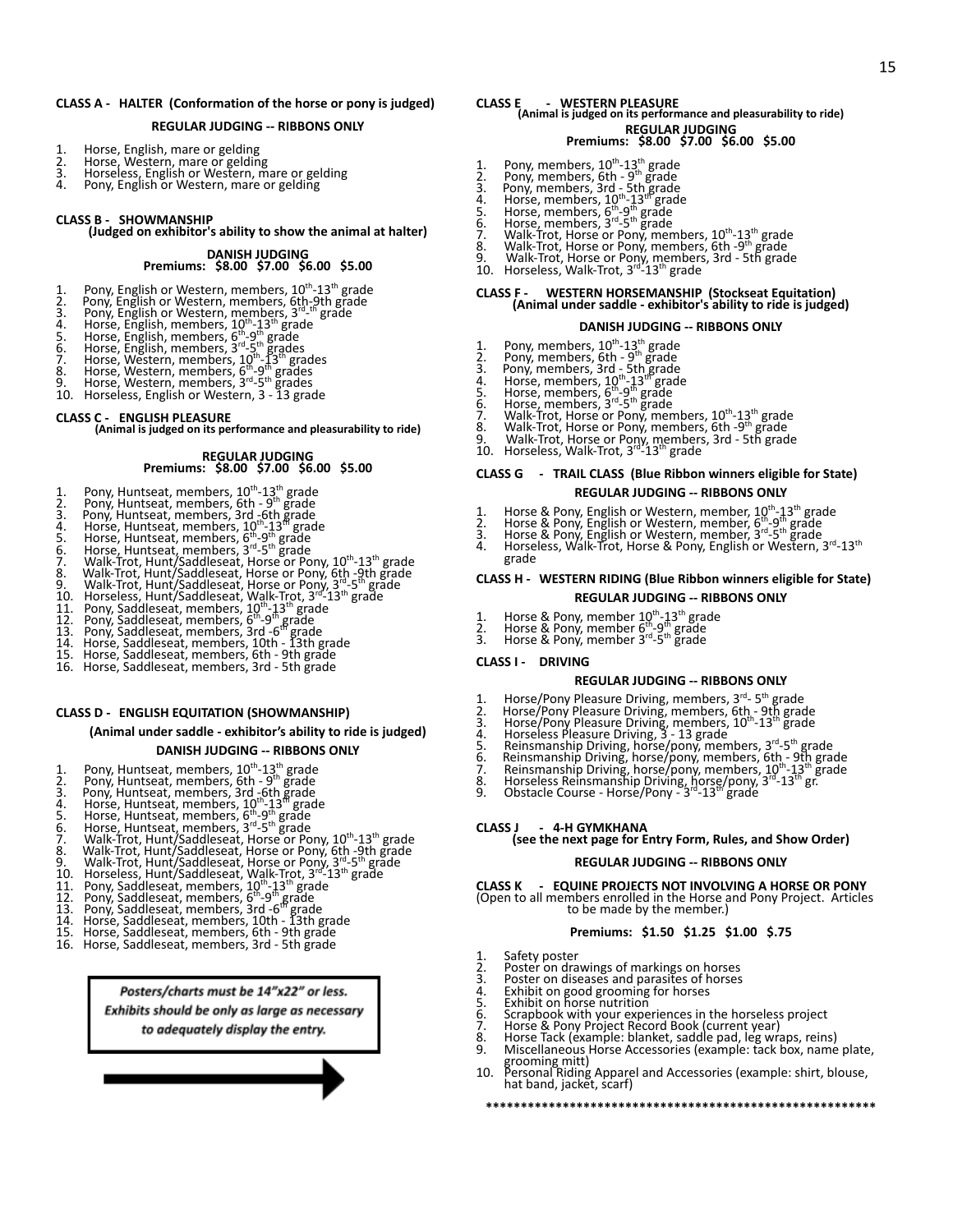## **GYMKHANA**

## **August 14th, 2022**

- 1. Entries for Junior Fair riders close **JULY 15**. Entries may be dropped off or mailed to the Door County Extension Office, Government Center, 421 Nebraska Street, Sturgeon Bay, Wi 54235 or completed online. **NO late entr**
- 
- 
- guardian and notarized.<br> **3.** Horse/Pony can only run once in an event.<br> **4. 4. 4-EXHIBITORS** may only enter <u>one animal</u>. Two family members<br>
may use the same horse, but must run in different events.<br>
5. Animal/Rider co
- 6. Junior Fair classes will receive a fair ribbon  $1<sup>st</sup> 4<sup>th</sup>$  places.
- 6. Junior Fair classes will receive a fair<br>7. Horses and ponies will run together.<br>8. Riding confined to show ring and wa
- Riding confined to show ring and warming area only. No horses at judges' booth or spectator area. Only animals showing in games are allowed in the area. Park trucks and trailers on north side of
- 9. PROPER ATTIRE (INCLUDING SADDLE) AND BOOTS WITH<br>APPROPRIATE HEEL MUST BE WORN. SEI APPROVED<br>HELMETS/CAPS (WITH CHIN STRAP SECURELY FASTENED)<br>REQUIRED TO BE WORN AT ALL TIMES, FOR ALL<br>RIDERS/DRIVERS, NO MATTER WHAT CLASS
- 10. Electric timer will be used. Timer failures and ties will be rerun at the end of class. 4-H rules and dimensions will be used.
- 11. Circle the class number of the event you want to participate in. Horses/ponies can only run once in each event. *If you are scratching any or all classes -- please contact the Superintendent*
- *as soon as possible.* 12. ATTACH A COPY OF CURRENT COGGINS TEST TO THIS ENTRY FORM.

## **GYMKHANA 4-H ENTRY DEADLINE - JULY 15**

## **ONE HORSE ONLY PER EXHIBITOR! YOU MAY NOT COMPETE AGAINST YOURSELF**

Name of Rider \_\_\_\_\_\_\_\_\_\_\_\_\_\_\_\_\_\_\_\_\_\_\_\_\_\_\_\_\_\_\_\_\_\_\_\_\_ Address \_ 4-H Grade **Demon Phone Number** 

Name of horse/pony \_\_\_\_

[ ] Coggins Test (copy must be attached to this form)

PREMISE ID # \_\_\_\_\_\_\_\_\_\_\_\_\_\_\_\_\_\_\_\_\_\_\_\_\_\_\_\_\_\_\_\_\_\_\_\_

\* \* \* \* \* \* \* \*

*If under 18, a parent/guardian's signature is required. "I, the undersigned, assume all risk of personal injury or death and property damage or loss arising, and release the Door County Fair Association and the County of Door from any liability."*

*Rider \_\_\_\_\_\_\_\_\_\_\_\_\_\_\_\_\_\_\_\_\_\_\_\_\_\_\_\_\_\_\_\_\_\_\_\_\_\_\_\_\_\_\_\_\_*

*Parent or Guardian \_\_\_\_\_\_\_\_\_\_\_\_\_\_\_\_\_\_\_\_\_\_\_\_\_\_\_\_\_\_\_\_\_ (if under 18; MUST BE NOTARIZED)*

#### **Register online for the classes you wish to participate in:**

|                           | <b>Grades</b><br>$3 - 5$ | <b>Grades</b><br>6-9 | <b>Grades</b><br>10-13 |
|---------------------------|--------------------------|----------------------|------------------------|
| Pole Bending              | 1                        | 2                    | 3                      |
| Ball & Pail               | 4                        | 5                    | 6                      |
| <b>Cloverleaf Barrels</b> | 7                        | 8                    | 9                      |
| Barrel/Pole Combo         | 10                       | 11                   | 12                     |
| Flag Race                 | 13                       | 14                   | 15                     |
| Plug Race                 | 16                       | 17                   | 18                     |
| LT Special                | 19                       | 20                   | 21                     |
| Speed & Action            | 22                       | 23                   | 24                     |
| <b>Ribbon Race</b>        | 25                       | 26                   | 27                     |
| Key Race                  | 28                       | 29                   | 30                     |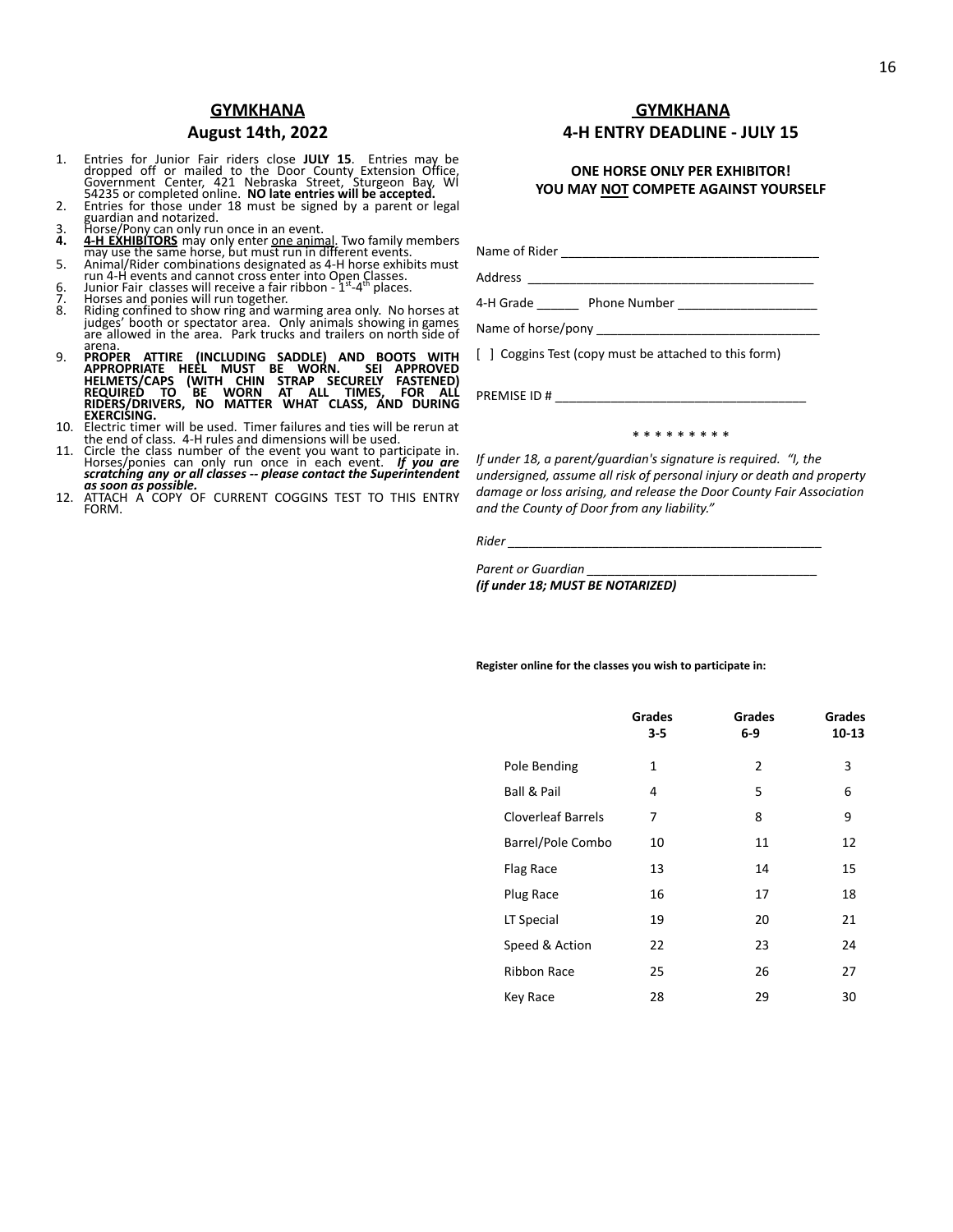# **DEPARTMENT 7 – POULTRY** *Joe Dart, Superintendent*

Definitions:<br>1. Exhibit

- 1. Exhibitors are limited to one entry for each entry number. 2. Exhibitors must take care of birds twice a day.
- 
- 3. Cockerel and Pullet birds are birds hatched on or after January 1 of exhibit year.
- 4. A Hen is a bird hatched before January 1 of exhibit year.

**Poultry incorrectly classified may be subject to a 1 placing deduction**.

See Animal Health Requirements (pages 2-4).

Jr. Fair Small Animal Committee is sponsoring special Best of Class and Champion & Reserve Champion ribbons.

**Premiums: \$2.00 \$1.75 \$1.50 \$1.25**

| CLASS A<br>- CHICKENS                                                                                                                                                                                                                          |                                               | rullet                                           |                                                         |
|------------------------------------------------------------------------------------------------------------------------------------------------------------------------------------------------------------------------------------------------|-----------------------------------------------|--------------------------------------------------|---------------------------------------------------------|
| <b>AMERICAN CLASS</b><br>Barred Plymouth Rock<br>White Plymouth Rock<br>Any other Plymouth Rock<br>Rhode Island Red<br>White Wyandottes<br>Any other Wyandottes<br>New Hampshire Red<br>All other American Class<br><b>Best American Class</b> | HEN CREREL<br>7<br>10<br>13<br>16<br>19<br>22 | 8<br>11<br>14<br>17<br>20<br>23<br><b>RIBBON</b> | $\frac{3}{6}$<br>$\frac{9}{12}$<br>15<br>18<br>21<br>24 |
| <b>MEDITERRANEAN CLASS</b><br>All White Leghorn<br>All Brown Leghorn<br>All Minorcas<br>All Anconas<br>All other Mediterranean Class<br><b>Best Mediterranean Class</b>                                                                        | 25<br>28<br>31<br>34<br>37                    | 26<br>29<br>32<br>35<br>38<br><b>RIBBON</b>      | 27<br>30<br>33<br>36<br>$\overline{3}9$                 |
| <b>CROSSBREEDS</b><br>Crossbred Egg type<br>Crossbred Meat type                                                                                                                                                                                | 40<br>43                                      | 41<br>44                                         | 42<br>45                                                |
| <b>ASIATIC CLASS</b><br>All Brahmas<br>All Cochins<br>All Langshans<br><b>Best Asiatic Class</b><br><b>RIBBON</b>                                                                                                                              | 46<br>49<br>52                                | 47<br>50<br>53                                   | 48<br>51<br>54                                          |
| <b>CONTINENTAL CLASS</b><br>All Hamburgs<br>All Polish<br>All Welsummers<br>All other Continental Class<br><b>Best Continental Class</b>                                                                                                       | 55<br>$\bar{58}$<br>61<br>64                  | 56<br>59<br>62<br>65<br><b>RIBBON</b>            | 57<br>60<br>63<br>66                                    |
| <b>ENGLISH CLASS</b><br>All Cornish<br>All Orpington<br>Australorps<br>All Dorkings<br>All Sussex<br>All other English Class<br><b>Best English</b><br>BON                                                                                     | 67<br>70<br>73<br>76<br>79<br>82              | 68<br>71<br>74<br>77<br>80<br>83                 | 69<br>72<br>75<br>78<br>81<br>84                        |
| <b>ALL OTHER STANDARD CLASS</b><br>All Games<br>All Orientals<br>All Ameraucanas<br>Any other Miscellaneous Class<br><b>Best All Other Standard Breed</b>                                                                                      | 85<br>88<br>91<br>94                          | 86<br>89<br>92<br>95                             | 87<br>90<br>93<br>96                                    |

| <b>Champion Standard Chicken</b>         | <b>RIBBON</b> |
|------------------------------------------|---------------|
| <b>Reserve Champion Standard Chicken</b> | <b>RIBBON</b> |

| <b>BANTAMS</b>                                                                |      |               |               |
|-------------------------------------------------------------------------------|------|---------------|---------------|
| Any feather legged bantam                                                     | 97   |               | 98 99         |
| <b>Best Feather Legged Bantam</b>                                             |      |               | <b>RIBBON</b> |
|                                                                               | 100  | 101 102       |               |
| Any single comb, clean legged bantam<br>Best Single Comb, Clean Legged Bantam |      |               | <b>RIBBON</b> |
| Any rose comb, clean legged bantam                                            | 103. | 104 105       |               |
| Best Rose Comb, Clean Legged Bantam                                           |      |               | <b>RIBBON</b> |
| Any game bantam                                                               |      | 106 107 108   |               |
| <b>Best Game Bantam</b>                                                       |      |               |               |
|                                                                               |      | <b>RIBBON</b> |               |
| Any other bantam<br>Best Other Bantam                                         | 109  | 110           | 111           |
|                                                                               |      |               |               |
|                                                                               |      |               |               |

**Champion**

#### **Bantam…………………………………………………………………** Bantam.....<br>RIBBON

#### **Reserve Champion**

#### **Bantam…………………………………………………… RIBBON**

k

- **Old Female** - hatched before January 1 of exhibit year - **Young Male and Young Female** - hatched after January 1 of exhibit year.

| $4a$ Female $M_{a}$ Female<br>$\frac{1}{4}$ $\frac{2}{5}$<br>$\frac{7}{7}$ $\frac{8}{8}$<br>$\frac{1}{10}$<br>CLASS B - DUCKS<br>Pekin<br>Muscovy (all varieties)<br>Mallard<br>Rouen<br>All other standard varieties | 13                       | 14                             | 15                                                            |
|-----------------------------------------------------------------------------------------------------------------------------------------------------------------------------------------------------------------------|--------------------------|--------------------------------|---------------------------------------------------------------|
| <b>CLASS C</b><br>- GEESE<br>Toulouse<br>Embden<br>African<br>Chinese<br>All other standard varieties                                                                                                                 | 1<br>4<br>7<br>10<br>13  | 2<br>5<br>8<br>11<br>14        | $\begin{array}{c}\n 3 \\  6 \\  9 \\  12\n \end{array}$<br>15 |
| <b>Champion Waterfowl</b><br><b>Reserve Champion Waterfowl</b>                                                                                                                                                        |                          | <b>RIBBON</b><br><b>RIBBON</b> |                                                               |
| <b>CLASS D - TURKEYS</b><br><b>Bronze</b><br><b>Broad Whites</b><br>All other standard varieties<br>Market Turkey<br>Champion<br>Turkey<br>.RIBBÒN                                                                    | 1<br>$\frac{4}{7}$<br>10 | 2<br>5<br>8                    | 3<br>6<br>9                                                   |
| <b>CLASS E</b><br><b>POULTRY MARKET CLASSES</b><br>$\qquad \qquad \blacksquare$                                                                                                                                       |                          |                                |                                                               |

**CLASS E** - **POULTRY MARKET CLASSES**<br>1. Roasters (2 birds with a combination weight of 8 lbs. or more)<br>2. Broilers (2 young birds, 2.5 to 4.5 lbs. each)<br>3. Yearling Hen (one, to be judged on past egg production)<br>4. Young D

- 
- 
- 
- 
- 5. Young Goose (either sex, 7 lbs. or over) 6. Young Turkey (either sex, over 15 weeks of age)
- $\begin{array}{ccc}\n\text{C} \text{LASS F} & \text{PIGEONS} \\
\text{Performing} & \text{PIGEONS} \\
\text{Performing} & \frac{1}{5} & \frac{2}{6} & \frac{3}{4} \\
\text{C} \text{LHSS F} & \text{PIGEONS} & \frac{1}{5} & \frac{2}{6} & \frac{3}{4} \\
\text{D} \text{LHSS F} & \text{D} & \frac{1}{5} & \frac{2}{5} & \frac{3}{5} & \frac{4}{5} \\
\text{LHSS F} & \text{$ PULLET HEN **CLASS F - PIGEONS** Utility 5 6 7 8 **Champion** Fancy 9 10 11 12

### **Pigeon……………………………………………………………… …RIBBON**

### **CLASS G - POULTRY SHOWMANSHIP (Danish Judging) Premiums: \$3.00 \$2.50 \$2.00 \$1.50**

Age of member determined as of January 1 of exhibit year.

- 1. Beginners, 8-11 years 2. Intermediate, 12-14 years
- 3. Senior, 15 years and older
- 

#### **CLASS H - EDUCATIONAL EGG DISPLAY**

#### **Premiums: \$1.75 \$1.50 \$1.25 \$1.00**

# *All exhibits of eggs, must include at least 3 paragraphs regarding facts on "egg production"*

- 
- 1. 6 Large chicken eggs white 2. 6 Large chicken eggs any other color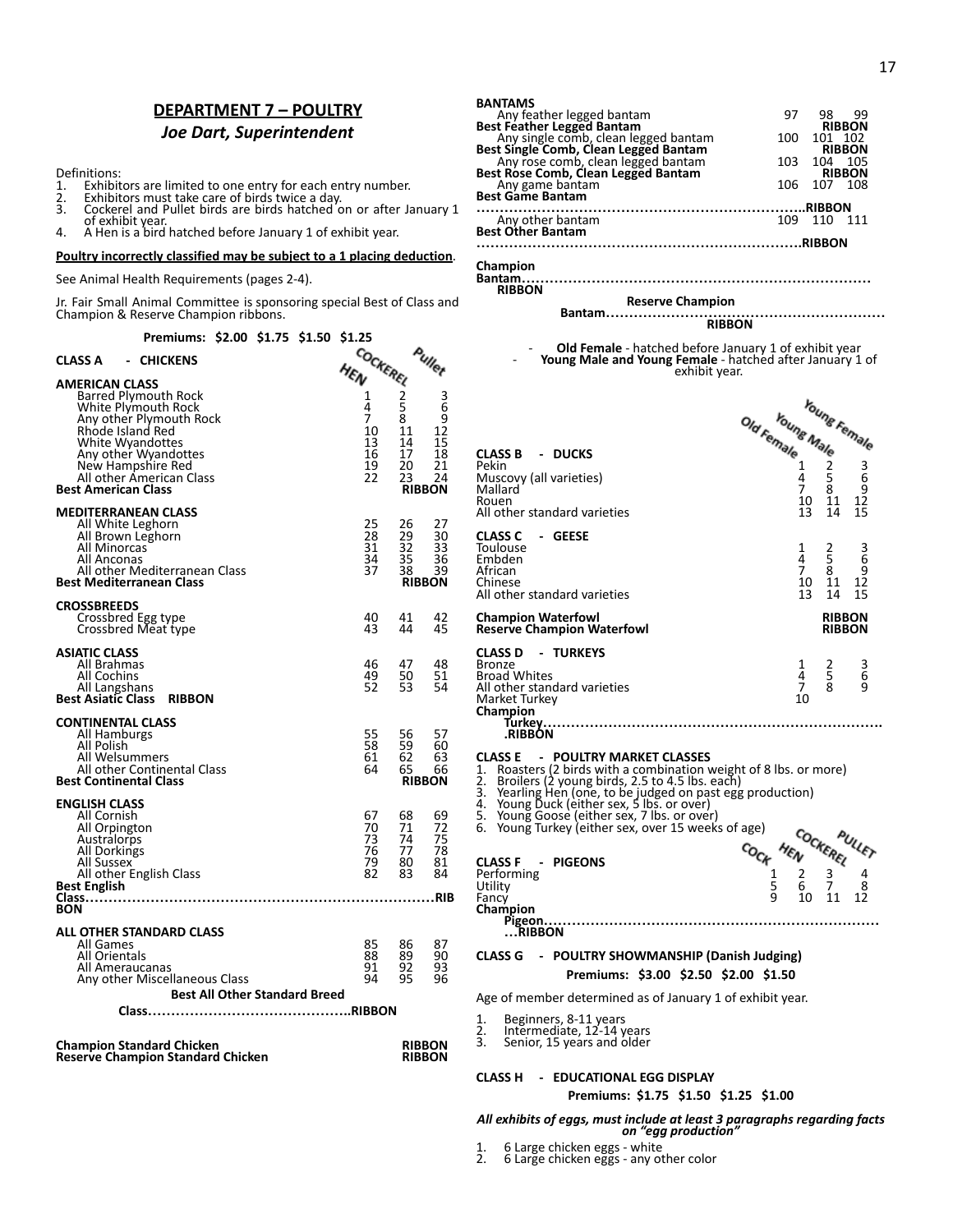- 3. 6 Small chicken eggs white
- 4. 6 Small chicken eggs any other color

# **DEPARTMENT 8 – RABBITS**

## *Sue Havel, Superintendent*

- 1. Age of member determined as of January 1 of exhibit year. 2. Feed and water containers are provided. Bring your own bedding
- materials.<br>Face to face 3. Face to face judging of rabbits before the judge on Friday
- morning. **Exhibitor must be present to take the rabbit out of the<br>cage and bring it to the judge.<br>4. Rabbits entered in Class FF Pet Rabbit, will be brought to the Fair<br>on Friday, judged at 9:00 a.m. and then taken<br>home.**
- 
- 5. For any breed where at least 6 animals are exhibited, there will be<br>a "best of breed" ribbon awarded. There will also be overall<br>Champion and Reserve Champion ribbons awarded. They are<br>sponsored by the Small Animal Comm
- 
- 
- 7. PUREBRED RABBITS ONLY (except classes BB-GG)

#### **Premiums: \$2.00 \$1.75 \$1.50 \$1.25**

- 
- 
- 
- 
- 
- 
- **CLASS A AMERICAN FUZZY LOP<br>CLASS B ANY ANGORA<br>CLASS C CALIFORNIAN (all varieties)<br>CLASS D CHAMPAGNE D'ARGENT<br>CLASS E CHECKERED GIANTS (all colors)<br>CLASS F DUITCH (all varieties)<br>CLASS G DWARFS HOTOT<br>CLASS**
- **CLASS I - FLEMISH GIANTS (all varieties)**
- **CLASS J - JERSEY WOOLY CLASS K - LOPS FRENCH CLASS L - LOPS HOLLAND CLASS M- LOPS MINI**
- 
- 
- **CLASS N- NEW ZEALAND BLACK**
- **CLASS O- NEW ZEALAND RED CLASS P - NEW ZEALAND WHITE**
- 
- 
- **CLASS Q- REX, MINI CLASS R - REX (any other variety) CLASS S - RHINELANDER**
- 
- 
- **CLASS T - SATIN BLACK CLASS U- SATIN RED CLASS V - SATIN WHITE CLASS W- SATIN BROKEN**
- 
- 
- **CLASS X - SATIN (any other variety) CLASS Y -**<br>**CLASS Z -**
- **CLASS Z - ANY STANDARD COMMERCIAL CLASS AA- ANY STANDARD FANCY CLASS BB- CROSS BRED RABBIT**
	- 1. Buck over 6 months<br>2. Doe over 6 months
	- 2. Doe over 6 months 3. Buck under 6 months
	-
	- Doe under 6 months

# **CLASS CC - SINGLE FRYER**<br>1. Fryer not over 69

1. Fryer not over 69 days or over 5 pounds. (May not be entered in any other class.)

#### **CLASS DD - MEAT PEN**

1. Meat pen consists of three rabbits. All rabbits shall be the same breed and variety. No rabbit may be over 69 days or over 5 pounds. (May not be entered in any other class.)

# **CLASS EE - ROASTER RABBIT**<br>1 A single rabbit either

1. A single rabbit, either sex, between 70 and 180 days of age, weighing not less than 5 pounds *(but less than 8 pounds is suggested)*. (May not be entered in any other class.)

#### **CLASS FF - PET RABBIT**

The exhibit consists of a single rabbit of either sex, over 6 months of age.

# **CLASS GG - SHOWMANSHIP (Danish Judging) Premiums: \$3.00 \$2.50 \$2.00 \$1.50**

Age of member determined as of January 1 of exhibit year.

- 1. Beginners, 8-11 years 2. Intermediate, 12-14 years
- 3. Senior, 15 years and older

# **DEPARTMENT 9 – DOGS**

\*\*\*\*\*\*\*\*\*\*\*\*\*\*\*\*\*\*\*\*\*\*\*\*\*\*\*\*\*\*\*\*\*\*\*\*\*\*\*\*\*\*\*\*\*\*\*\*\*\*\*\*\*\*\*\*

1. Age of member determined as of January 1 of exhibit year.<br>2. All dogs must have proof of distemper and rabies shots. All dogs must have proof of distemper and rabies shots.

#### **Premiums: \$4.00 \$3.00 \$2.00 \$1.00**

#### **CLASS A - DOG OBEDIENCE**

# *(The exhibitor has had no previous experience in training a dog.)*

## **Pre-Novice (on leash)**

#### **Open to members 8-12 years of age**

1. Heel on leash and figure 8; Stand for examination; Recall; Long sit (1 minute); Long down (3 minutes).

**Open to members 13 years of age and over** 2. Heel on leash and figure 8; Stand for examination; Recall; Long sit (1 minute); Long down (3 minutes)

#### **CLASS B - DOG OBEDIENCE**

*(Dog and/or handler with previous experience) i.e. exhibitor is now showing an untrained dog; or an inexperienced exhibitor is showing a previously trained dog.)*

#### **Pre-Novice (on leash)**

**Open to members 8-12 years of age** 1. Heel on leash and figure 8; Stand for examination; Recall; Long sit (1 minute); Long down (3 minutes).

**Open to members 13 years of age and over** 2. Heel on leash and figure 8; Stand for examination; Recall; Long sit (1 minute); Long down (3 minutes)

**Novice** *(Dogs with a leg toward a CD must show next class up)* 3. Heel on leash and figure 8; Stand for examination; Heel off leash; Recall and finish; Long sit (1 minute), Long down (3 minutes).

Graduate Novice (Intermediate)<br>4. Heel on leash (no figure 8); Stand for examination; Heel free,<br>including figure 8; Drop on recall as in open work; Long sit, handler<br>out of sight (3 minutes); Long down, handler out of sig minutes).

**Pre-Open** 5. Heel free; Figure 8 free; Drop on recall; Retrieve dumbbell on flat; Broad jump; Long sit and down, handler out of sight.

**Open** 6. Heel free; Figure 8 free; Drop on recall; Retrieve dumbbell on flat; Retrieve dumbbell over high jump; Broad jump; Long sit and down, handler out of sight.

**Pre-Utility** 7. Retrieve over high jump; Glove retrieve; Signal exercise; Send and sit (minimum of 25 feet); Stand for examination.

#### **Utility**

8. Scent discrimination; Glove retrieve; Signal exercise; Directive jumping; Stand for examination.

#### **Brace - 2 dogs on leash**

**Open to members 8-12 years of age** 9. Heel on leash and figure 8; Stand for examination; Recall; Long sit (1 minute); Long down (3 minutes).

**Open to members 13 years of age and over**<br>10. Heel on leash and figure 8; Stand for examination; Recall;<br>Long sit (1 minute); Long down (3 minutes).

#### **SHOWMANSHIP**

Rules for the State 4-H Dog Show will be followed. **Premiums: \$3.00 \$2.50 2.00 \$1.50**

#### **CLASS C - BEGINNER SHOWMANSHIP**

- 1. Beginners, 8-11 years 2. Intermediate, 12-14 years
- 
- 3. Senior, 15 years and over

#### **CLASS D - ADVANCED SHOWMANSHIP** *(Dog and/or handler with previous experience)*

- 
- 2. Intermediate, 12-14 years
- 1. Beginners, 8-11 years<br>2. Intermediate, 12-14 y<br>3. Senior, 15 years and o
- 3. Senior, 15 years and over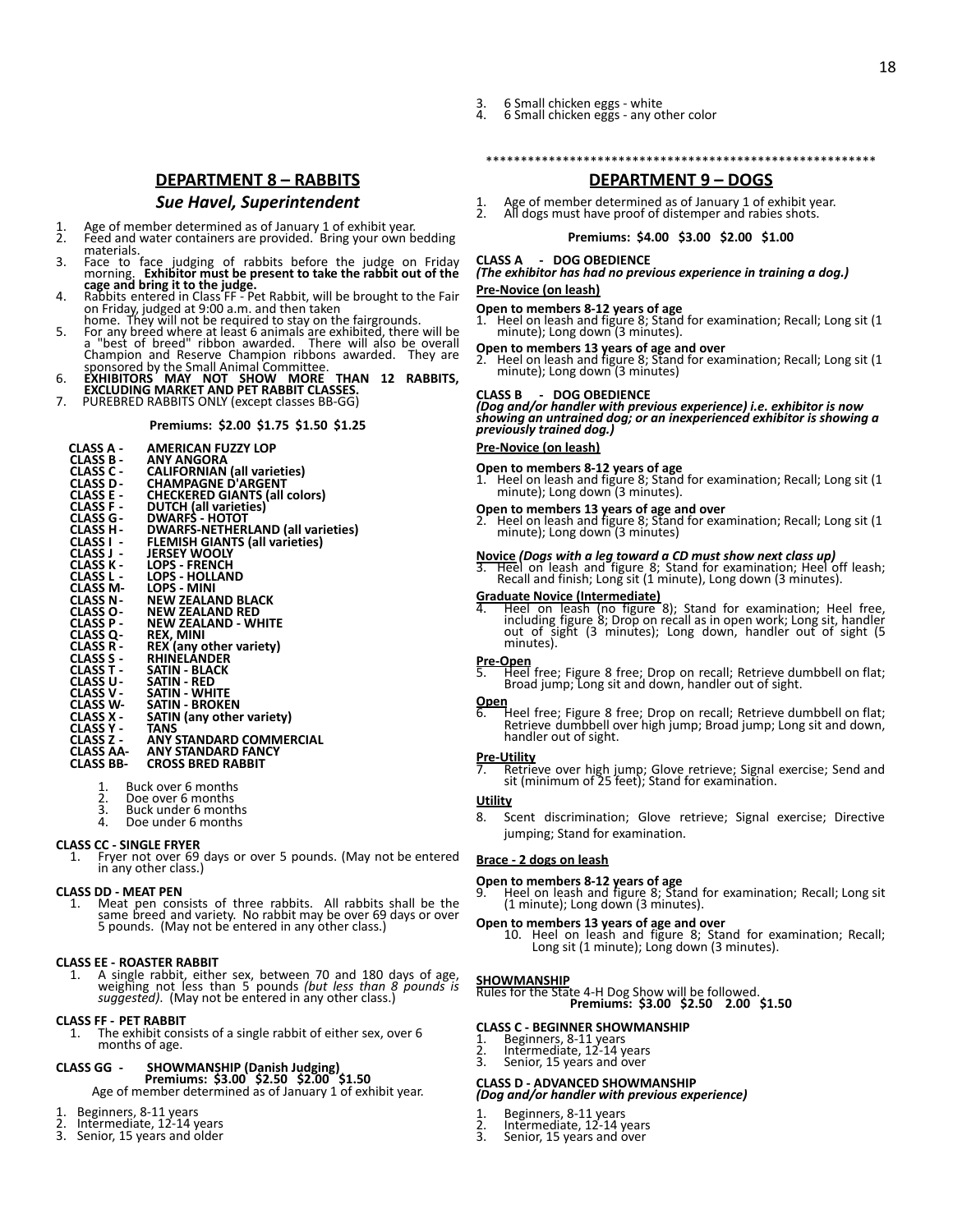## **DEPARTMENT 10 – SMALL ANIMALS**

\*\*\*\*\*\*\*\*\*\*\*\*\*\*\*\*\*\*\*\*\*\*\*\*\*\*\*\*\*\*\*\*\*\*\*\*\*\*\*\*\*\*\*\*\*\*\*\*\*\*\*\*\*\*\*\*\*

**Premiums: \$1.50 \$1.25 \$1.00 \$.75**

#### **CLASS A - ANIMAL & VET SCIENCES**

- 1. Report, poster or display on animal breeds, characteristics, or behaviors
- 2. Report, poster or display on careers in Veterinary Science 3. Report, poster or display on animal care, health, stress or nutrition
- 
- 4. Report, poster or display about animal safety 5. Poster or display on animal showmanship and proper handling of animals.
- 
- 6. Display using photographs that reflect your pet's personality (include a description or captions to tell the story) 7. Any other exhibit related to animal or veterinary science.
- 8. Scrapbook on a self-determined project.
- 

## \*\*\*\*\*\*\*\*\*\*\*\*\*\*\*\*\*\*\*\*\*\*\*\*\*\*\*\*\*\*\*\*\*\*\*\*\*\*\*\*\*\*\*\*\*\*\*\*\*\* **DEPARTMENT 14 – PLANT AND SOIL SCIENCES**

# *Donna Henderson, Superintendent*

### **CLASS A - FIELD CROPS**

**Premiums: \$1.50 \$1.25 \$1.00 \$.75**

#### **Corn & Grain (this year's crop)**

- Hybrid corn on the ear (5 ears)
- 
- 
- 
- 2. Hybrid corn on stalk for silage (5 stalks) no roots<br>3. Hybrid corn on stalk for grain (5 stalks) no roots<br>4. Best threshed sample of Early Oats (5 qt. pail)<br>5. Best threshed sample of Medium Oats (5 qt. pail)<br>6. Bes
- 
- 
- 
- 

### **Sheaves of Grain & Forage (this year's crop)**

### **Tied with 3 bands - 2" measuring across center band)**

- 10. Best sheaf of oats<br>11. Best sheaf of bark
- 11. Best sheaf of barley<br>12. Best sheaf of spring
- 12. Best sheaf of spring wheat<br>13. Best sheaf of winter wheat Best sheaf of winter wheat
- 
- **Tied with 3 bands 3" measuring across center band)**<br>14. Best sheaf of alfalfa<br>15. Best sheaf of red or Alsike clover
- 
- 16. Best sheaf of brome grass

#### **Collection of Weeds**

17. Best exhibit of mounted common weeds (in a booklet or on tagboard)

#### **CLASS B - VEGETABLE & HORTICULTURAL CROPS Premiums: \$1.50 \$1.25 \$1.00 \$.75**

- 1. Herbs, 5 cut stems, not over 12" high, put in a container not easily tipped over (label herb)
- 2. Herbs, potted, pot not over 8" in diameter (label herb)

## **Potatoes (minimum of 6 tubers)**

- 3. Norland, any variety<br>4. Superior
- 4. Superior<br>5. Russet N
- 5. Russet Norkotah
- 6. Red Pontiac<br>7 Kennebec
- 7. Kennebec<br>8. Russet Bui 8. Russet Burbank<br>9. Yukon Gold
- 9. Yukon Gold

#### **CLASS C - VEGETABLE GARDEN Premiums: \$1.50 \$1.25 \$1.00 \$.75**

- 1. Beans, green or yellow (20 pods) 2. Beets (4)
- 
- 3. Cabbage, any variety (1 head) 4. Carrots, any variety (4) 5. Cucumbers, slicers (3)
- 
- 
- 3. Carrots, and<br>5. Cucumber<br>6. Onions (4)<br>7. Tomatoes Tomatoes (4)

## **DEPARTMENT 15 – FLOWERS AND HOUSEPLANTS** *Donna Henderson, Superintendent*

\*\*\*\*\*\*\*\*\*\*\*\*\*\*\*\*\*\*\*\*\*\*\*\*\*\*\*\*\*\*\*\*\*\*\*\*\*\*\*\*\*\*\*\*\*\*\*\*\*\*\*\*\*\*\*\*\*

# **ALL FLOWERS/PLANTS MUST BE GROWN BY THE EXHIBITOR. NO FLORIST MATERIAL!**

#### **Premiums: \$1.50 \$1.25 \$1.00 \$.75**

#### **CLASS A - FLOWERS**

#### **Perennials**

- 1. Chrysanthemum (best 3 stems of one or more varieties) 2. Dahlia (most perfect bloom, any color) 3. Gladiolus, miniature variety (1 spike) 4. Gladiolus, regular variety (1 spike)
- 
- 
- 
- 
- 5. Phlox (best 3 stems of one or more varieties)<br>6. Any other perennial flower (3 stems of one or more varieties)

#### **Annuals - (5 stems of one or mixed varieties)**

- 7. Asters<br>8. Bache<br>9. Bells c
- 8. Bachelor Buttons 9. Bells of Ireland
- 
- 10. Cosmos<br>11. Marigol
- 11. Marigold, African (large) 12. Marigold, French 13. Petunia, Single, plain edge 14. Petunia, Single, ruffled 15. Petunia, Double
- 
- 13. Petun<br>14. Petun<br>15. Petun<br>16. Salvia<br>17. Snapd
- 
- 
- 17. Snapdragons<br>18. Zinnia, Minia
- 
- 
- 18. Zinnia, Miniature (under 2") (5 stems)<br>19. Zinnia, Dwarf, medium (under 3½")<br>20. Zinnia, Giant flowered, large (over 3½")<br>21. Any other annual (over 3" in diameter)<br>22. Any other annual (over 3" in diameter)
- 

# **CLASS B - ARRANGEMENTS (1st year in project) CLASS C - ARRANGEMENTS (2+ years in project)** *(Use items 1-6 below for Class B & C)*

- 
- 
- 
- 1. Miniature arrangement,under 3 1/2" high<br>2. Arrangement 3 ½" to 6" high<br>3. Arrangements over 6" high<br>4. Centerpiece arrangement<br>5. Fresh arrangement in an unusual container
- 
- 
- 6. Boutonniere or Corsage<br>7. Small Fairy Garden (under 6″ high/wide)<br>8. Large Fairy Garden (over 6″ high/wide)

#### **CLASS D - HOUSE PLANTS (1st year in project)**

*(Use items 1-7 below for Class D & E)*<br>Plants must be grown and cared for by the project member, having<br>started it from a cutting and have been in members' possession for at least 4 months.

**CLASS E - HOUSE PLANTS (2+ years in project)** Plants must be previously started from cutting and more than 1 year *(Use items 1-7 below for Class D & E)*

\*\*\*\*\*\*\*\*\*\*\*\*\*\*\*\*\*\*\*\*\*\*\*\*\*\*\*\*\*\*\*\*\*\*\*\*\*\*\*\*\*\*\*\*\*\*\*\*\*\*\*\*\*\*\*\*

- 1. Cactus, any variety<br>2. Foliage plant
	- 2. Foliage plant<br>3. Flowering pla 3. Flowering plant<br>4. Bulb plant Bulb plant

1. All exhibits

- 5. Propagated plant 6. Herbarium
	- 7. Terrarium

賬

# **CLASS F - PLANT CRAFTS Must be made from home-grown materials!**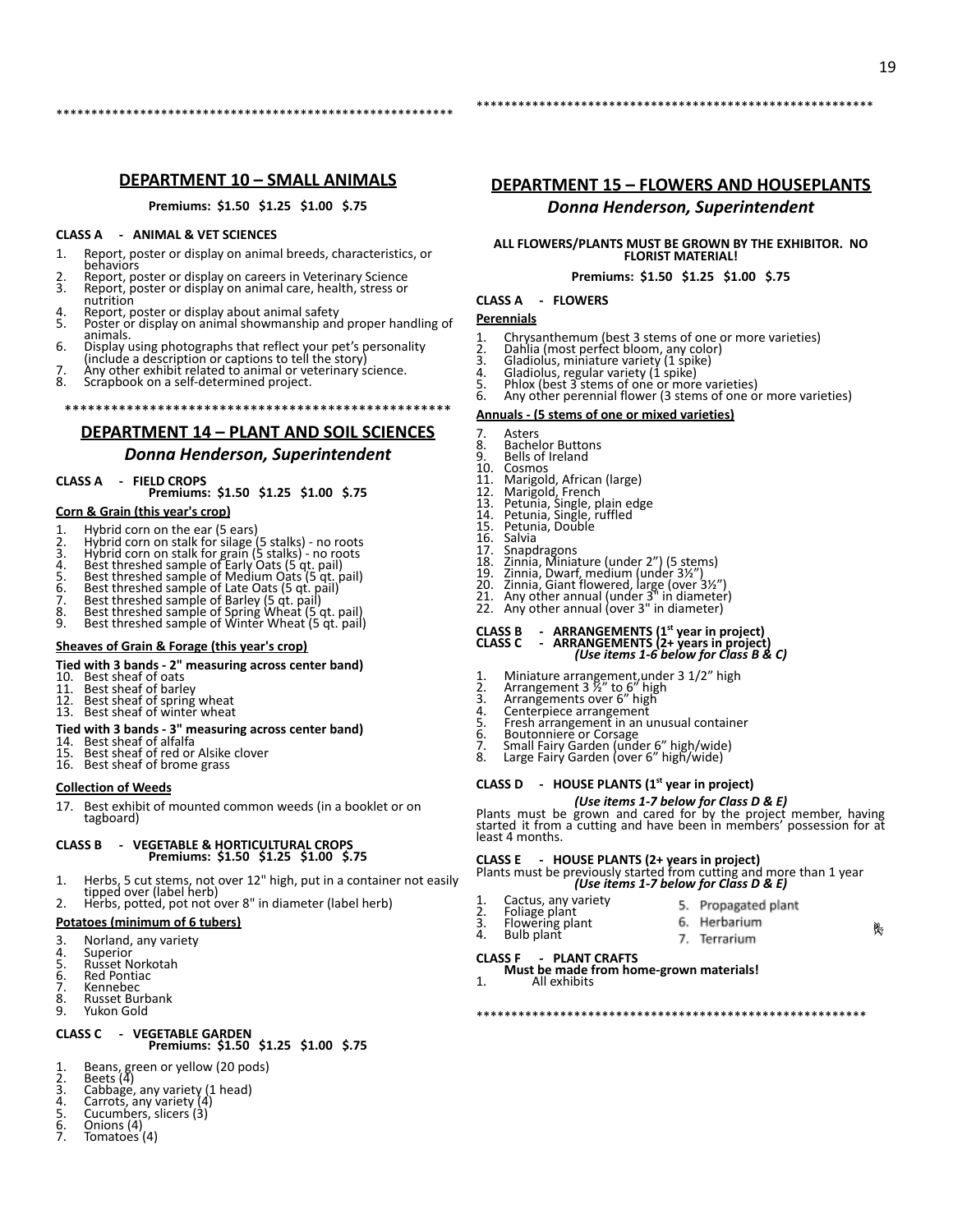#### **CLASS D - FRUIT**

### **Premiums: \$1.50 \$1.25 \$1.00 \$.75**

- 1. Strawberries (cellophane-covered pint)
- 2. Raspberries (cellophane-covered pint) 3. Cherries (cellophane-covered pint)
- 
- 4. Apples (plate of 5)<br>5. Any other fruit (an Any other fruit (appropriate display)

# **DEPARTMENT 16 – NATURAL SCIENCES**

## *Mike Riederer, Superintendent*

Posters and charts must be 14"x22", or less. Exhibits and collections may be 28"x22".

#### **Premiums: \$1.50 \$1.25 \$1.00 \$.75**

#### **CLASS A: EXPLORING YOUR ENVIRONMENT**

1. Rock collection, fossils, minerals found in Wisconsin 2. Exhibit of different soil types in Wisconsin

- 
- 3. Exhibit on clouds, air pressure, weather, wind 4. Exhibit on Wisconsin game birds or other animals
- 
- 5. Poster or display on how to attract birds to your backyard<br>(feed type, house/feeder type, etc)<br>6. Poster, display or photo collection of backyard birds that are<br>common in Wisconsin (photos, identify, characteristics, fe
- they like, etc.)
- 7. Exhibit of animal tracks

- **CLASS B: FISHING**<br>1. Display of at least 5 fish that are native to 1. Display of at least 5 fish that are native to Wisconsin waters (identify, characteristics,
	- habitat, food, etc)
	- 2. Exhibit/Display of 5 types of fishing lures (type, use, features, etc)
	- 3. Exhibit/Display of types of fishing bait (type, use, cost, etc) 4. Exhibit/Display of the parts of a fishing reel 5. Display/Poster about fishing, boating or water safety
	-

- **CLASS C: INSECTS**<br>1. Display Display of an insect trap (explain what it is, how it is used
	- and what it attracts) 2. Display or poster of at least 5 insects that are common in Wisconsin
	- 3. Poster or photo display of plant damage done by an insect. (Identify plant, insect and control method)
	- 4. Display or poster about bees and the important things they

# do **CLASS D: FORESTRY**

- 1. Collection of at least 15 different tree leaves found in Northeast Wisconsin (label each)
- 2. Display or poster of tree diseases that are common in Wisconsin
- 3. Display or poster about different types of lumber or woods (uses, hardness, coloring, etc.) 4. One pint jar of maple syrup 5. Any other maple syrup product
- 
- 

# **CLASS E: ADVENTURES, CAMPING & HIKING**

- Poster showing proper clothing/accessories for an adventure activity
- 2. Poster or display about a hiking trail or camp site in Northeast Wisconsin (location, map, details, features, places to see, etc.)
- 3. Exhibit about a First Aid Kit for camping or adventure sports  $\frac{1}{4}$  Poster or display about selecting the best backpack biking Poster or display about selecting the best backpack, hiking shoes, tent, etc.
- 5. Poster or display on the proper way to light a campfire.

#### **CLASS F: SHOOTING SPORTS**

- 
- 1. Poster or display about gun or bow & arrow parts. 2. Poster or display that details different types of ammunition 3. Poster or display on the proper care & maintenance of a firearm or bow & arrow.
- 
- 4. Poster or display on general gun or bow & arrow safety. 5. Archery paper target (mounted on posterboard)
- 

### **CLASS G: RECYCLING**

- 1. Poster or display about how to create a compost bin<br>2. Creative item (not clothing) made from recycled mat
- 2. Creative item (not clothing) made from recycled materials.<br>3. Clothing article recycled into new article

**\*\*\*\*\*\*\*\*\*\*\*\*\*\*\*\*\*\*\*\*\*\*\*\*\*\*\*\*\*\*\*\*\*\*\*\*\*\*\*\*\*\*\*\*\*\*\*\*\*\*\*\*\*\*\*\*\***

**DEPARTMENT 17 – CLOVERBUDS AND EXPLORING** *Lisa Mueller, Superintendent*

**CLASS A CLOVERBUDS**<br>(Open to members enrolled as "Cloverbuds".) They will be given ribbons<br>for their efforts. NO pets. Additional projects made in school can be<br>entered as school exhibits!)

- 1. Something you have made 2. A creature you have created
- 
- 3. A poster you have made (no larger than 14"x22") 4. Club Project #1 5. Club Project #2
- 
- 
- 
- 6. Something you have baked 7. Something you have grown 8. Something you have sewn
- 9. A picture you have made (no larger than  $14"x22"$ )<br>10. A collection of items (insects, leaves, etc.)
- A collection of items (insects, leaves, etc.)

#### **CLASS B - EXPLORING**

# **Premiums: \$1.50 \$1.25 \$1.00 \$.75**

- *(Open to members enrolled in the Exploring Project)* 1. 4-H Pledge Poster (14"x22" or less) 2. "Who I Am" Treasure Box (p. 8)
- 
- 3. Exploring 4-H Scrapbook page (p. 20)
- 4. Project Collage (14"x22" or less) (p. 32)
	- *\*If a Cloverbud would like to exhibit an animal, it must be entered in Open Class. Incorrect entries will not be eligible to show.\**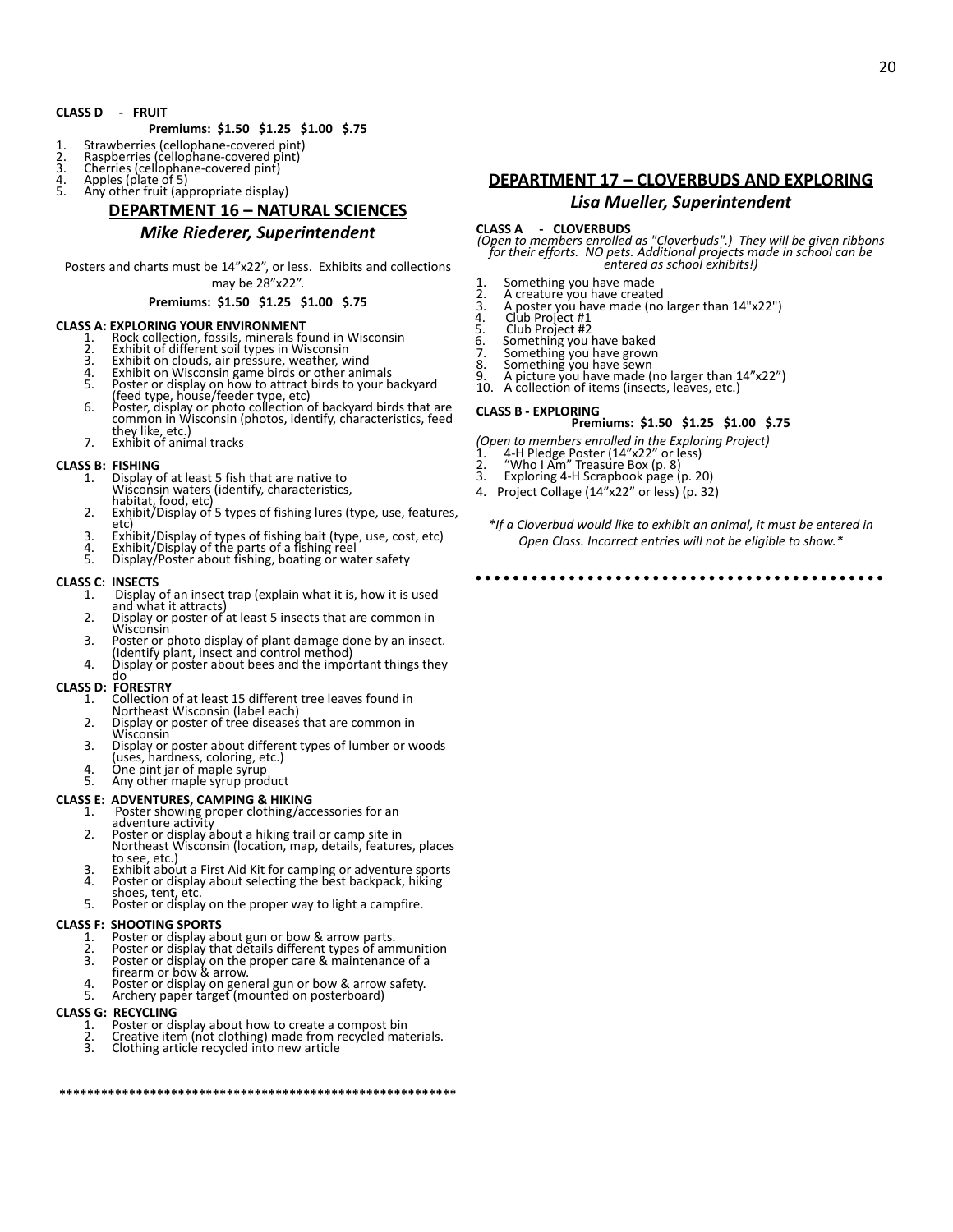# **DEPARTMENT 18 – CULTURAL ARTS**

# *Lisa Mueller, Superintendent*

- 1. Articles to be eligible for entry must have been made since September of the previous year. Previously shown articles are not allowed.
- 
- 2. All classes are judged face-to-face.<br>3. An original design is a project where the member **did not use a**<br>**purchased design t**o complete the project. Pre-cut pieces<br>purchased in separate quantities (example: frame, yarn, design.
- 4. A kit is a project where the member **purchased a design** and materials in pre-packed form and assembled the pieces into a project. Projects assembled from ready cut materials, kits or non-original designs will be acceptable only in leathercraft.

#### **All drawings and paintings need to be ready to be hung - wire**

**or heavy string attached well to the back of the item are preferred. Items not ready to be hung may be subject to a downgrade in placing.**

#### **Premiums: \$1.50 \$1.25 \$1.00 \$.75**

### **CLASS A: LEATHERCRAFT**

|    | 99 A. LLAIILININAI I |                                                           |
|----|----------------------|-----------------------------------------------------------|
|    | Belt                 | 7. Hair accessory                                         |
| 2. | Watch band           | 8. Knife or key case<br>9. Coin purse, billfold or wallet |
| 3. | Dog collar           | 10. Phone holder                                          |
| 4. | Wristband            | 11. Any other article not listed                          |
| 5. | <b>Bookmarkers</b>   |                                                           |
|    |                      |                                                           |

6. Coasters

# **CLASS B: DRAWINGS**

- 5. Pencil 1. Felt tip pens<br>2. Cravon 6. Pen & Ink 7. Chalk
- 2. Crayon 3. Stick charcoal
- 4. Pastel
- **CLASS C: PAINTINGS**
	- 1. Oil<br>2 Wa
	- 2. Watercolors<br>3 Acrylics
	- 3. Acrylics<br>4 Combin Combination of mediums

#### **CLASS D: CERAMICS**

- 1. Glazed<br>2 Crystal
- 2. Crystal glazed<br>3. Opaque staine 3. Opaque stained
- 4. Underglazed

#### **CLASS E: CREATIVE STITCHERY**

- 1. Sampler<br>2 Nankins
- 2. Napkins, placemat or towel<br>3. Pillow cover
- 2. Pillow cover<br>3. Pillow cover<br>4. Wall hanging
- 4. Wall hanging or picture 5. Design on clothing article
- 
- 6. Ornament Any other article not listed
- 

# **CLASS F – MACRAME**

- 1. Belt<br>2. Plan 2. Plant hanger<br>3. Purse
- 3. Purse<br>4 lewel
- 4. Jewelry<br>5 Any oth
- Any other item not listed

## **CLASS G: RECYCLED ART**

- 1. Item made from plastic<br>2. Item made from metal
- 2. Item made from metal<br>3. Item made from fabric
- 3. Item made from fabric<br>4. Item made from paper
- 4. Item made from paper 5. Item made from 2 or more materials

# **CLASS H – MISCELLANEOUS CULTURAL ARTS**

- 1. Plastic canvas, any article<br>2. String art, any article
- 2. String art, any article 3. Rug hooking, any article 4. Weaving, any article 5. Fleece Tie Blanket
- 
- 
- 
- 6. Perler Beadwork, original design 7. Perler Beadwork, design from pattern
- 8. Quilting, any article<br>9. Seed art
- 
- 9. Seed art<br>10. Basketry
- 
- 10. Basketry, any article 11. Wood carving 12. Stenciling on any surface 13. Block printing
- 
- 14. Metal work<br>15. Clay or plast
- 15. Clay or plaster sculpture 16. Tie-dye article
- 
- 
- 17. Rubber stamping on any base 18. Decorative painting on any base 19. Scrapbook, single page, any theme 20. Scrapbook, entire book, any theme
- 
- 
- 21. Tile art<br>22. Jewelry
- 22. Jewelry, necklace 23. Jewelry, bracelet
- 
- 24. Jewelrý, pin<br>25. Jewelry, any other item
- 26. Decoupage, any item<br>27. Cement leaf casting
- 
- 28. Garden stepping stone 29. Homemade lip balm or lotion
- 
- 23. Homemade hp bann of fotion<br>30. Homemade soap, bar or molded<br>31. Duct tape art
- 31. Duct tape art<br>32. Handmade ca Handmade candle
- 

# 33. Glass etching 34. Origami project

#### **Club Meeting Projects.**

*(Items may not be entered in any other department or category.) Note: Cloverbuds must enter items in Dept. 17J - Cloverbuds.*

| 35. | Item |  |
|-----|------|--|
|     |      |  |

- 35. Item 1 36. Item 2 36. Item 2<br>37. Item 3
- 

# **CLASS I: THEATER ARTS**<br>1. Handmade put

- 1. Handmade puppet
- 2. Costume for doll<br>3. Costume for child
- 3. Costume for child/adult<br>4. Handmade mask
- 4. Handmade mask<br>5 Any other theate
- 5. Any other theater arts item<br>6. Any item related to clownin Any item related to clowning

### **CLASS J: SELF-DETERMINED CULTURAL ARTS**

1. Poster or scrapbook on self-determined project 2. Article made in Self-Determined project (must not fit in any other project category)

. . . . . 

6. Hand formed clay 7. Dry brushed 8. Any other article not listed

5. Fired antiqued

8. Colored pencils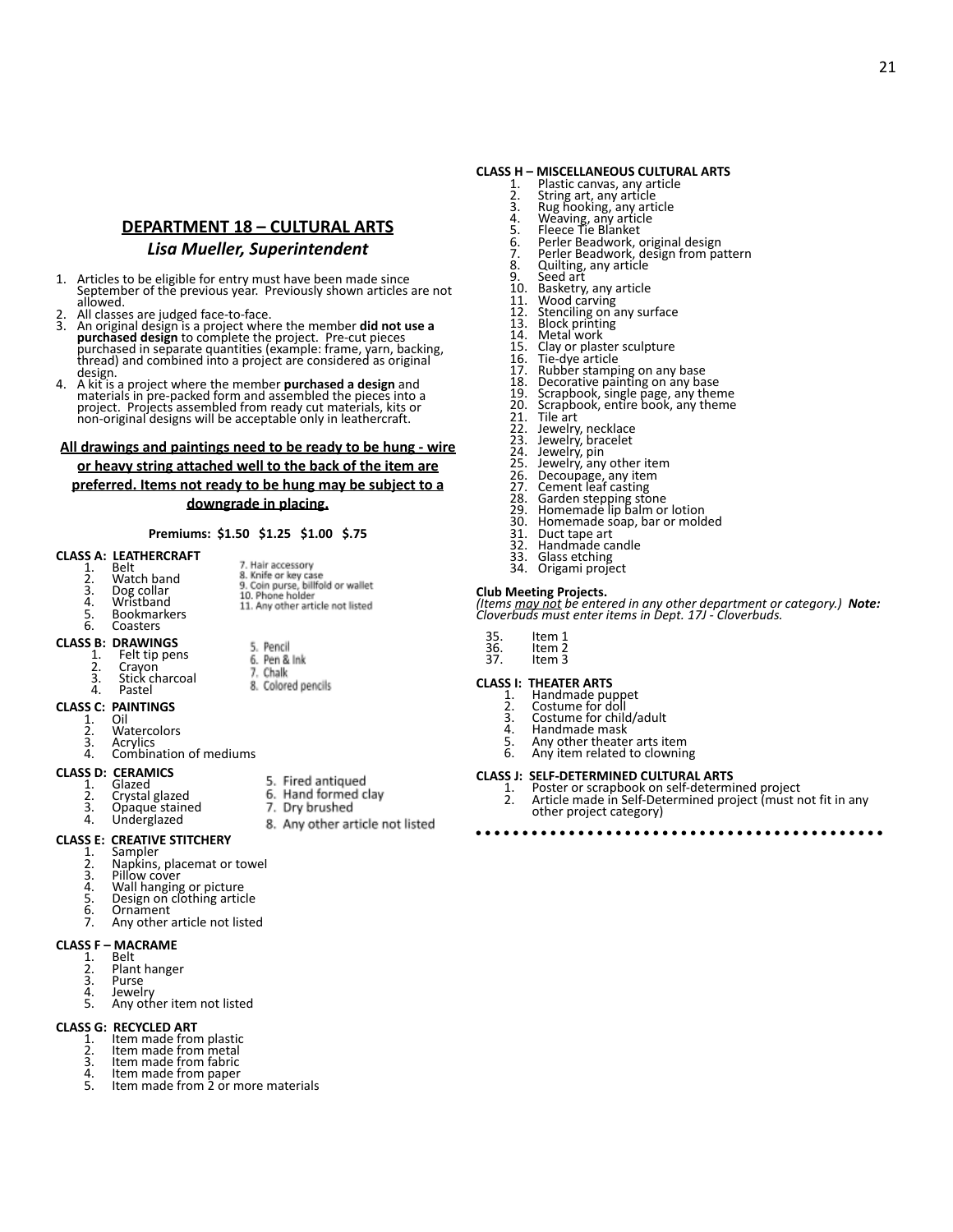# **DEPARTMENT 20 – PHOTOGRAPHY**

### *Lisa Mueller, Superintendent*

- 1. All pictures must be taken by the exhibitor during the current project year.
- 2. Exhibitors may enter black and white or colored pictures, but not both in the same item number.
- 3. 5x7 enlargements must be mounted on sturdy, WHITE tagboard. Please leave a margin of at least 1" all around to accommodate a<br>hole for hanging. Entry tags must be stapled to the upper Entry tags must be stapled to the upper right-hand corner. 4. PRINTS MUST BE 5"x7" ONLY!
- 
- 5. No matting on any photos. Photos must be SECURELY mounted. NO CORNER MOUNTS!
- 6. Exhibitors must indicate the brand and model of camera used on the front of the exhibit.

*Posters and charts must be 14"x22", or less.*

#### *Displays may be 28"x22".*

#### **Premiums: \$1.50 \$1.25 \$1.00 \$.75**

- **CLASS A PHOTOGRAPHY 1 (1-2 years of experience)**
- 1. Sequence of two pictures reporting any project 2. Five pictures on the same subject
- 
- 3. Four pictures of different subjects, one each of buildings, people, animals or birds, and landscape
- 4. Poster on camera parts and/or types 5. Poster on how a camera works
- 6. Poster Family tree in photos

- **5x7 Colored Enlargement:** 7. People: Adult, Child, or Family 8. Nature Scene
- 
- 9. Animal(s)<br>10 Flowers of
- 10. Flowers or Plants<br>11. Still Life
- 
- **Miscellaneous**
- 
- 13. Door County Fair Photo 14. Self-Portrait *(taken by the exhibitor)* 15. Any other photo, not listed
- 

# **CLASS B - PHOTOGRAPHY 2 (3-4 years of experience)**

- 1. Five flash pictures
- 2. Three action pictures<br>3. Sequence of three "he
- 3. Sequence of three "how to do it" pictures<br>4. Poster on how a camera works
- 4. Poster on how a camera works<br>5. Photo project notebook or albi Photo project notebook or album

- **5x7 Colored Enlargement:** 6. People: Adult, Child, or Family
- 
- 7. Nature Scene<br>8. Animal(s)
- 8. Animal(s)<br>9 Flowers o 9. Flowers or Plants
- 
- 10. Still Life<br>11. Miscella
- 11. Miscellaneous<br>12. Door County E
- 12. Door County Fair Photo 13. Self-Portrait *(taken by the exhibitor)*
- 14. Any other photo, not listed

- **CLASS C PHOTOGRAPHY 3 (4+ years of experience)** 1. Five colored pictures, 3½"x5" or 4"x6" 2. One trick picture, with written explanation of procedure used
- 3. One photo-collage, any number of pictures (no larger than<br>14"x22")

- **5x7 Colored Enlargement:** 4. People: Adult, Child, or Family 5. Nature Scene
- 
- 6. Animal(s)<br>7. Flowers of
- $\overline{7}$ . Flowers or Plants
- 8 Still Life<br>9. Miscella
- 9. Miscellaneous<br>10. Door County F.
- 10. Door County Fair Photo 11. Self-Portrait *(taken by the exhibitor)* 12. Any other photo, not listed
- 

# **5x7 Non-Colored (black and white, sepia, etc.) Enlargement:** 13. People: Adult, Child, or Family 14. Nature Scene

- 
- 
- 15. Animal(s)
- **Flowers or Plants**

## **DEPARTMENT 22 – WOODWORKING** *Mike Riederer, Superintendent*

1. Entries from one exhibitor may be entered in **only one class**. Articles to be eligible for entry must have been made since the previous Fair. Any work previously shown will be disqualified.

22

- 2. All articles should be finished appropriately for the intended use of the article.
- 3. Exhibits made in Class A must be made with hand tools.

#### **CLASS A - WOODWORKING - 1st year exhibitors**

#### *Exhibits in Class A must be made with only hand tools.*

#### **Premiums: \$1.50 \$1.25 \$1.00 \$.75**

1. An article for use in farm or home workshop.<br>2. An article for use out-of-doors.

- 2. An article for use out-of-doors. 3. An article for use in storage.
- 4. An article for use in kitchen or living room.<br>5. An article for use in kitchen or living room.
- 5. An article for use in the home.<br>6. A toy or homemade game.
- 6. A toy or homemade game. An article of creative design from wood or wood and other
- materials.
- 8. An article made in industrial arts, vo-ag class, or shop as part of class work and or a class grade or extra credit.
- 9. Useful article made from a kit.

#### **CLASS B - WOODWORKING - 2+ years of experience**

#### **Premiums: \$1.75 \$1.50 \$1.25 \$1.00**

- 1. An article for use in farm or home workshop.<br>2. An article for use out-of-doors
- 2. An article for use out-of-doors.<br>3. An article for use in storage.
- 
- 3. An article for use in storage. 4. An article for use in kitchen or living room.
- 
- 6. A toy or homemade game.
- 5. An article for use in the home.<br>6. A toy or homemade game.<br>7. An article of creative design 7. An article of creative design from wood or wood and other materials.
- 8. An article made in industrial arts, vo-ag class, or shop as part of class work and or a class grade or extra credit. 9. Repaired or refinished article
- 
- 10. Useful article made from a kit.

## **DEPARTMENT 23 – ELECTRICITY**

Posters and charts must be 14"x22", or less. Displays and collections may be 28"x22"

#### **Premiums: \$1.50 \$1.25 \$1.00 \$.75**

- **CLASS A POSTERS/DIAGRAMS**<br>1. Diagram or poster ider<br>2. Diagram or poster of a 1. Diagram or poster identifying open and closed circuits 2. Diagram or poster of a Volt-Ohm meter and how it works
	-
	- 3. Display or poster of light bulbs (identify parts, uses, types of bulbs, etc.) 4. Display or poster about the differences between GFI and
	- regular outlets
	- 5. Display or poster about the different types of wiring

# **CLASS B – EXHIBITS**<br>1. Flashlight<br>2. Switch

- Flashlight 2. Switch<br>3. Circuit
- 3. Circuit board<br>4. Buzzer 4. Buzzer<br>5 Flectric 5. Electric motor<br>6. Any other item

6. Any other item not listed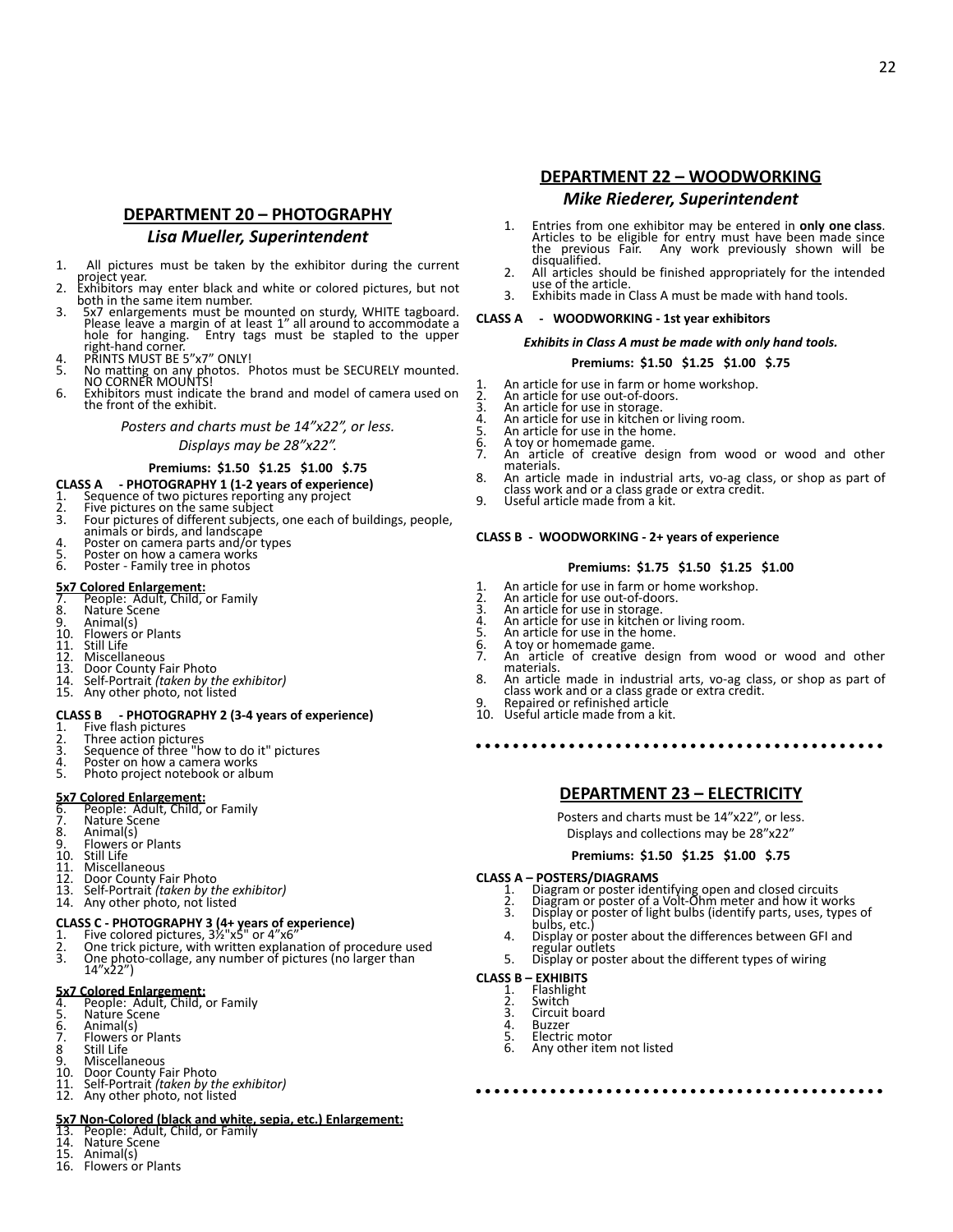- 17. Still Life<br>18. Miscella
- 18. Miscellaneous<br>19. Door County Fa
- 
- 19. Door County Fair Photo 20. Self-Portrait *(taken by the exhibitor)* 21. Any other photo, not listed

#### **CLASS D - VIDEOGRAPHY (DVD)**

Exhibitors should bring their own laptop. 1. All exhibits

### **DEPARTMENT 24 – MECHANICAL PROJECTS**

#### *Mike Riederer, Superintendent*

Posters and charts must be 14"x22", or less. Displays and collections may be 28"x22".

#### **Premiums: \$1.50 \$1.25 \$1.00 \$.75**

- **CLASS A - TRACTORS** 1. Poster: Tractor safety features 2. Poster: Hand signals
- 
- 
- 3. Poster: PTO (power-take-off) safety 4. Display: Maintenance checks before operating a tractor 5. Display: Tractor maintenance log 6. Poster: Battery types, functions, and care 7. Poster: Pesticide safety
- 
- 
- 8. Display: Spark plug types and maintenance

#### **CLASS B: BICYCLES**

- 
- 1. Poster or display on types of bicycles 2. Report or poster on a bike trail in Wisconsin 3. Poster or display on the parts of a bicycle
- 

#### **CLASS C - SMALL ENGINES**

- Panel exhibit of small engine parts with identification of parts.
- 2. Poster illustrating steps in a small engine service job.<br>3. Poster showing correct steps in preparing a small
- Poster showing correct steps in preparing a small engine for off-season storage.
- 4. Small engine safety poster. 5. Poster showing events in a two-cycle engine with a brief
- explanation.
- 6. Panel exhibit of carburetor parts with explanation of function of
- 
- parts: float type or diaphragm type.<br>7. Poster listing preventive maintenance measures recommended<br>for two-cycle engines.<br>8. Safety poster on the use of: lawn mowers, chain saws, outboard.<br>motors, motorcycles or motorbikes

## **CLASS D - AEROSPACE**

- Straw rocket
- 2. Paper airplane<br>3. Poster or displ
- 3. Poster or display of types of aircraft
- 4. Glider<br>5. Poster
- 5. Poster or display of parts of an airplane<br>6. Model rocket
- 6. Model rocket<br>7. Poster or disr 7. Poster or display explaining possible careers in aerospace
- 8. Paper glider<br>8. Paper glider<br>9. Nagasaki Ha
- 9. Nagasaki Hata Fighter kite

#### **CLASS E - SCALE MODELS**

- *(Due to space limitations, only small models will be allowed.)*
- 1. Car or truck model, from a kit
- 2. Any aircraft, from a kit<br>3. Any watercraft, from a
- 3. Any watercraft, from a kit 4. Car or truck, no kit 5. Any aircraft, no kit
- 
- 6. Any watercraft, no kit
- 

# **CLASS F - GEOSPATIAL**

- 
- **Level 1: Beginner (Getting Out)**<br>1. Poster: types & uses of geographical tools<br>2. Poster: coordinate-grid reference system
- 3. Map of my neighborhood with list of features

- **Level 2: Intermediate (On the Trail)** 4. Poster: differences between geographic and geospatial data 5. Poster: comparison of thematic and general-purpose maps
- 
- 6. Display: my thematic map
- 7. Display: my general-purpose map

#### **Level 3: Advanced (Reaching Your Destination)**

- 
- 
- 8. Display: map of my favorite place<br>9. Display: types of G2 data about my community<br>10. Display: map of my community with several data layers<br>11. Exhibit: my sustainable development project
- 

- 
- **CLASS G ROBOTICS<br>1. Exhibit on programming sensors<br>2. Program: Robot that goes forward for 4 seconds<br>3. Program: Robot goes forward and backward**
- 4. Basic robotics program that you have designed (include a written description of what the robot will do)

# **CLASS H – LEGOS & KNEX**

- 
- 1. Lego Vehicle (car, plane, boat, etc) 2. Lego Structure (house, bridge, building, etc.) 3. Lego Animal
- 
- 4. Lego Mechanical (must have motor and move)<br>5. Any other Lego not listed above
- 5. Any other Lego not listed above<br>6. Knex Vehicle
- 6. Knex Vehicle<br>7. Knex Structu
- 7. Knex Structure<br>8. Knex Animal<br>9. Knex Mechanic
- 8. Knex Animal 9. Knex Mechanical
- 10. Any other Knex not listed above

### **CLASS I – WELDING/METAL WORK**

- **Item for the home**
- 1. Repaired Item<br>2. Item for the has<br>3. Item for the or
- 3. Item for the outdoors<br>4. Any other welding/me 4. Any other welding/metal project<br>5. Display of three welds
- Display of three welds

#### **CLASS J - SELF DETERMINED MECHANICAL PROJECTS**

1. Poster or scrapbook on self-determined project 2. Article made in self-determined project *(must not fit in any other project category)*

23

- 3. Farm Model Display (must bring own card table for display)
	- **DEPARTMENT 25 FOODS AND NUTRITION**

\*\*\*\*\*\*\*\*\*\*\*\*\*\*\*\*\*\*\*\*\*\*\*\*\*\*\*\*\*\*\*\*\*\*\*\*\*\*\*\*\*\*\*\*\*\*\*\*\*\*\*\*\*\*\*\*\*

### *Lisa Mueller, Superintendent*

#### **Rules and Regulations:**

- 
- 1. **Include recipes for all entries.**<br>
2. For cake/coffee cake entries, bring in the whole cake. A 4" piece will<br>
then be cut and the remaining pake returned to the exhibitor.<br>
3. For pies, bring in the whole pie. A 3" we
- 
- 
- 
- 5. **NO FROSTING … except Class D.** 6. Educational Posters must be 14"x22" or less. 6. Educational Posters must be 14"x22"<br>7. Entries must NOT need refrigeration!
- 

#### **Premiums: \$1.50 \$1.25 \$1.00 \$.75**

- **CLASS A - FOODS & NUTRITION** 1. Chocolate Chip Cookies plate of 3
- 
- 
- 2. Oatmeal Cookies plate of 3<br>
3. Bar Cookies plate of 3<br>
4. Cut-Out/Rolled Sugar Cookies plate of 3<br>
5. Brownies, unfrosted plate of 3<br>
6. Seasoned snack mix (flavored popcorn, cereal mix, trail mix) 1<br>
cup in Z

23. Fruit pie, double crust – ¼ of pie 24. Fruit pie, Dutch or crumble crust – ¼ of pie 25. Fudge – plate of 3 26. Nut Brittle – plate of 3 27. Caramels – plate of 3

31. Any other Microwave Item 32. Gluten-Free Cookies – plate of 3 33. Gluten-Free Cake – 4" square, including a corner

34. Any other food item for a special diet (gluten-free, diabetic, allergy,

28. International Cookie or Bar – plate of 3<br>29. Microwave snack

29. Microwave snack<br>30. Microwave dessei 30. Microwave dessert/candy<br>31. Any other Microwave Iten

etc)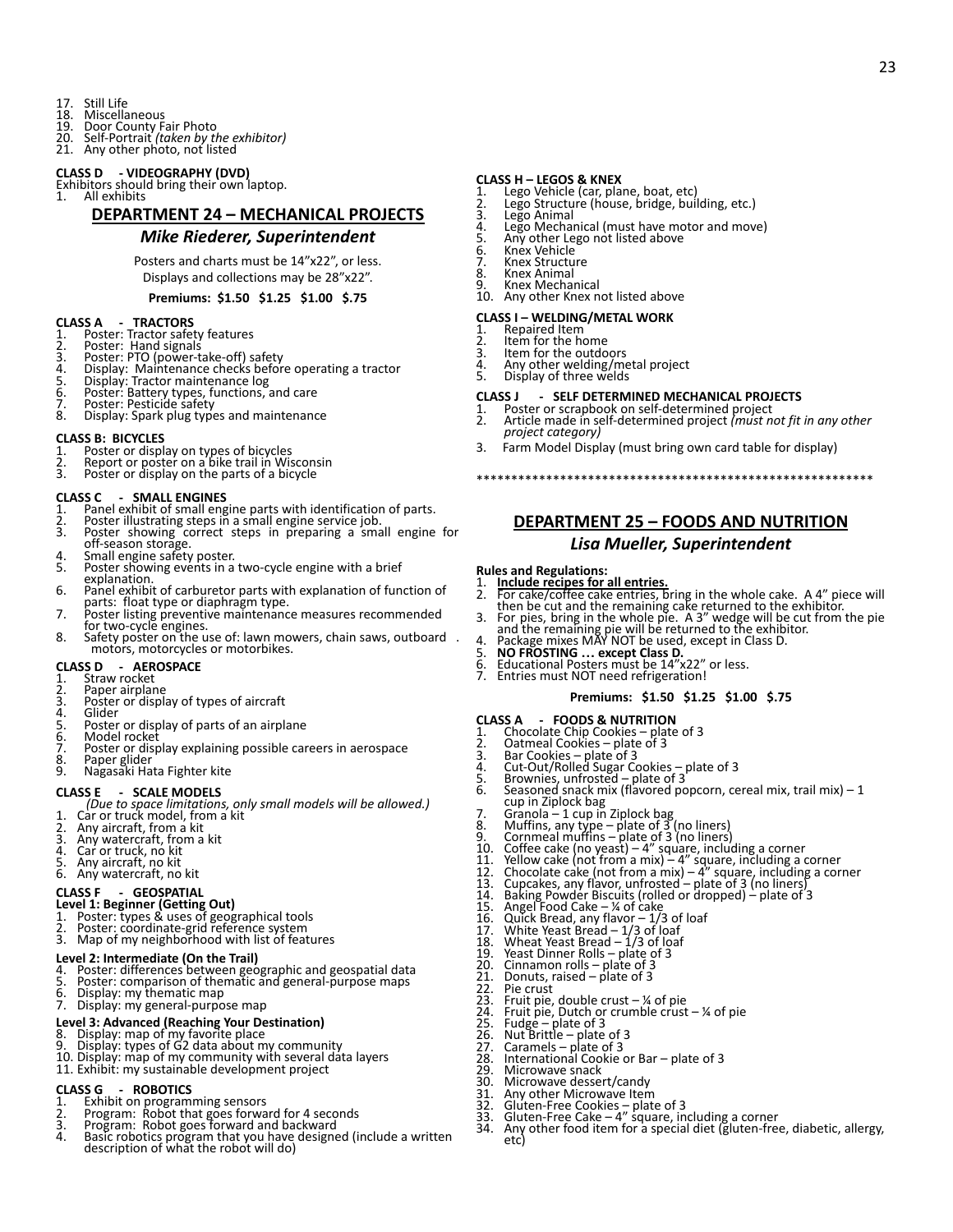- 
- 5. Any programmed robot. Must bring robot programmed and ready to be exhibited. Also bring a printed copy of the program. 6. Building or Programming Journal/Notebook

8.

9.

10.

11. listed 12.

13.

14.

Apple Jelly

Cherry Jelly

Grape Jelly Any other jelly not

Cherry Jam

Raspberry Jam

Strawberry Jam

### **DEPARTMENT 25 – FOODS AND NUTRITION Con't.**

**Class B - FOOD PRESERVATION**

# **Rules and Regulations:**

s and regulations.<br>All exhibits must be in a fact a property and a fact and a standard canning jarity listed standard canning jar, clear glass (not tinted

- blue), with a standard lid and screw band. Remove screw bands<br>before coming to the fair.<br>2. For jellies and jams No paraffin. Must use self-sealing lids. *Hot*<br>pack alone is not acceptable. Even jams and jellies now requ
- 
- 3. Entry tags on jars must be labeled with the name of product, date<br>preserved, method of preparation (hot or cold pack), method of<br>processing (boiling water bath or pressure cooking), and<br>processing time.<br>4. Non-acid vege
- 

#### **Premiums: \$1.25 \$1.00 \$.75 \$.50**

#### **Open to anyone enrolled in the first year of Food Preservation**

|                 |                   | open to anyone emonea in the mot year or room reservation |
|-----------------|-------------------|-----------------------------------------------------------|
|                 | Applesauce        | 8. Apple Jelly                                            |
| $\frac{1}{2}$ . | Cherries (pitted) | 9. Cherry Jelly                                           |
| 3.              | Cherries (whole)  | 10. Grape Jelly                                           |
| 4.              | Pears             | 11. Any other jelly not listed                            |
| 5.              | Peaches           | 12. Cherry Jam                                            |

5. Peaches 12. Cherry Jam<br>
6. Raspberries 13. Raspberry Jam<br>
7. Any other fruit, 14. Strawberry J Raspberries 13. Raspberry Jam<br>
Any other fruit, 14. Strawberry Jan<br>
not listed 15. Any other jam

7. Any other fruit, 14. Strawberry Jam not listed 15. Any other jam not listed

# **Open to 2nd or more year of Food Preservation**

| 16.<br>17.<br>18.<br>19.<br>20.<br>21.<br>22.<br>23.<br>24.<br>25.<br>26.<br>27.<br>28.<br>29. | Applesauce<br>Cherries (pitted)<br>Cherries (whole)<br>Pears<br>Peaches<br>Raspberries<br>Any other fruit<br>not listed<br>Apple jelly<br>Cherry jelly<br>Grape jelly<br>Any other jelly<br>not listed<br>Cherry jam<br>Raspberry jam<br>Strawberry jam | 30.<br>31.<br>32.<br>33.<br>34.<br>35.<br>36.<br>37.<br>38.<br>39.<br>40.<br>41.<br>42. | Any other jam not listed<br>Beans<br>Corn<br>Carrots<br>Peas<br>Tomatoes<br>Any other vegetable not listed<br>Cucumber pickles, sliced<br>Cucumber pickles, sweet<br>Cucumber pickles, dill<br>Relish<br>Any other pickled product not<br>listed (include recipe)<br>Salsa (include recipe |
|------------------------------------------------------------------------------------------------|---------------------------------------------------------------------------------------------------------------------------------------------------------------------------------------------------------------------------------------------------------|-----------------------------------------------------------------------------------------|--------------------------------------------------------------------------------------------------------------------------------------------------------------------------------------------------------------------------------------------------------------------------------------------|
|                                                                                                | <b>DRIED FOODS</b><br>13 Dried Fruit 1 cup                                                                                                                                                                                                              |                                                                                         |                                                                                                                                                                                                                                                                                            |
|                                                                                                |                                                                                                                                                                                                                                                         |                                                                                         |                                                                                                                                                                                                                                                                                            |

- 
- 43. Dried Fruit, 1 cup 44. Dried Herbs, ½ cup 45. Dried Vegetables, 1 cup
- 46. Fruit Leather, 3 pieces
- 

### **CLASS C - FOODS REVUE**

### **Premiums: \$2.00 \$1.75 \$1.50 \$1.00**

- 
- 1. **This event will be held prior to the Fair.** 2. Each participant will be required to plan a menu, write the recipe and plan the table setting. The food prepared and brought will be part of the planned menu.

#### **CLASS D - CAKE DECORATING**

**Cake mixes are allowed -- Cakes judged on appearance No Styrofoam!**

#### **Premiums: \$1.50 \$1.25 \$1.00 \$.75**

#### **First & Second Year Members**

1. Decorated cake (single layer, 8 or 9 inches)

# **DEPARTMENT 26 – CLOTHING** *Lisa Mueller, Superintendent*

- **Rules and Regulations:** No clothing entries can be entered which have been made in a college home economics class.
- 
- 2. All clothing entries, except scarves, must be brought on hangers. 3. Any soiled, wrinkled, or torn garments will be disqualified. Garments that have been worn and are not clean and pressed will not be accepted.
- 4. Regulations for exhibits: exhibits should be 14"x22" or less; should stress one idea, and may be a poster, actual articles, something moving, a mobile, or any other type exhibit. 5. Exhibits must have been made during the current project year.
- 

#### **Premiums: \$1.50 \$1.25 \$1.00 \$.75**

**CLASS A 1 or 2 years of sewing**<br>**Requirements:** A 3x5″ card should accompany the exhibit with this<br>information: fiber content, the intended care and type of interfacing<br>used (if necessary) or exhibit will be drop *entries must be brought on hangers.*

- 1. Sewn stuffed animal or toy<br>2. Beach bag, tote bag, duffel
	-
- **Apron**
- 2. Beach bag, tote bag, duffel bag<br>3. Apron<br>4. Fabric home accessory (placem<br>5. Any other sewn accessory (i.e. 4. Fabric home accessory (placemat, pillowcase, quilted item, etc.) 5. Any other sewn accessory (i.e. hat) or craft item
- 
- 6. Travel jewelry bag 7. Simple skirt
- 8. Travel jewelry bag<br>8. Simple skirt<br>8. Simple skirt<br>8. Simple blouse, T-shirt or top<br>9. Simple vest or cane
- 
- 9. Simple vest or cape<br>10. Simple pants, joggir 10. Simple pants, jogging pants, or shorts<br>11. Sleepwear<br>12. Jumper/Dress
- **Sleepwear**
- 12. Jumper/Dress<br>13. Decorated, pu
- 13. Decorated, purchased or home sewn T-shirt or sweatshirt 14. Recycled or remodeled garment
- 

**CLASS B 3 or more years of sewing**<br>**Requirements:** A 3x5″ card should accompany the exhibit with this<br>information: fiber content, the intended care and type of interfacing<br>used (if necessary) or exhibit will be *entries must be brought on hangers.*

- 1. Fabric home accessory (placemat, pillowcase, quilted item, etc.) 2. Sleepwear or loungewear
- 2. Sleepwear or loung<br>3. Blouse, shirt, or top<br>4. Pants, any length, in
	-
- 4. Pants, any length, including shorts and sweatpants
- 
- 5. Skirt<br>6. Pack<br>7. Any Pack or bag
- 
- 7. Any other sewn accessory (i.e. hat) or craft item 8. Decorated purchased or home-sewn T-shirt or sweatshirt 9. Sportswear (at least 2 pieces)
- 
- 10. Dress for general wear<br>11. Dress or best wear
- 11. Dress or best wear<br>12. Garment for specia
- 
- 12. Garment for special occasion<br>13. Garment for self, using special fabric that requires special sewing<br>techniques (leather, suede, quilting, etc.)<br>14. Ensemble for self (at least 2 pieces i.e. pants suit, skirt and ves
- jacket, etc.) 15. Garment or another individual (men's wear, child's)
- 
- 16. Suit, jacket or coat (lined) for self or others

- 
- **CLASS C CLOTHING REVUE**<br>**Rules and Regulations:**<br>1. All clothing members are eligible to enter the Clothing Revue.<br>2. In order to receive premium money, all garments judged in Clothing<br>Revue must also be worn in the S entered in Dept. 26-J Clothing.
- 3. No clothes may be entered which have been made in a college home economics class
- 4. Entries will be judged on: a) Suitability of garment for individual and purpose as to color and design; b) General appearance neatness, posture and fit; c) Construction to the extent that it affects general appearance.
- 5. In all classes, accessories can be worn that have been chosen to be suitable and necessary.
- 6. Clothing must have been made since September.

# *All clothing entries must be brought on hangers.* 1. Simple skirt

- 
- 2. Simple dress or jumper<br>3. Simple pants (shorts, sl
- 3. Simple pants (shorts, slacks, etc.)<br>4. Simple top (blouse, smock, etc.)
- 4. Simple top (blouse, smock, etc.) 5. Sports outfit, two or more pieces
- 6. Beachwear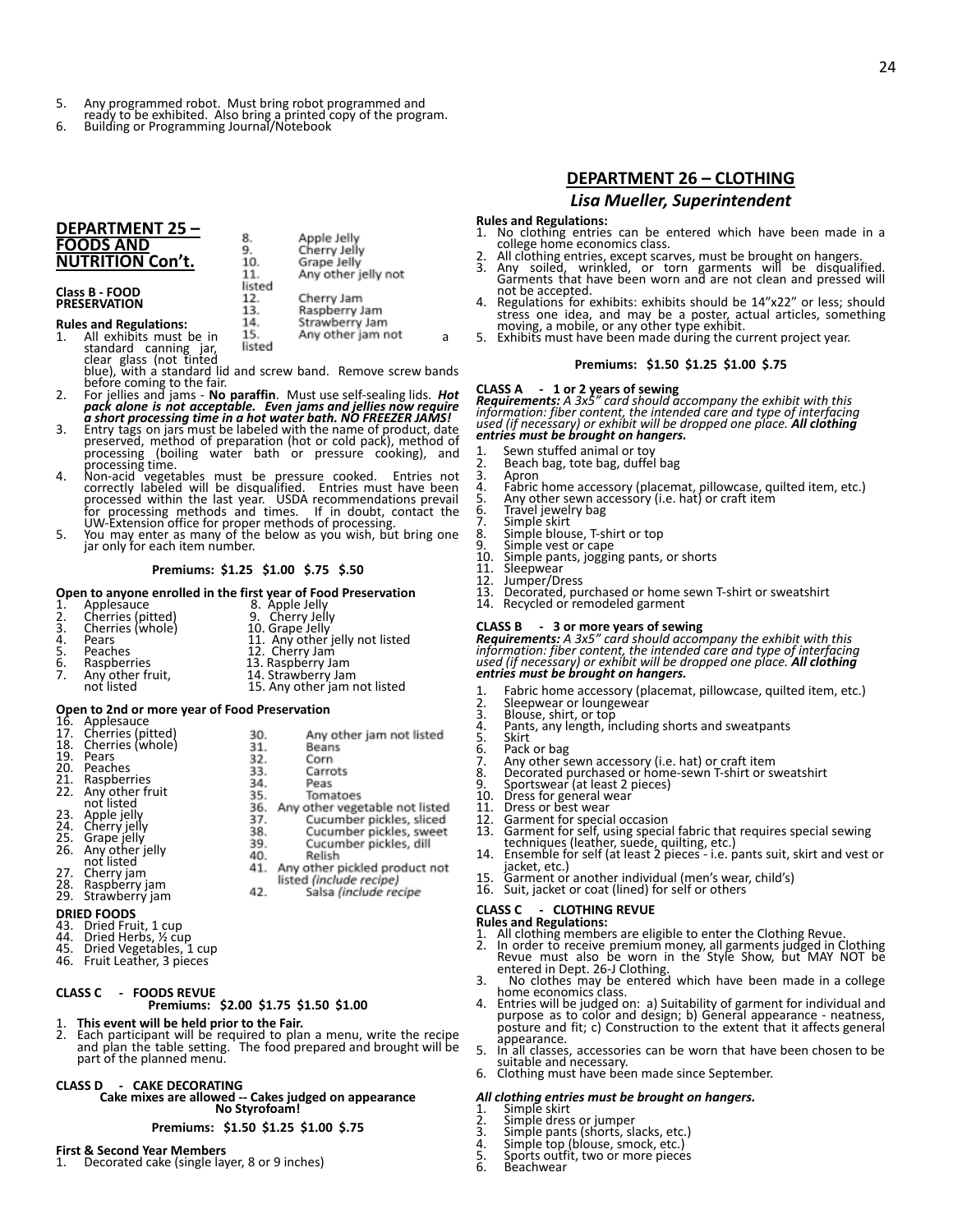- 2. Decorated cake (cut-up, molded)<br>3. Decorated cookies (3)
- 3. Decorated cookies (3)<br>4. Decorated cupcakes (
- 
- 4. Decorated cupcakes (3) 5. Frosted cake pops (3)
- 5. Frosted cake pops (3)<br>6. Gingerbread or graham cracker house (no more than 6" tall)

#### **Third or More Years**

- 7. Decorated cake (single layer, 8 or 9 inches) 8. Decorated cake (cut-up, molded, or 9x13)
- 
- 9. Decorated cookies (3)<br>9. Decorated cookies (3)
- 10. Decorated cupcakes (3)
- Decorated cake pops (3)
- 12. Gingerbread or graham cracker house (no more than 6" tall)

**\*\*\*\*\*\*\*\*\*\*\*\*\*\*\*\*\*\*\*\*\*\*\*\*\*\*\*\*\*\*\*\*\*\*\*\*\*\*\*\*\*\*\*\*\*\***

## **DEPARTMENT 27 – KNITTING AND CROCHETING**

## *Lisa Mueller, Superintendent*

**Premiums: \$1.50 \$1.25 \$1.00 \$0.75**

# **CLASS A - KNITTING**

- Slippers
- 2. Hat<br>3. Pot
- 4. Two needle mittens
- 3. Pot holder<br>4. Two needl<br>5. Doll clothe<br>6. Scarf<br>7. Any other<br>8. Halter or s<br>9. Simple swe
- Doll clothes
- Scarf
- Any other article not listed
- Halter or shrink
- 9. Simple sweater<br>10. Afghan
- 10. Afghan<br>11. One pa
- 
- 11. One pair of four needle mittens 12. One pair of four needle socks to have French or Dutch heel
- 
- 13. Vest<br>14. Butt Buttonhole raglan cardigan working from the neck down. Any yarn and may have pattern stitch. 15. Set in sleeve pullover or cardigan; embroidery if desired. Any
- yarn, and may have pattern.

# **CLASS B - CROCHETING**<br>1. Cap or hat<br>2. Scarf

- Cap or hat
- 2. Scarf<br>3. Mitte
- 3. Mittens<br>4. Slippers
- **Potholder**
- 
- 4. Slippers<br>5. Pothold<br>6. Doily<br>7. Christm<br>8. Purse of<br>9. Belt **Doily** 7. Christmas Ornament
- Purse or Bag
- 
- 9. Belt<br>10. Any 10. Any other item not listed<br>11. Vest<br>12. Pillow
- 11. Vest 12. Pillow
- 
- 13. Halter or Shrink<br>14. Sampler Afghan
- 14. Sampler Afghan<br>15. Toy
- 15. Toy<br>16. Pon
- 16. Poncho Sweater

# **\*\*\*\*\*\*\*\*\*\*\*\*\*\*\*\*\*\*\*\*\*\*\*\*\*\*\*\*\*\*\*\*\*\*\*\*\***

### **DEPARTMENT 28 – HOME ENVIRONMENT**

#### *Lisa Mueller, Superintendent*

### **Premiums: \$1.50 \$1.25 \$1.00 \$.75**

# **CLASS A - HOME ENVIRONMENT**

- Storage item 2. Kitchen Appliance Cover
- 
- 3.. Placemat<br>4. Dresser s
- 4. Dresser scarf or table cover<br>5. Decorative pillow<br>6. Wall hanging<br>7. Room Plan Decorative pillow
- 
- 6. Wall hanging 7. Room Plan
- 
- 9. Simple curtains<br>8. Simple curtains<br>9. Homemade rug
- 9. Homemade rug<br>10. Chair cushion
- 10. Chair cushion<br>11. Any other iten
- 11. Any other item, not listed above 12. 3-5 items selected or made for a specific room, are arranged to show relationships of color, texture, etc.\* 13. Useful storage unit
- 
- 14. Refinished piece of furniture, include statement of work done<br>15. Re-upholstered or remodeled piece of furniture, includes
- Re-upholstered or remodeled piece of furniture, includes statement of work done.
- 
- 7. Garment for another individual<br>8. Outfit at least two pieces creat<br>9. Two-piece outfit, one piece of c Outfit - at least two pieces created by the exhibitor
- 9. Two-piece outfit, one piece of clothing home sewn and one piece
- purchased (i.e. home sewn pants with purchased jacket). 10. Sleepwear or Loungewear (nightgown, pajamas, etc.)
- 
- 11. Coat or outerwear

### **DEPARTMENT 29 – CHILD DEVELOPMENT**

25

### *Lisa Mueller, Superintendent*

### **Premiums: \$1.50 \$1.25 \$1.00 \$.75**

- 
- 
- **CLASS A - CHILD DEVELOPMENT** 1. Babysitting Bag or Kit 2. Puppets or masks for a story
- 3. Homemade game to play with young child<br>4. Toy
- 4. Toy<br>5. A b

- 5. A book for a child.<br>6. A booklet on the p<br>7. Any other item no 6. A booklet on the preschooler you worked with. 7. Any other item not listed.
	-

# **\*\*\*\*\*\*\*\*\*\*\*\*\*\*\*\*\*\*\*\*\*\*\*\*\*\*\*\*\*\*\*\*\*\*\*\*\*\*\*\*\*\*\*\*\*\*\*\*\*\*\*\*\*\*\*\*\*\***

**DEPARTMENT 31 – COMMUNICATIONS** *Lisa Mueller, Superintendent*

#### **Premiums: \$2.00 \$1.75 \$1.50 \$1.25**

- **CLASS A - SPEAKING** 1. Speech planning items (notes, outline, script, etc.)
- 2. Specific planning terms (hotes, battine, selipt, etc.) speech anxiety.
- 3. Video of speech practice, with a short note describing what you noticed when you listened to the tape.

**CLASS C - CREATIVE WRITING**<br>
1. A hand written "commonplace book".<br>
2. A scrapbook or notebook of original poetry including at least one of<br>
the following: "found poem", nature poem, cinquain, "telephone or<br>
vertical poem

4. Ány other piece of original creative writing (poem, short story, essay, play, comic book, etc.).<br>5. An original book review about your favorite book.<br>6. An original cook review about your favorite books.<br>7. A poster ill

child, and note about who it was intended for.

6. Computer-generated magazine or newspaper

**CLASS E – COMMUNICATIONS CONTEST ENTRIES**

7. Report: using the Internet to predict future of technology 8. Exhibit: Web site you have designed 9. Exhibit: using spreadsheet to make graphs, charts 10. Multimedia computer presentation

8. Original poetry 9. Short essay "what will 4-H look like in another 50 years"

1. Display: computer parts, their functions 2. Poster: caring for computers 3. Computer-generated greeting card

5. Display: using e-mail or chat room<br>5. Display: using e-mail or chat room<br>6. Computer-generated magazine or

#### **CLASS B - COMMUNICATIONS**

- 1. Point-of-view article for newsletter or newspaper
- 2. Collage of symbols and their meanings 3. Business letter of request
- 
- 4. Thank you note or letter 5. Script of an oral presentation with humor
- 
- 6. Press release 7. Outline of a demonstration

**CLASS D - COMPUTERS**

4. Poster: Internet safety<br>5. Display: using e-mail o

1. Individual Speech<br>2. Team Speech  $\overline{2}$ . Team Speech<br>3. Individual Pro 2. Individual Prose/Poetry<br>4. Individual Prose/Poetry 3. Thannada Prose/Poetry<br>4. Team Prose/Poetry<br>5. Individual Demonst 5. Individual Demonstration<br>6. Team Demonstration<br>7. Short story or essay 6. Team Demonstration 7. Short story or essay<br>8. Original poetry<br>9. Short essay "what y

Level 1

 $Level 2$ <br>4. Po</u>

 $\frac{Level3}{7}$ 

- 8. Outline of a 3-5 minute speech
- 9. Script for a speech that fits a specific audience

10. Critique of magazine advertisements 11. Newspaper ad promoting 4-H 12. My personal resumé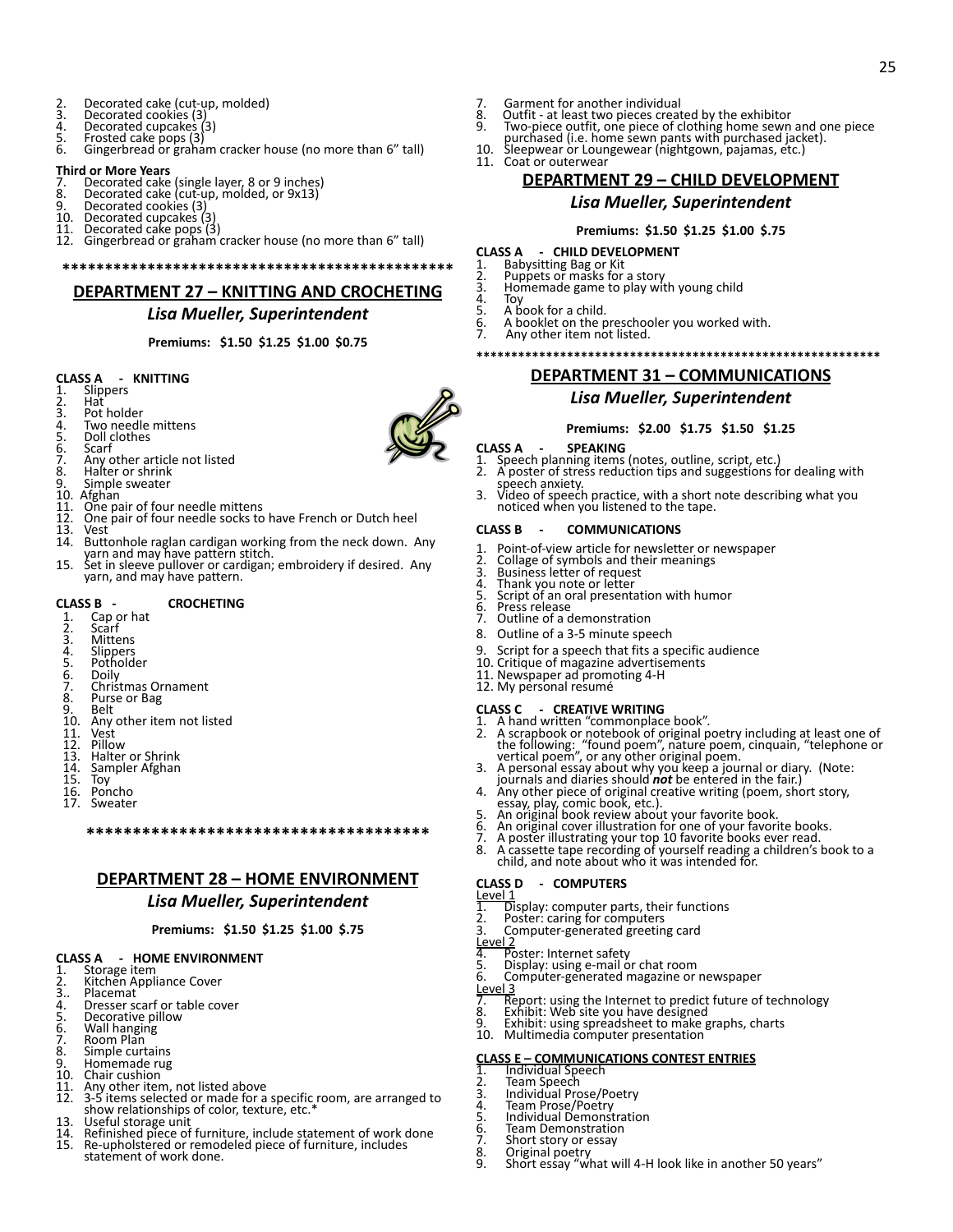- 
- **CLASS B PERSONAL FINANCE (LEVELS 1 & 2)** 1. My "Money Personality Profile" 2. My personal spending plan or budget including income and expenses
- 3. Money savings options chart<br>4. The real cost of credit chart
- 5. Wolfer awails below to mark<br>1. The real cost of credit chart<br>5. How to manage a checking account display or booklet
	- **DEPARTMENT 33 YOUTH LEADERSHIP**

### *Lisa Mueller, Superintendent*

Posters and charts must be 14"x22", or less. Exhibits and collections may be 28"x22".

#### **Premiums: \$2.50 \$2.00 \$1.50 \$1.00**

#### **CLASS A - BEGINNER (Grade 7)**

- 1. Scrapbook describing leadership responsibilities and activities<br>2. Poster for member recruitment
- 2. Poster for member recruitment<br>3. Poster showing ways you helped
- Poster showing ways you helped with a club activity

- **CLASS B - APPRENTICE (Grades 8-9)** 1. Scrapbook describing leadership responsibilities and activities
- 2. Poster for member recruitment<br>3. Leadership plan for a specific pr
- 3. Leadership plan for a specific project 4. Leadership plan for a club activity
- 
- 5. Visual aid developed by youth leader 6. Exhibit showing community service involvement
- 

- **CLASS C - TEEN LEADER (Grades 10 and over)** 1. Scrapbook describing leadership responsibilities and activities<br>2. Poster developed for member recruitment
- 2. Poster developed for member recruitment<br>3. Leadership plan for a specific project (indic:
- 3. Leadership plan for a specific project (indicate what you did) 4. Leadership plan for a club activity showing teen leader involvement
- 
- 5. Visual aid developed by youth leader<br>6. Exhibit showing community service in
- 6. Exhibit showing community service involvement
- 7. Leadership plan showing what was taught at a project meeting 8. Exhibit showing county junior leaders organization involvement
- **\*\*\*\*\*\*\*\*\*\*\*\*\*\*\*\*\*\*\*\*\*\*\*\*\*\*\*\*\*\*\*\*\*\*\*\*\*\*\*\*\*\*\*\*\*\*\*\*\*\*\*\*\*\*\*\***t

## **DEPARTMENT 34 – HEALTH, SOCIAL, AND POLI SCI**

### *Lisa Mueller, Superintendent*

Posters and charts must be 14"x22", or less. Exhibits and collections may be 28"x22". **Premiums: \$1.25 \$1.00 \$.75 \$.50**

### **CLASS A - FIRST AID IN ACTION**

*Poster, chart or exhibit:*

- 1. First aid steps for cuts and scrapes<br>2. Heimlich maneuver
- 2. Heimlich maneuver<br>3. First aid stens for sti
- 3. First aid steps for stings 4. First aid steps for bites
- 5. First aid steps for broken bones

# **CLASS B - STAYING HEALTHY**

- *Poster, chart or exhibit:*
- 1. Healthy snack recipes<br>2. Food portion sizes
- 2. Food portion sizes<br>3. Smart choices for a
- 3. Smart choices for a healthy breakfast<br>4. Weekly personal fitness test results fo 4. Weekly personal fitness test results for two months or more<br>5. Scrapbook of photos of youth in different sports
- Scrapbook of photos of youth in different sports

#### **CLASS C - KEEPING FIT**

- *Poster, chart or exhibit:*
- 1. Water intake chart and results 2. Nutrient-rich foods
- 
- 3. Product health claims<br>4. "Staying Injury Free"
- 4. "Staying Injury Free" brochure<br>5. Personal fitness plan Personal fitness plan

#### **CLASS D - INTERNATIONAL PROJECT**

- 
- 1. Poster relating to the International Project<br>2. Scrapbook relating to the International Pro<br>3. Written report on the International Project 2. Scrapbook relating to the International Project<br>3. Mritten report on the International Project
- 
- 4. Any other item not listed
- 10. Poster (general, promotional) 11. Flyer promoting 4-H
	-
- 
- 12. Photo journalism 13. Video/Computer presentation 14. 4-H Promotional Display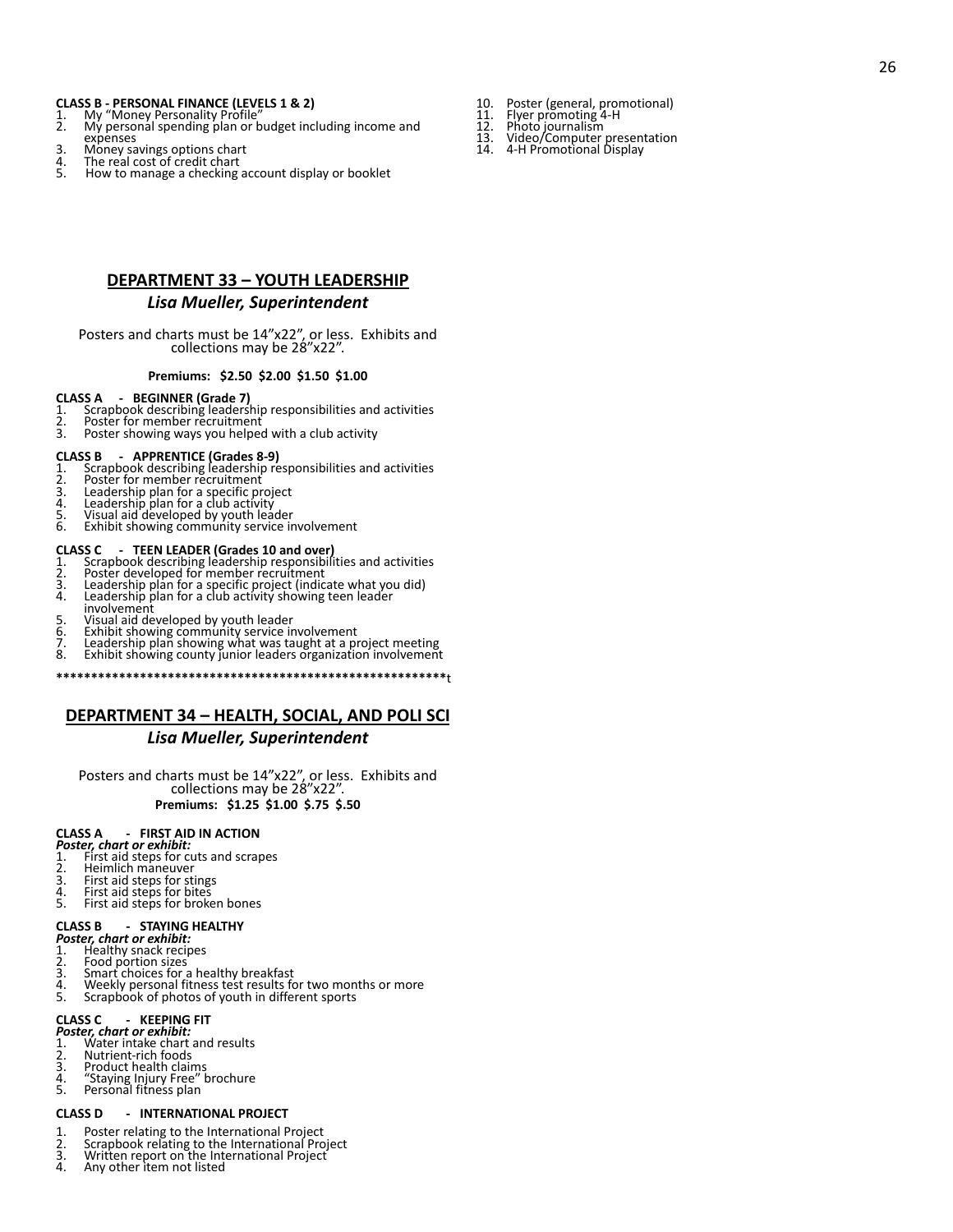# **DEPARTMENT 35 – SCHOOL EXHIBITS**

## **Rules & Regulations:**

- 1. Work must be done during the current year. You may enter up to 5 items. Matting and/or framing of the artwork is up to the exhibitor.
- 2. There is no fee for school-aged children to enter items into Jr. Fair. Entrants will receive a "Jr. Fair Exhibitor Pass", which will permit **them onto the fairgrounds all days of the Fair.**
- 3. School Exhibits are part of the Junior Fair/4-H, therefore entries must be pre-registered through the online program by July 15. **See instructions at beginning of book.**

On Entry Day - Wednesday, August 10th, 12:00 - 7:00 pm, bring your project to the Fairgrounds (Jr. Fair Building). Pre-printed entry tag(s) for your project(s) will be available for pick-up that day at the Fair Office in the Jr. Fair Building. Attach your tags to *your projects and then the exhibitor will meet with a judge to receive their rating.*

- 4. Exhibitors must pick up their items on the last day of the Fair, Sunday, August 14, between 4 p.m. and 6 p.m. (No Early Removals!). Please make arrangements with a friend or family member to pick up your items if you are not available.
- 5. Some items may be chosen by the judges to be "State Fair Qualifiers". This means they are eligible to be entered at *next year's* Wisconsin State Fair *(more information will be available if chosen)*.

## **Class A – Kindergarten**

- 1. School Project
- 2. School Project
- 3. School Project
- 4. School Project
- **5.** School Project

# **Class B – First Grade**

- 1. School Project
- 2. School Project
- 3. School Project
- 4. School Project
- **5.** School Project

# **Class C – Second Grade**

- 1. School Project
- 2. School Project
- 3. School Project
- 4. School Project
- **5.** School Project

# **Class D – Third Grade**

- 1. School Project
- 2. School Project
- 3. School Project
- 4. School Project
- **5.** School Project

# **Class E – Fourth Grade**

1. School Project

# **Class F – Fifth Grade**

- 1. School Project
- 2. School Project
- 3. School Project
- 4. School Project
- **5.** School Project

## **Class G – Sixth Grade**

- 1. School Project
- 2. School Project
- 3. School Project
- 4. School Project
- **5.** School Project

## **Class H – Seventh Grade**

- 1. School Project
- 2. School Project
- 3. School Project
- 4. School Project
- **5.** School Project

# **Class I – Eighth Grade**

- 1. School Project
- 2. School Project
- 3. School Project
- 4. School Project
- **5.** School Project

# **Class J –Ninth Grade**

1. School Project

# **Class K –Tenth Grade**

- 1. School Project
- 2. School Project
- 3. School Project
- 4. School Project
- 5. School Project

## **Class L – Eleventh Grade**

- 1. School Project
- 2. School Project
- 3. School Project
- 4. School Project
- 5. School Project

## **Class L – Twelfth Grade**

- 1. School Project
- 2. School Project
- 3. School Project
- 4. School Project
- 5. School Project